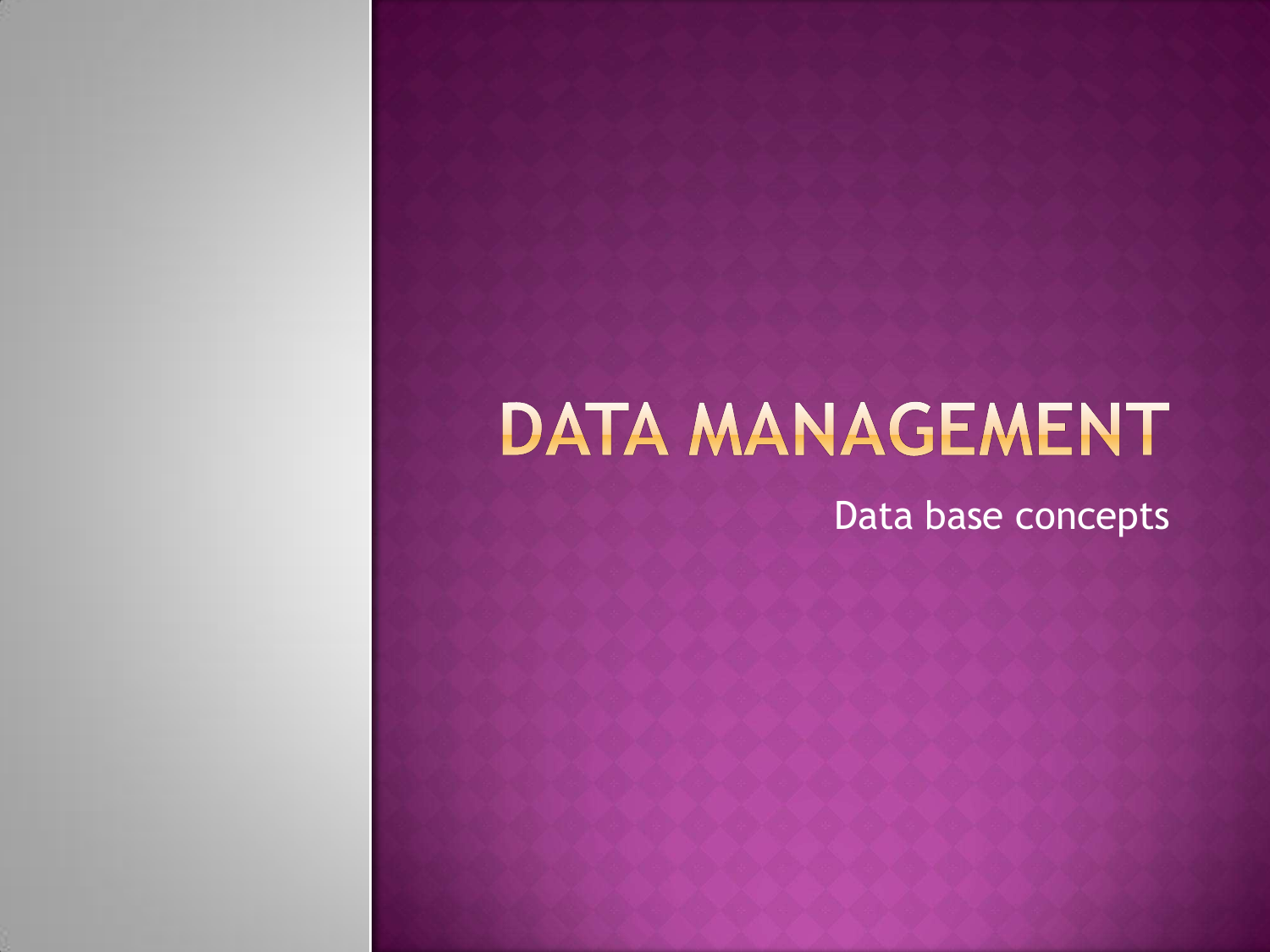### DATA MANAGEMENT

- Data management ..most difficult challenges facing today's organizations
- Helps improve productivity..people can find what they need without having to conduct long & difficult search.
- Goal of data management is to provide infrastructure & tools to transform raw data into usable corporate information of highest quality.
- Data ..organizations informational assets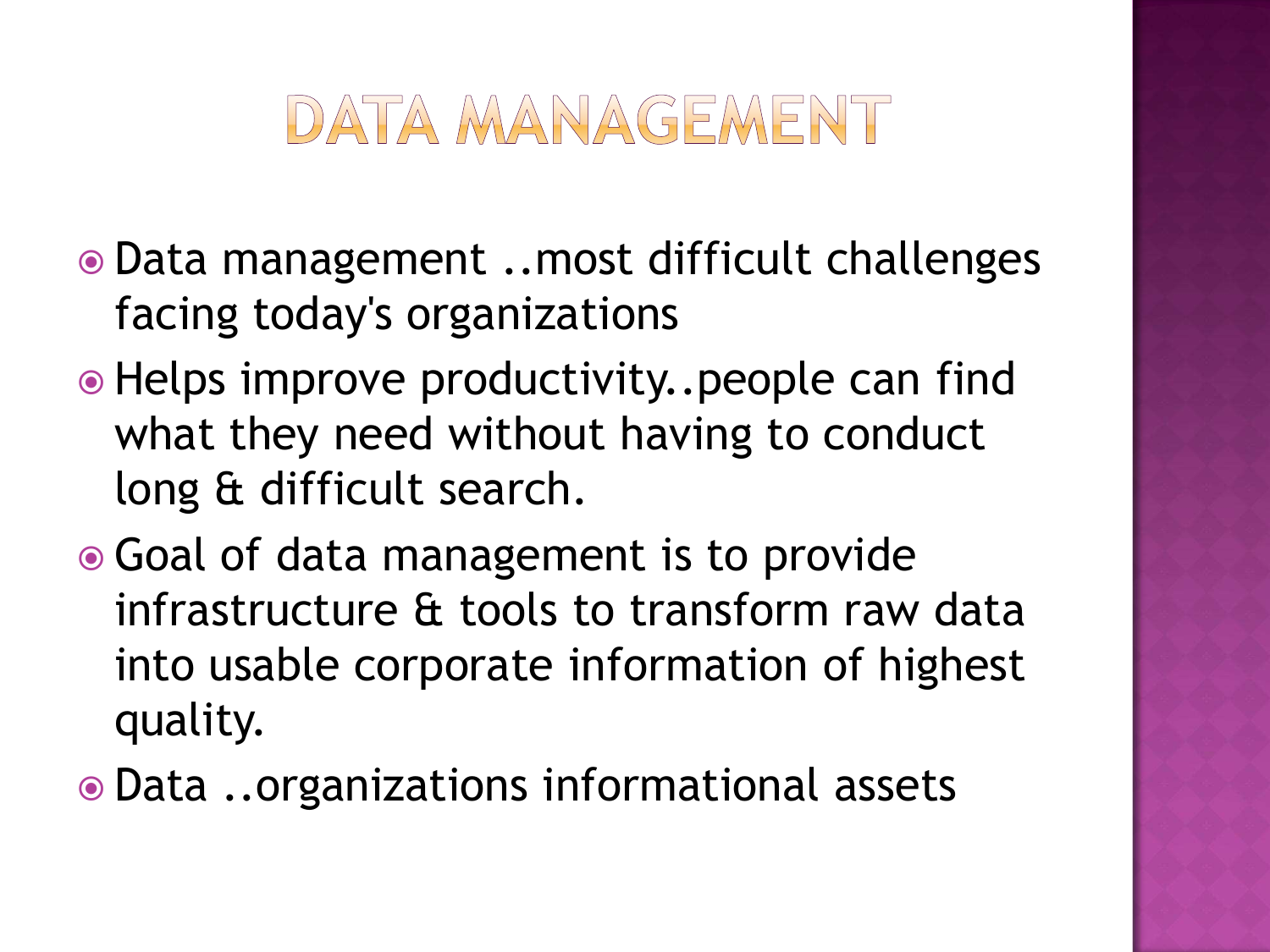- How you manage financial assets similarly manage data assets.
- WHY????????? To maximize earnings companies invest in data management technologies that increase:
- Opportunity to earn revenues(CRM)
- Ability to cut expenses(inventory management)
- Managers need rapid access to correct , comprehensive & consistent data across enterprise to improve business processes & performance.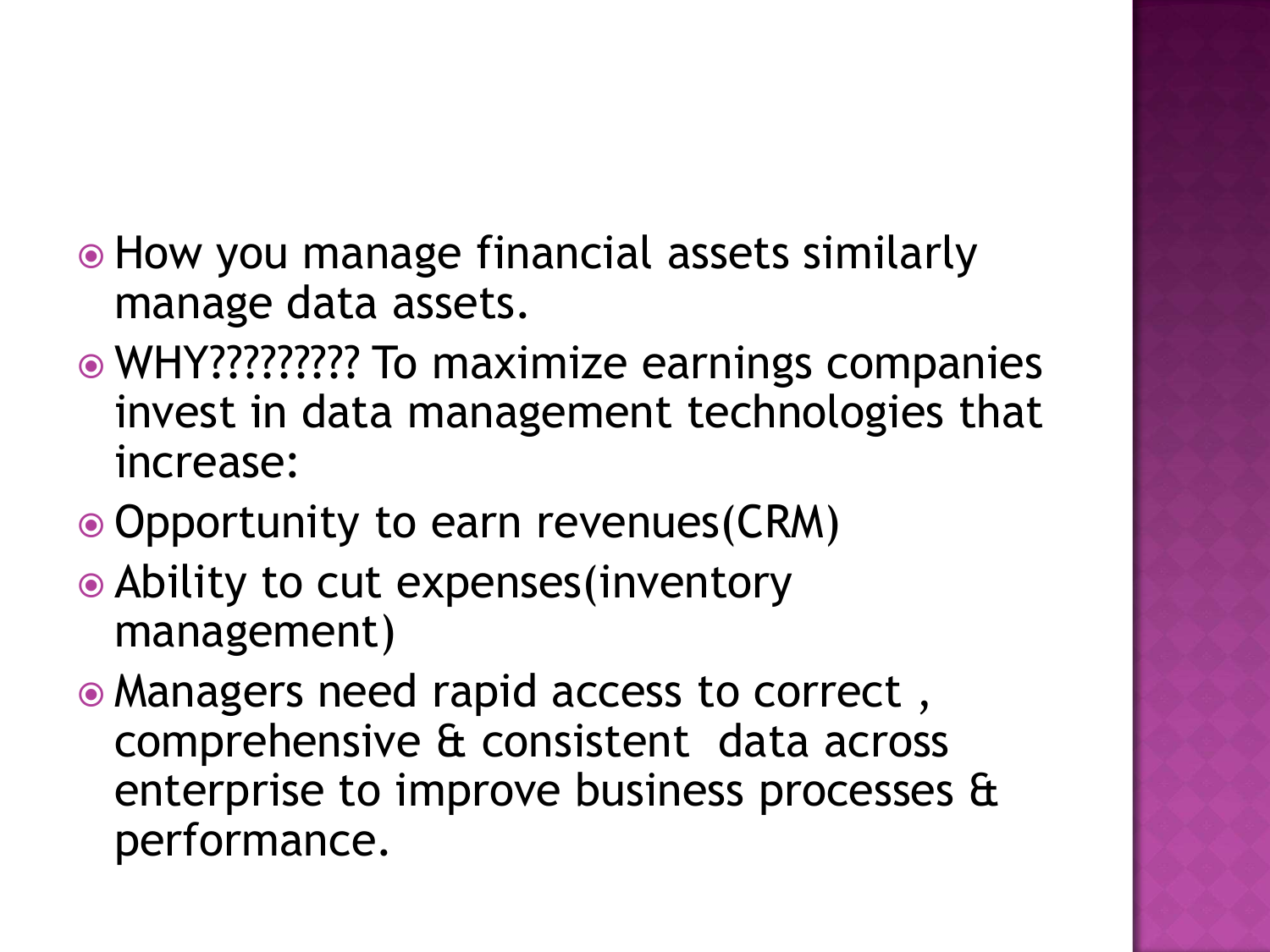- Make decisions , serve customers based on data available to them
- DATABASE or DATAWAREHOUSE
- Databases store enterprise data that their business applications create or generate such as sales , accounting & employee data.
- Data entering databases from POS terminals, online sales other sources stored in organized format so that they can be managed & retrieved.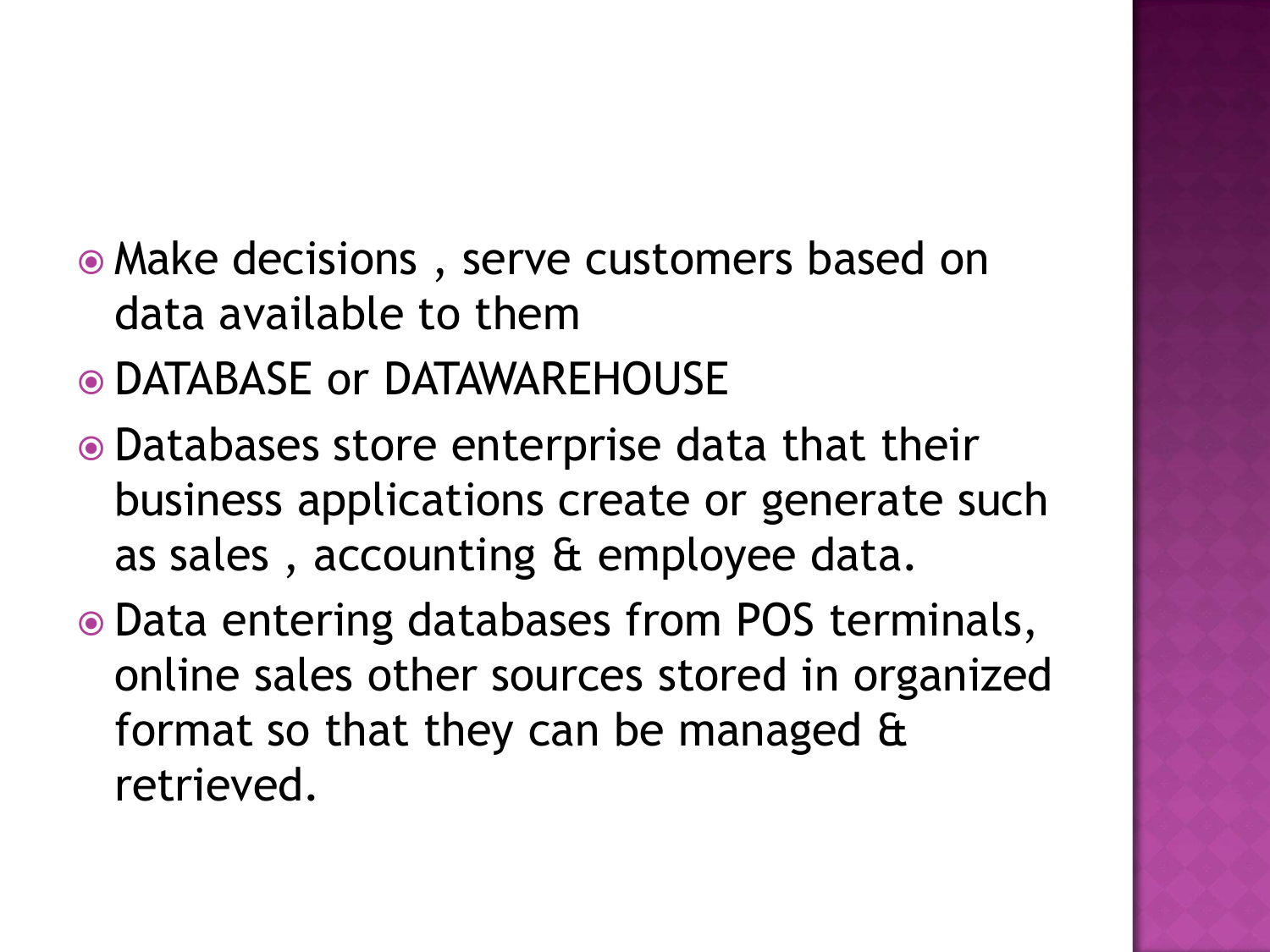- Viability of business decisions depends on access to high quality data & quality data depends on effective approaches to data management.
- Information workers...constrained by data that cannot be trusted…incomplete , out of context,outdated,inaccurate,inaccesible , may require weeks to analyze.
- Decision maker facing uncertainty to make intelligent decisions.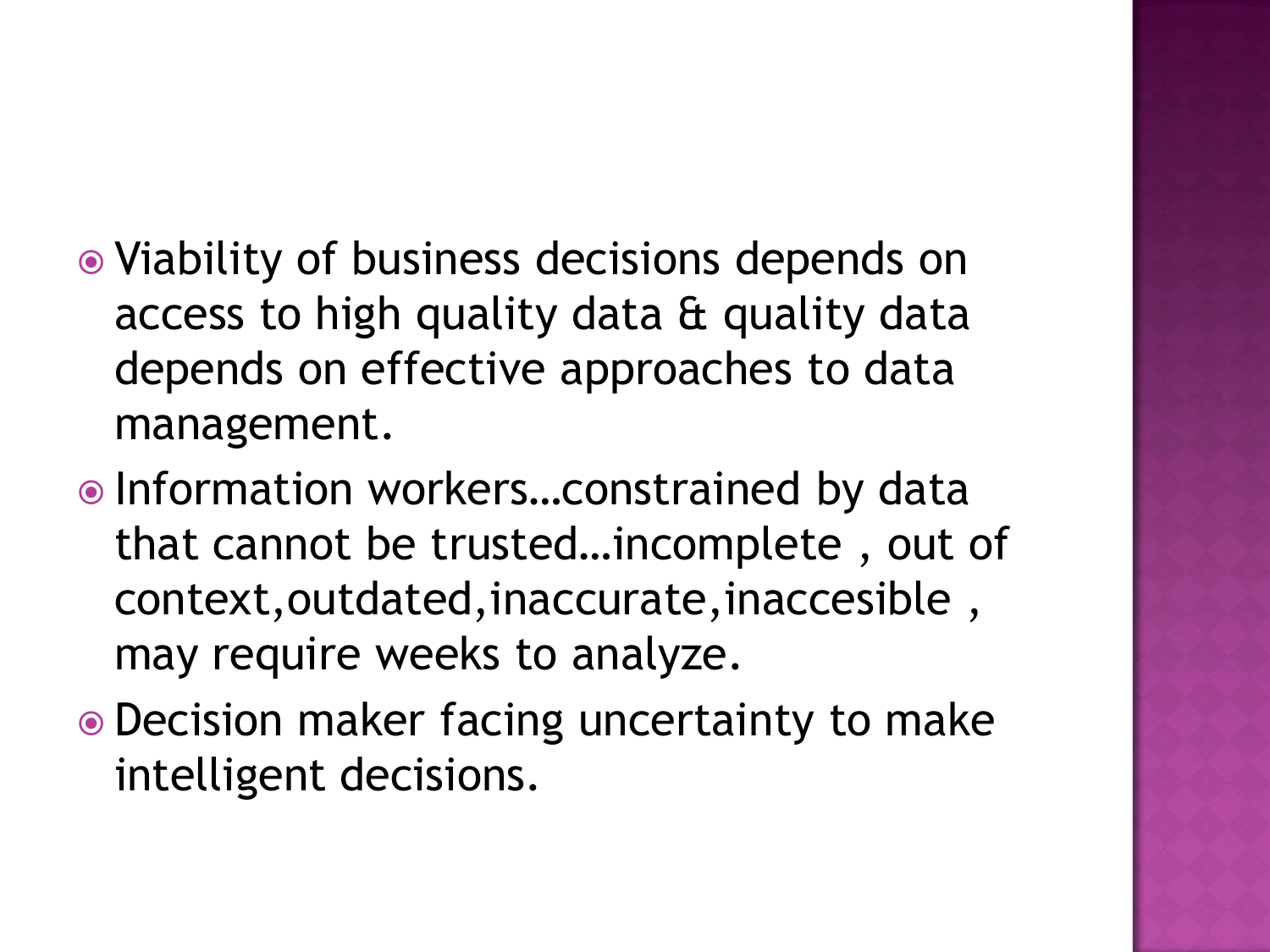- Data errors & inconsistencies..lead to mistakes & lost opportunities..failed deliveries, invoicing blunders ,problems synchronizing data from multiple locations.
- In addition data analysis errors…resulted from use of inaccurate formulas or untested models.
- In retail sector cost of errors due to unreliable data..\$40 billion annually
- Healthcare industry... cost of errors billion dollars & thousands of lives.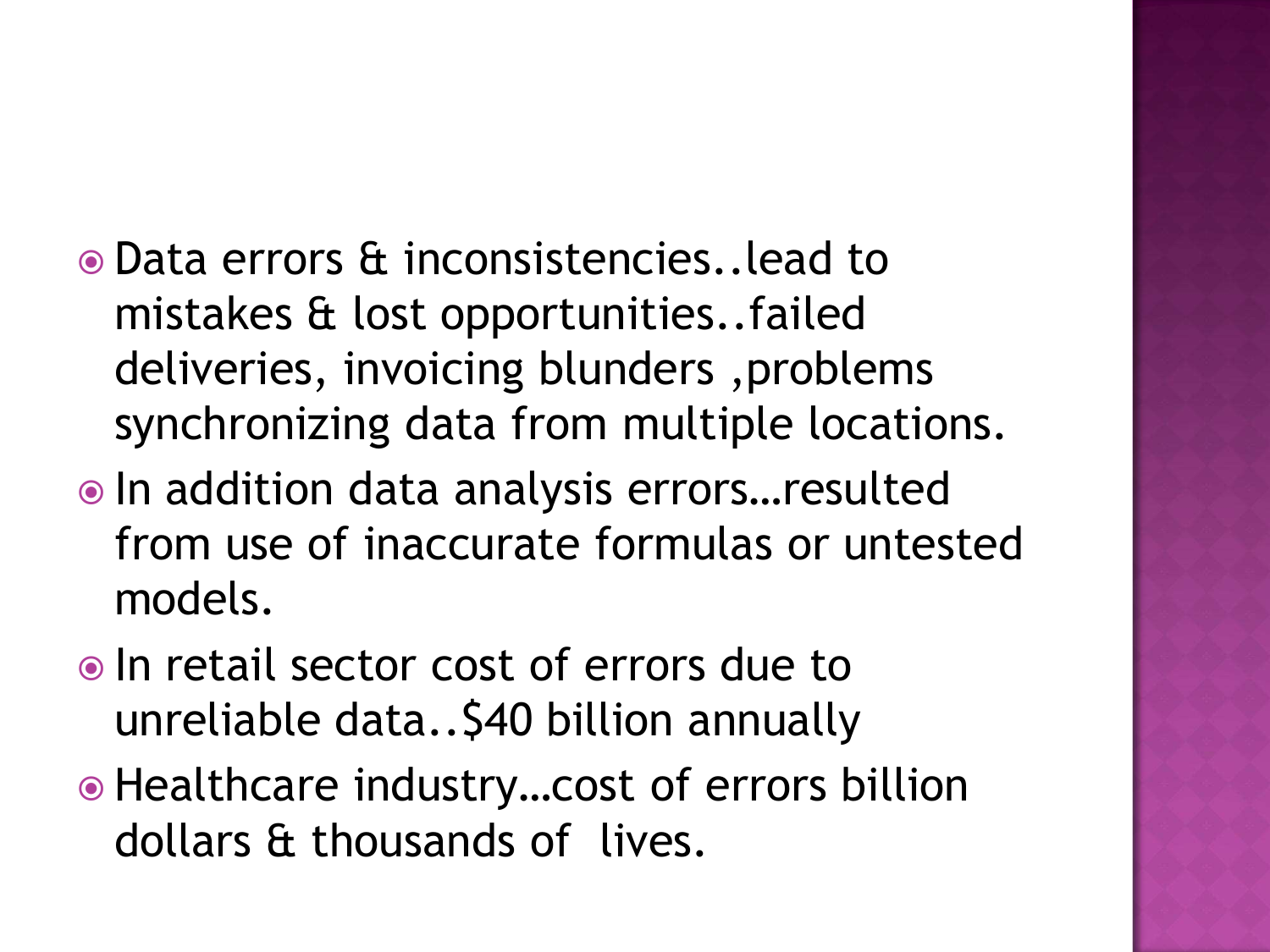### SO DATA MANAGEMENT IS ALL ABOUT

- DESIGN OF INFRASTUCTURE TO PROVIDE EMPLOYEES WITH COMPLETE TIMELY ACCURATE ACCESSIBLE UNDERSTANDABLE & RELEVANT DATA.
- $\bullet$  Is a structured approach for capturing, storing, processing ,integrating ,distributing ,securing & archiving data effectively throughout their life cycle.
- Life cycle…identifies the way data travel through an organization from their capture or creation to their use in supporting data driven solutions such as SCM,CRM,EC….enterprise applications that require current & readily accessible data to function properly.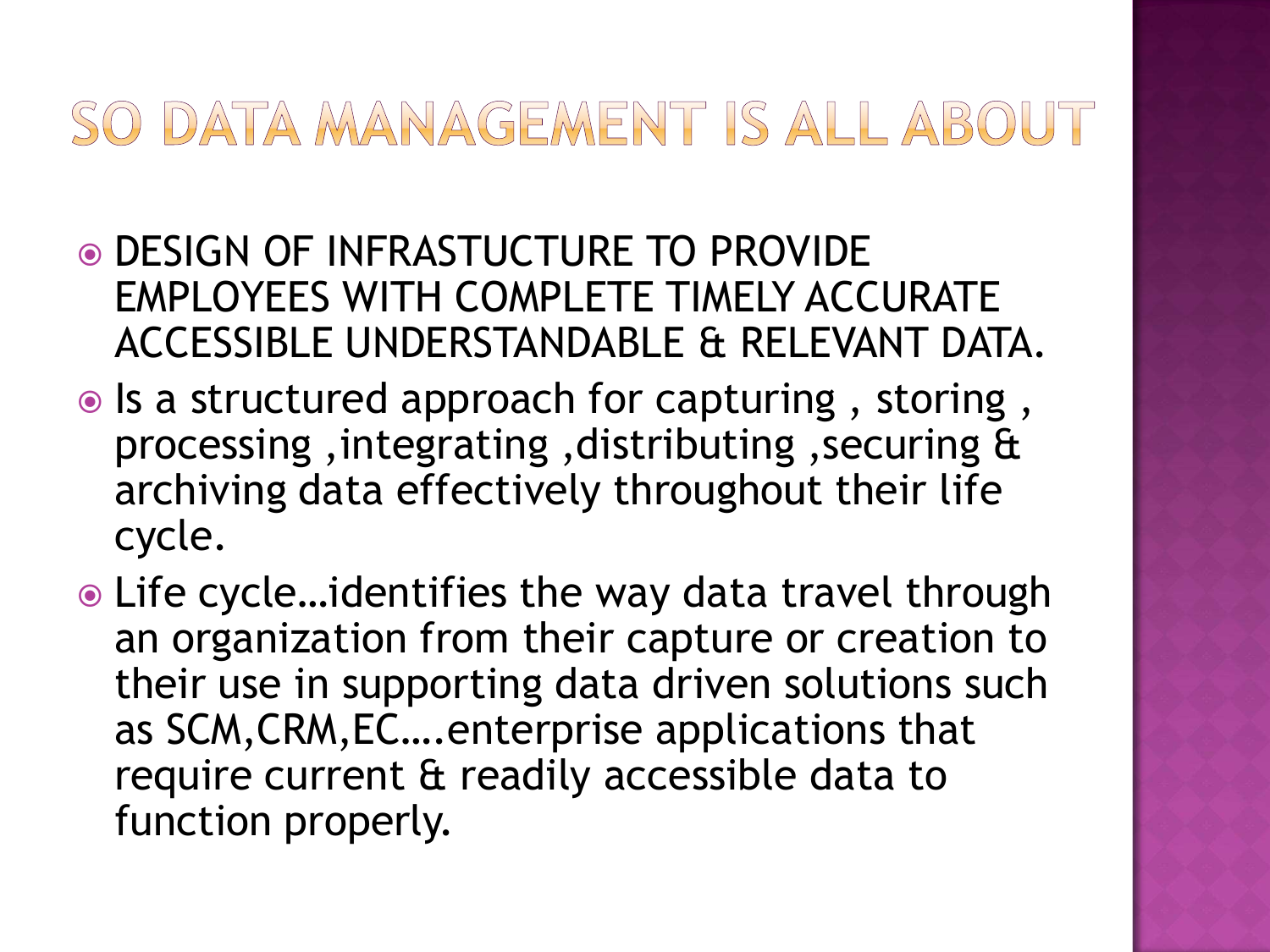### BASIC DATABASE TERMS

- **⊙ 0 or 1......bit**
- Collection of 8 bits........ A byte/character
- **E.g.: A....**
- Collection of bytes/characters.... Field/column
- E.g.: CODE, NAME, ADDRESS,DEPT NAME,CITY are examples of field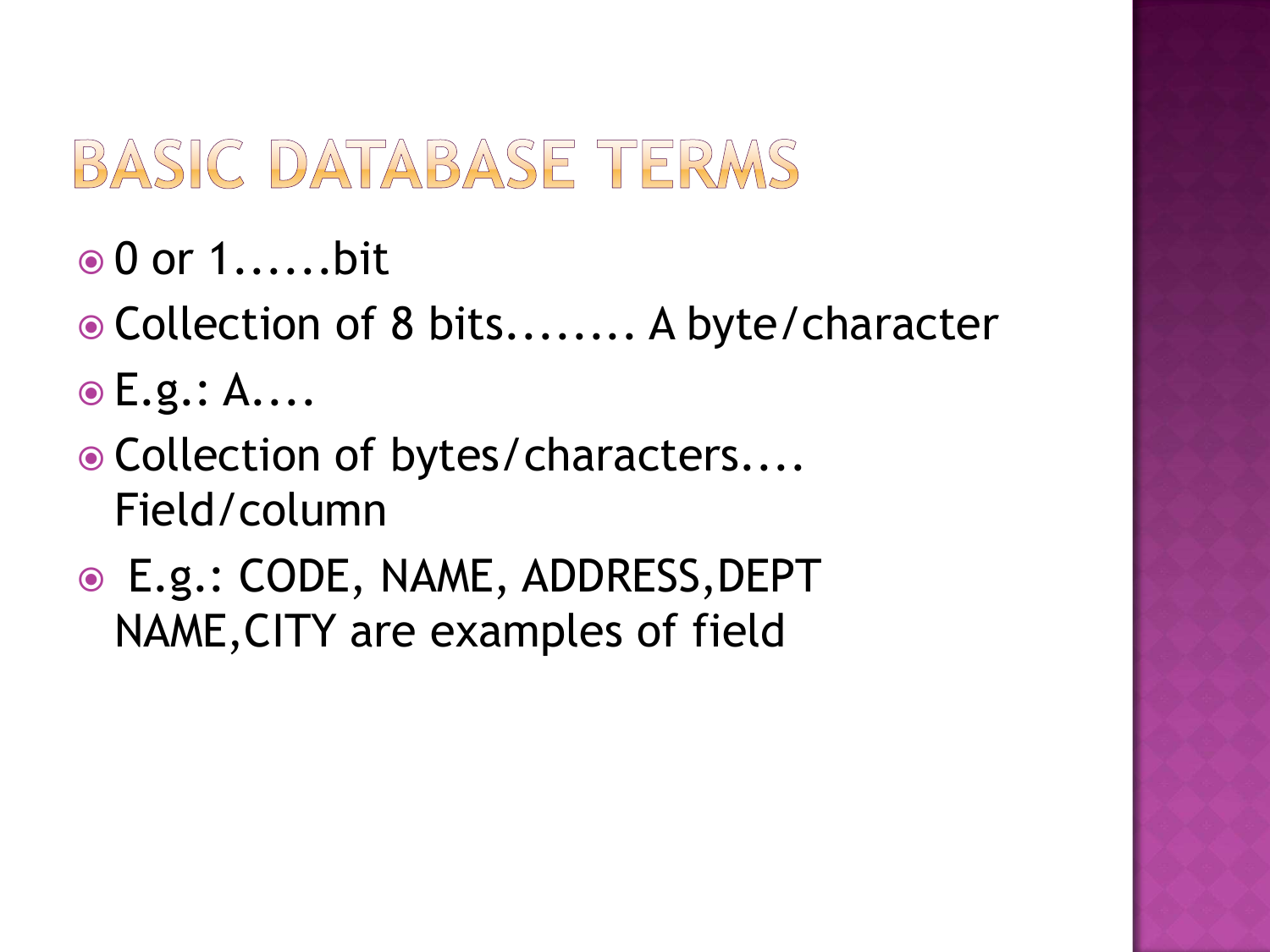- Record/Row: A record is a collection of multiple fields that can be related as a unit.
- In database terminology each row is a record.
- Table/ File : collection of logically related multiple records.. E.g.: A collection of all the employee records of a company would be an employee file.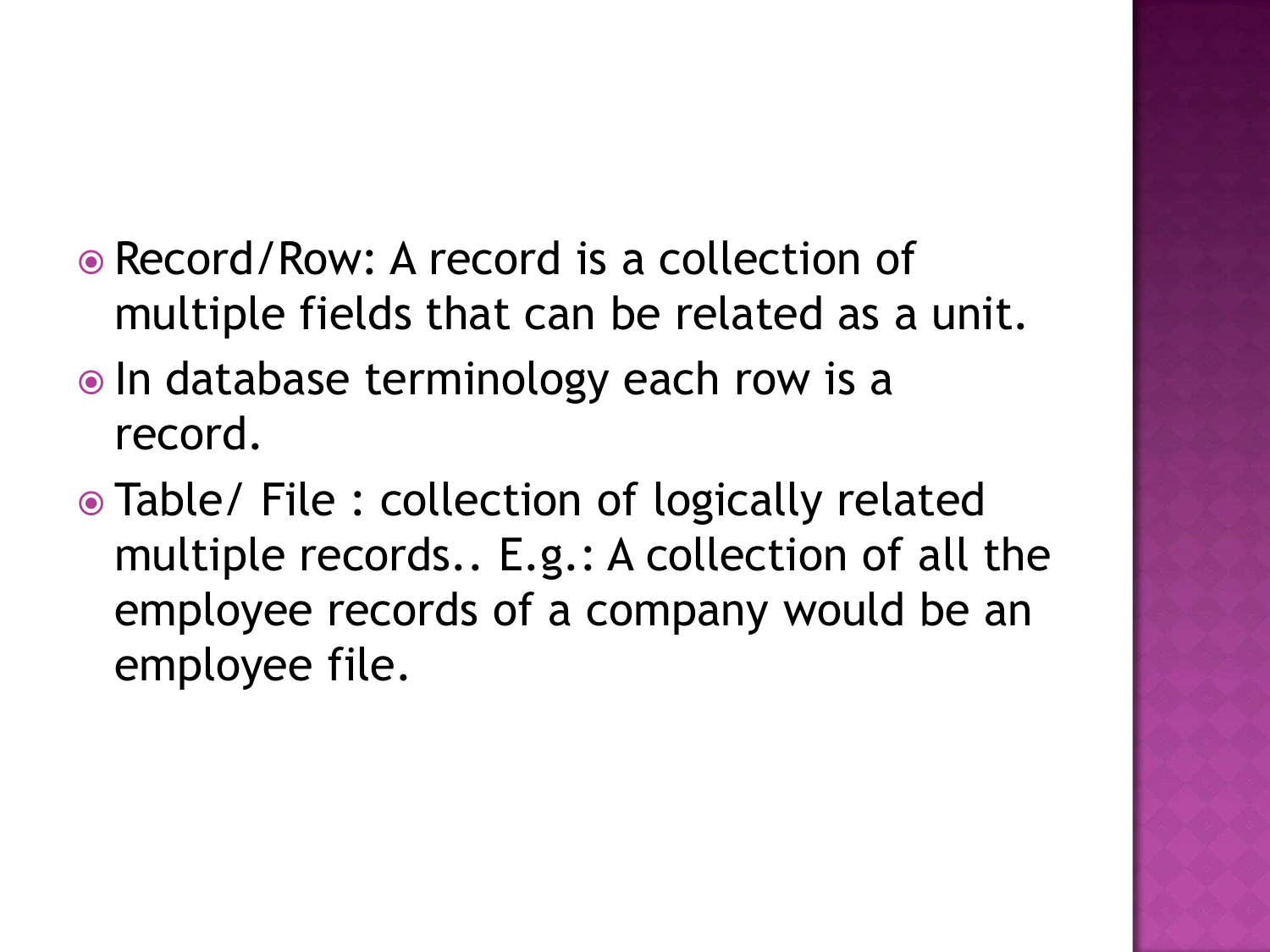

Figure 18.2

Table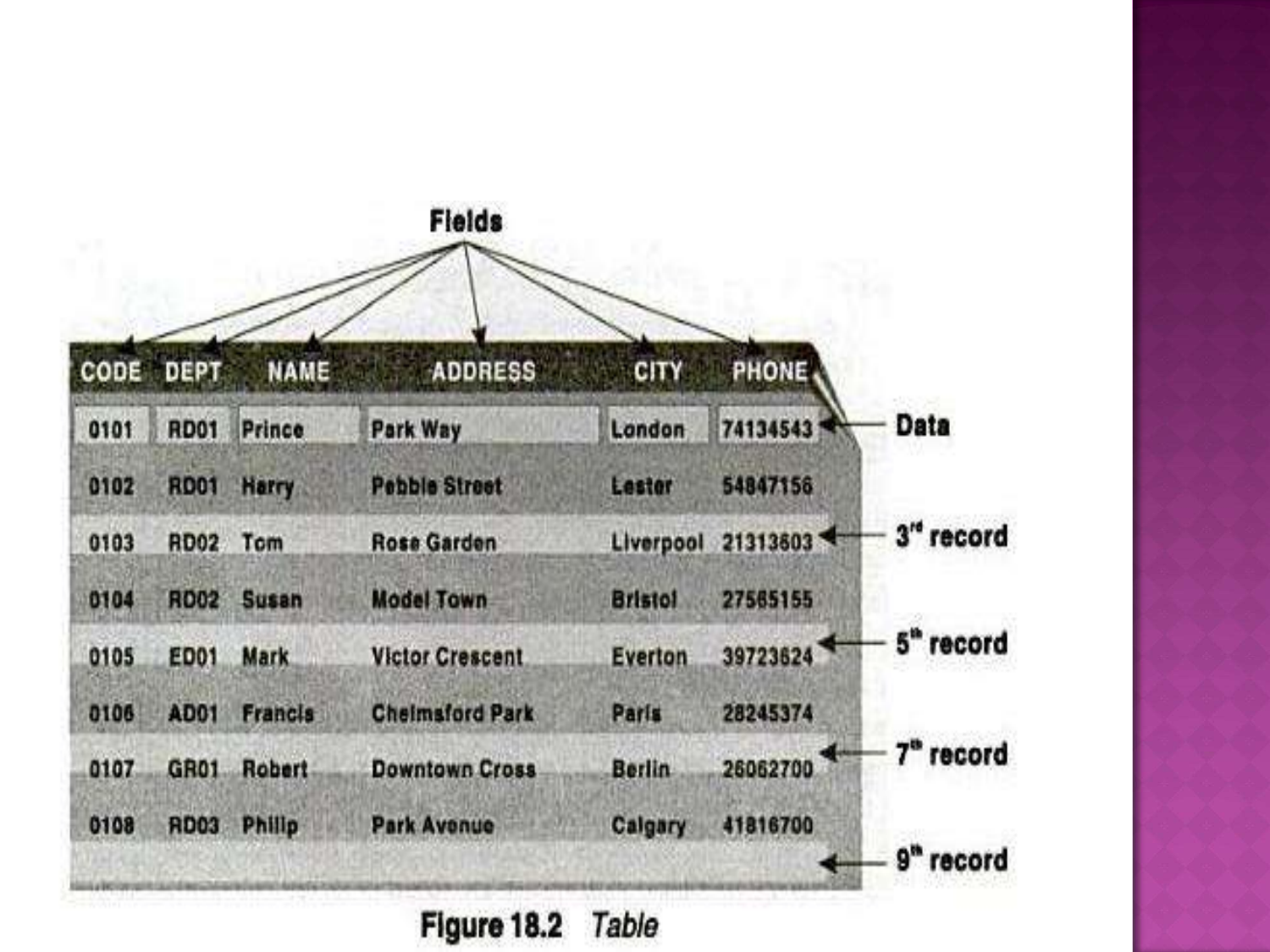- Every record in a file has same set of fields
- Database is a collection of multiple related files (tables).{logical group of related files}
- Records of all non-commercial customers who have a mortgage loan at a financial institution would constitute a data file.
- All customer loan files, such as mortgages & auto ,personal & home equity loans could be grouped to create a non-commercial loan database.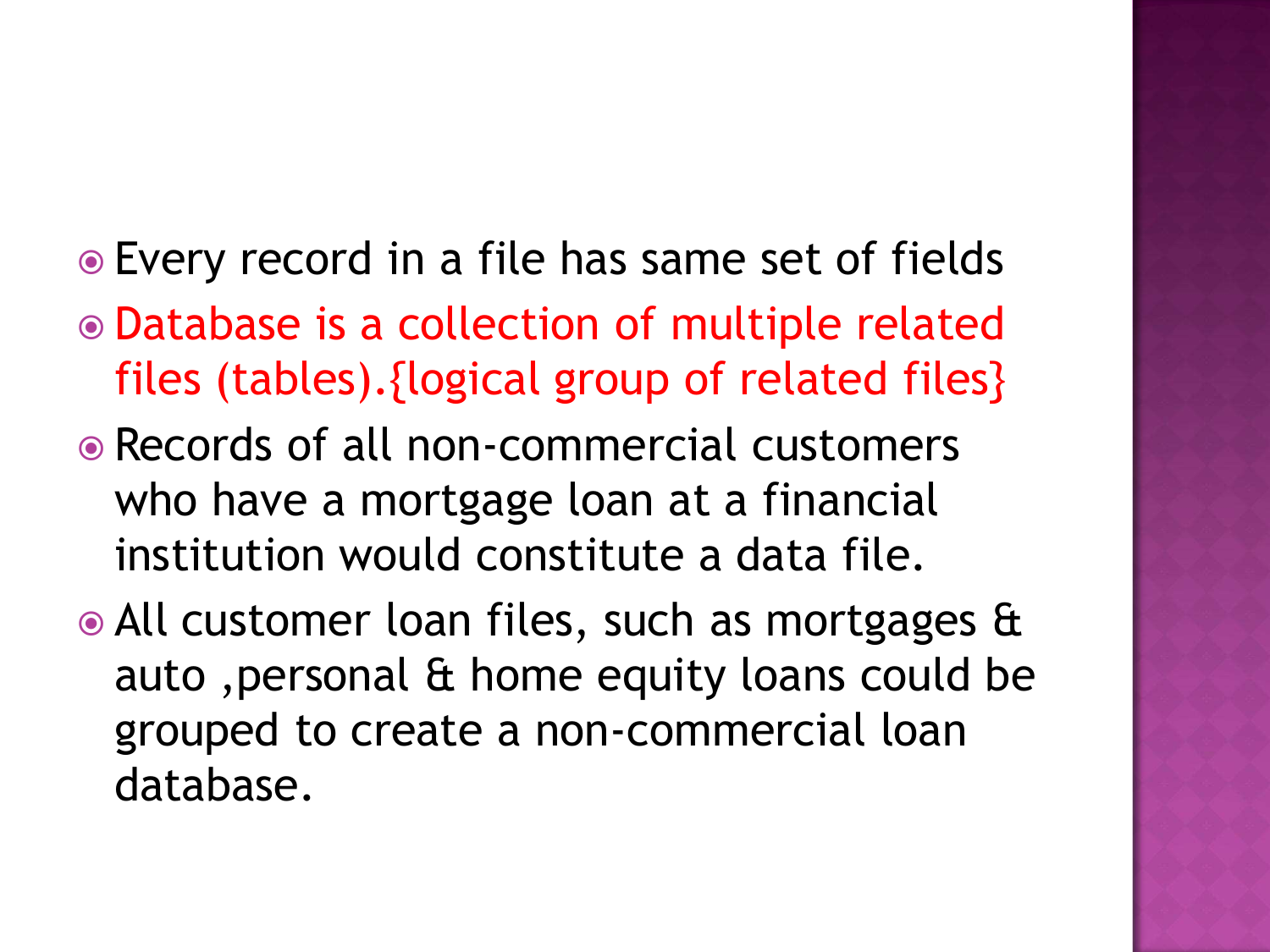### **Organizing Data in a Traditional File Environment**

#### **THE DATA HIERARCHY**

A computer system organizes data in a hierarchy that starts with the bit, which represents either a 0 or a 1. Bits can be grouped to form a byte to represent one character, number, or symbol. Bytes can be grouped to form a field, and related fields can be grouped to form a record. Related records can be collected to form a file, and related files can be organized into a database.

**FIGURE 6-1**

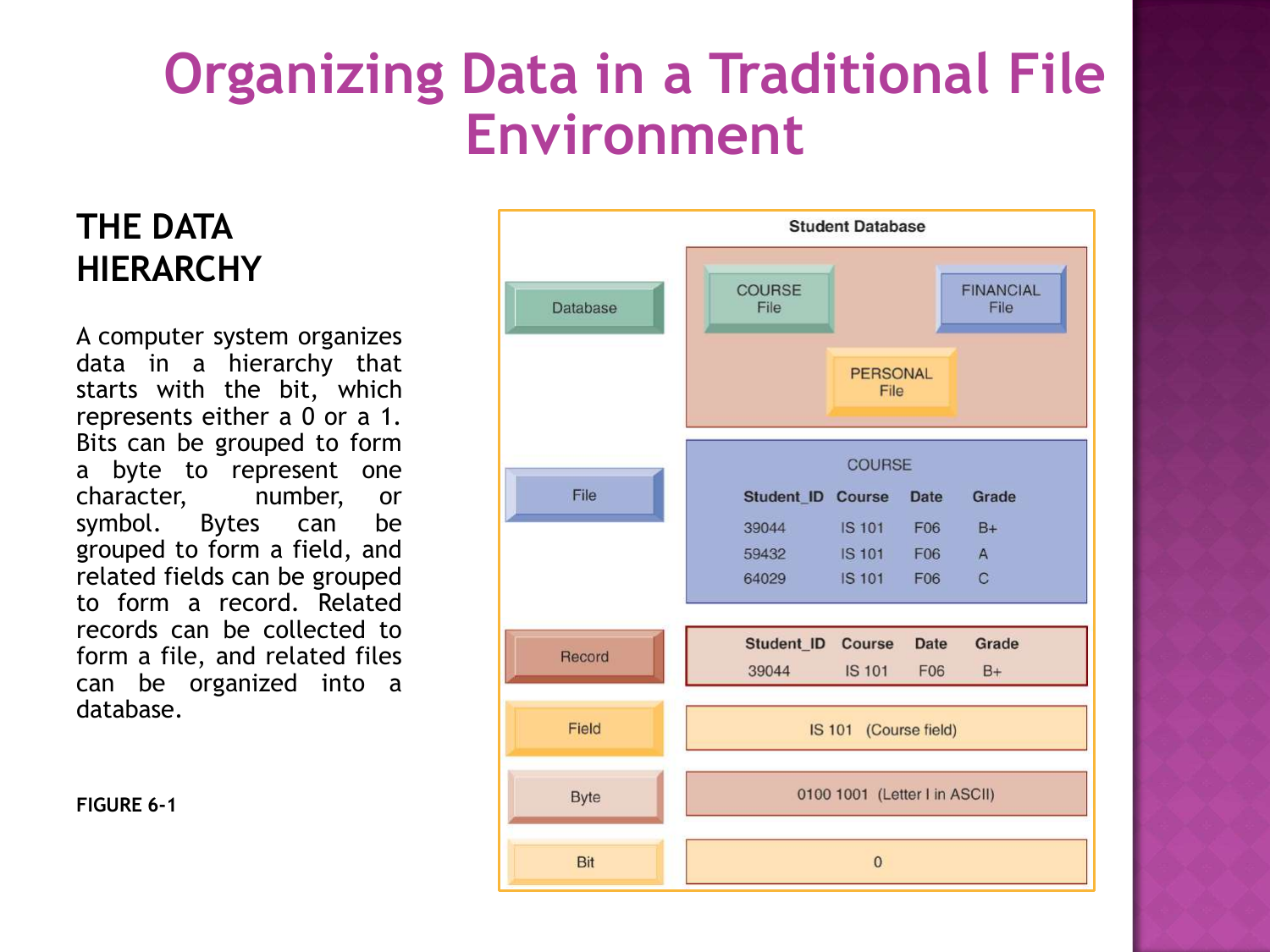OGICAL DATA CONCEPTS? REFERS TO THE MANNER IN WHICH DATA IS VIEWED BY THE PROGRAMMER OR END USER / WAY USER DESCRIBES REALITY

- Entity: is an object that has its existence in the real world.(record describes an entity)
- Includes all those things about which data is collected.

Record

 Entity: tangible....Student/non tangible...job title

• Customer buys goods



| Student ID Course Date Grade |        |                 |    |  |
|------------------------------|--------|-----------------|----|--|
| 39044                        | IS 101 | F <sub>06</sub> | B+ |  |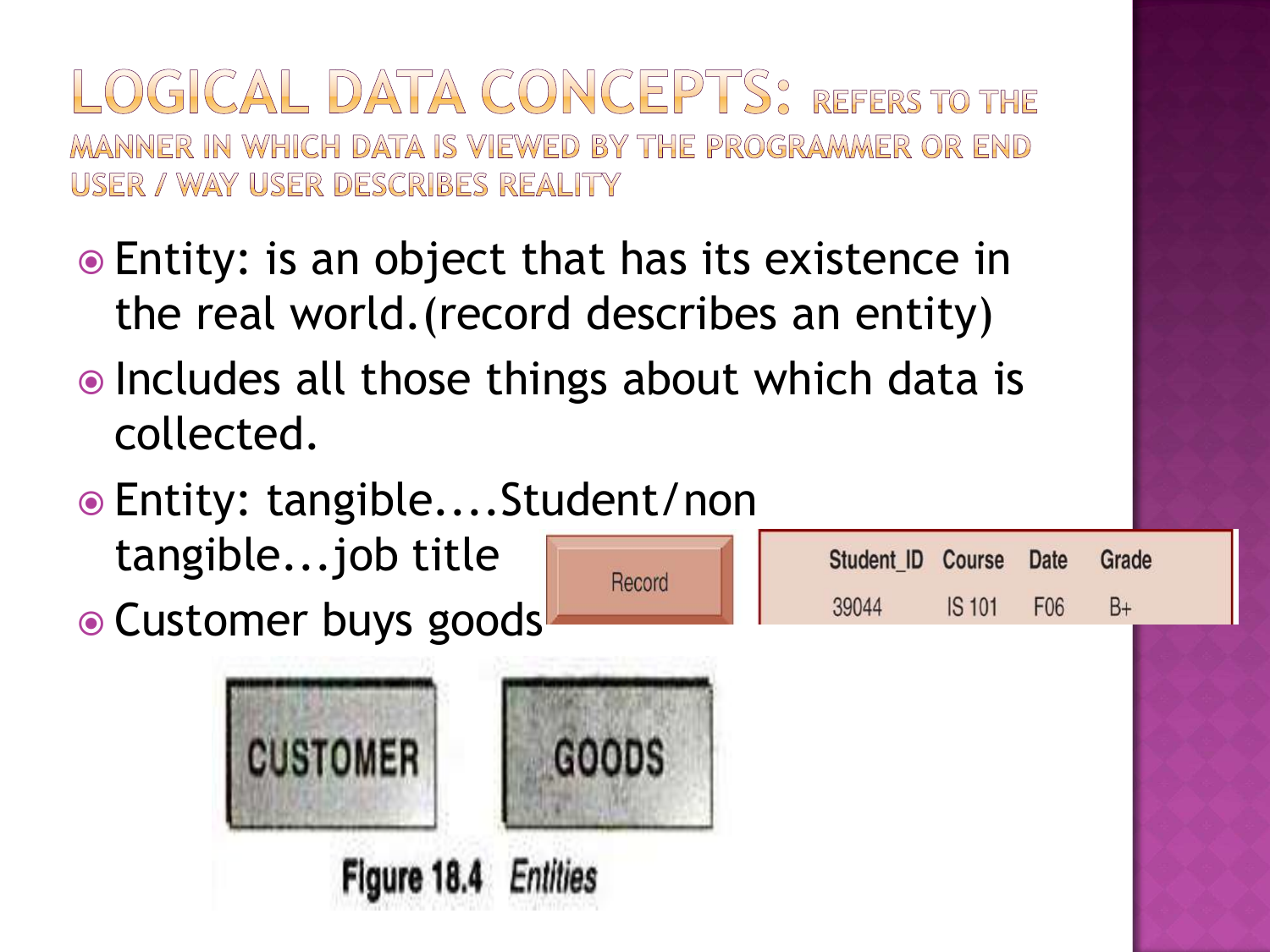

- Each characteristic describing entity is attribute.
- $\bullet$  In a database..entities represented by tables..attributes by columns.

File



| <b>COURSE</b>     |               |                 |       |  |
|-------------------|---------------|-----------------|-------|--|
| Student ID Course |               | Date            | Grade |  |
| 39044             | <b>IS 101</b> | F <sub>06</sub> | B+    |  |
| 59432             | <b>IS 101</b> | F <sub>06</sub> | A     |  |
| 64029             | <b>IS101</b>  | F <sub>06</sub> | C     |  |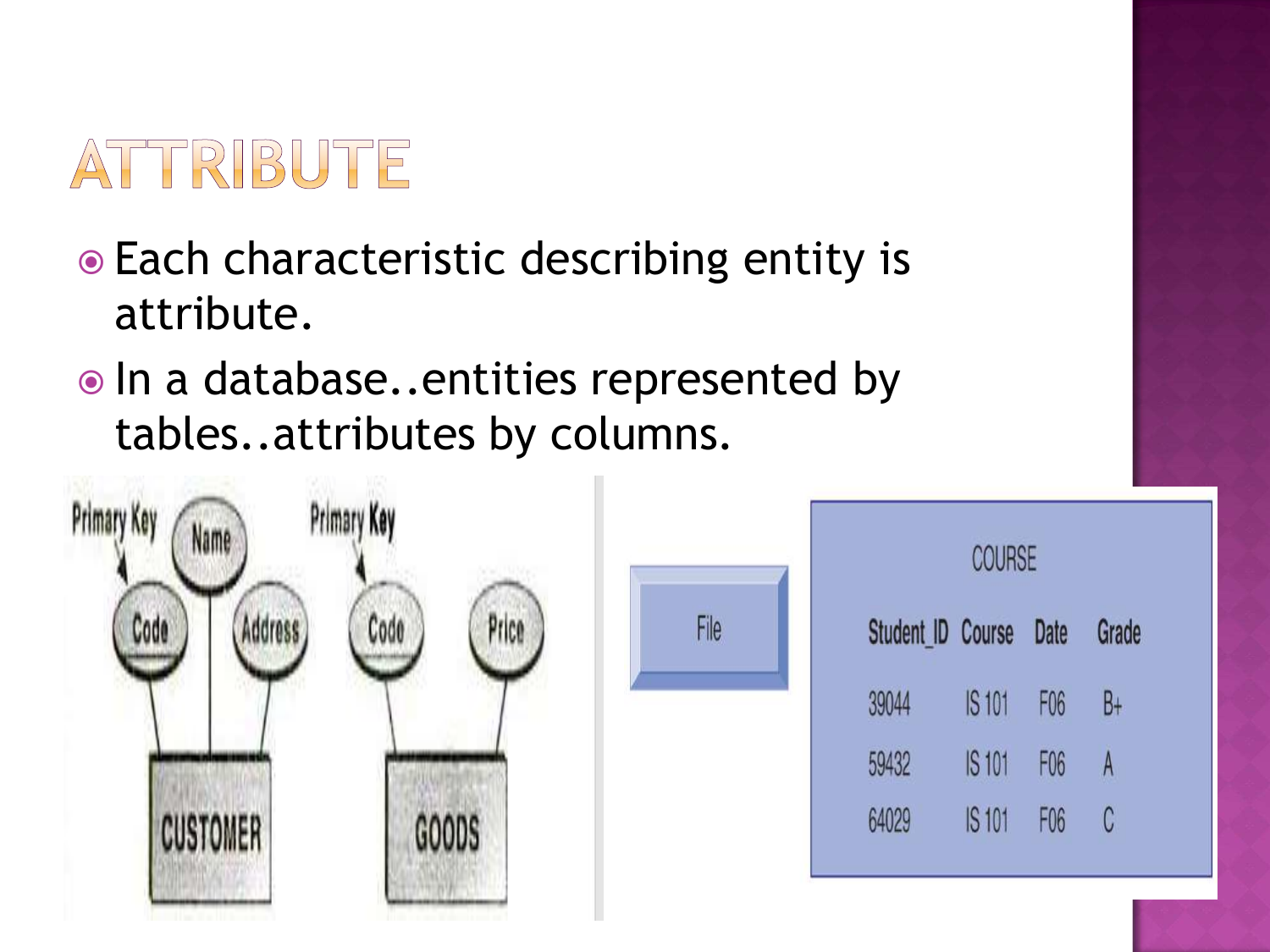- Each record in a database needs an attribute(field) to uniquely identify it so that record can be retrieved ,updated & sorted……PRIMARY KEY
- ◎ Student\_ID...PRIMARY KEY

 $\bullet$  It is usually numeric



**COURSE** 

| Student ID Course |               | Date            | Grade |
|-------------------|---------------|-----------------|-------|
| 39044             | <b>IS 101</b> | F <sub>06</sub> | B+    |
| 59432             | <b>IS 101</b> | F <sub>06</sub> | A     |
| 64029             | <b>IS 101</b> | F <sub>06</sub> | C     |
|                   |               |                 |       |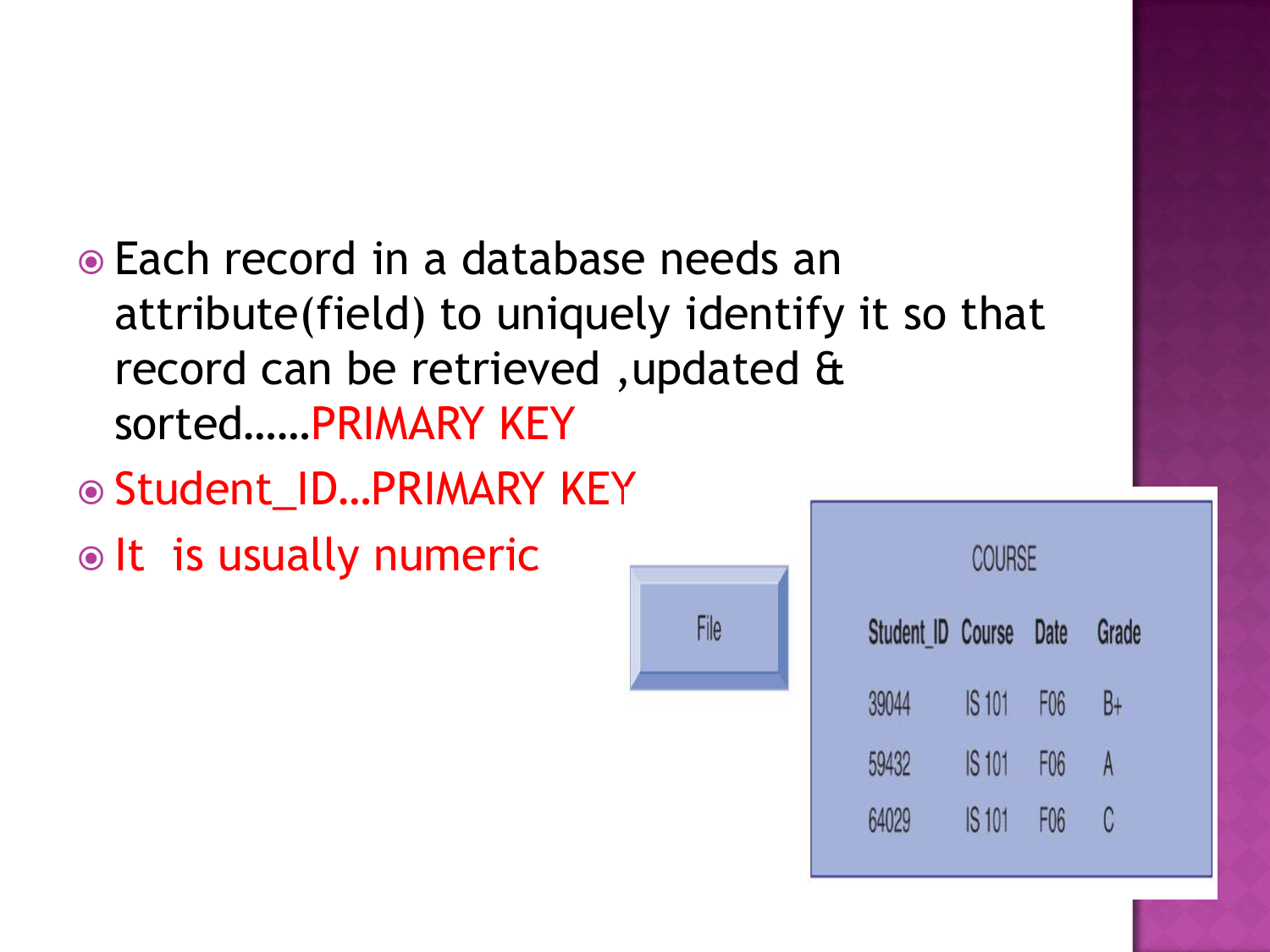**◎ SECONDARY KEYS: nonunique fields that have** some identifying information

 FOREIGN KEYS: keys whose purpose is to link two or more tables together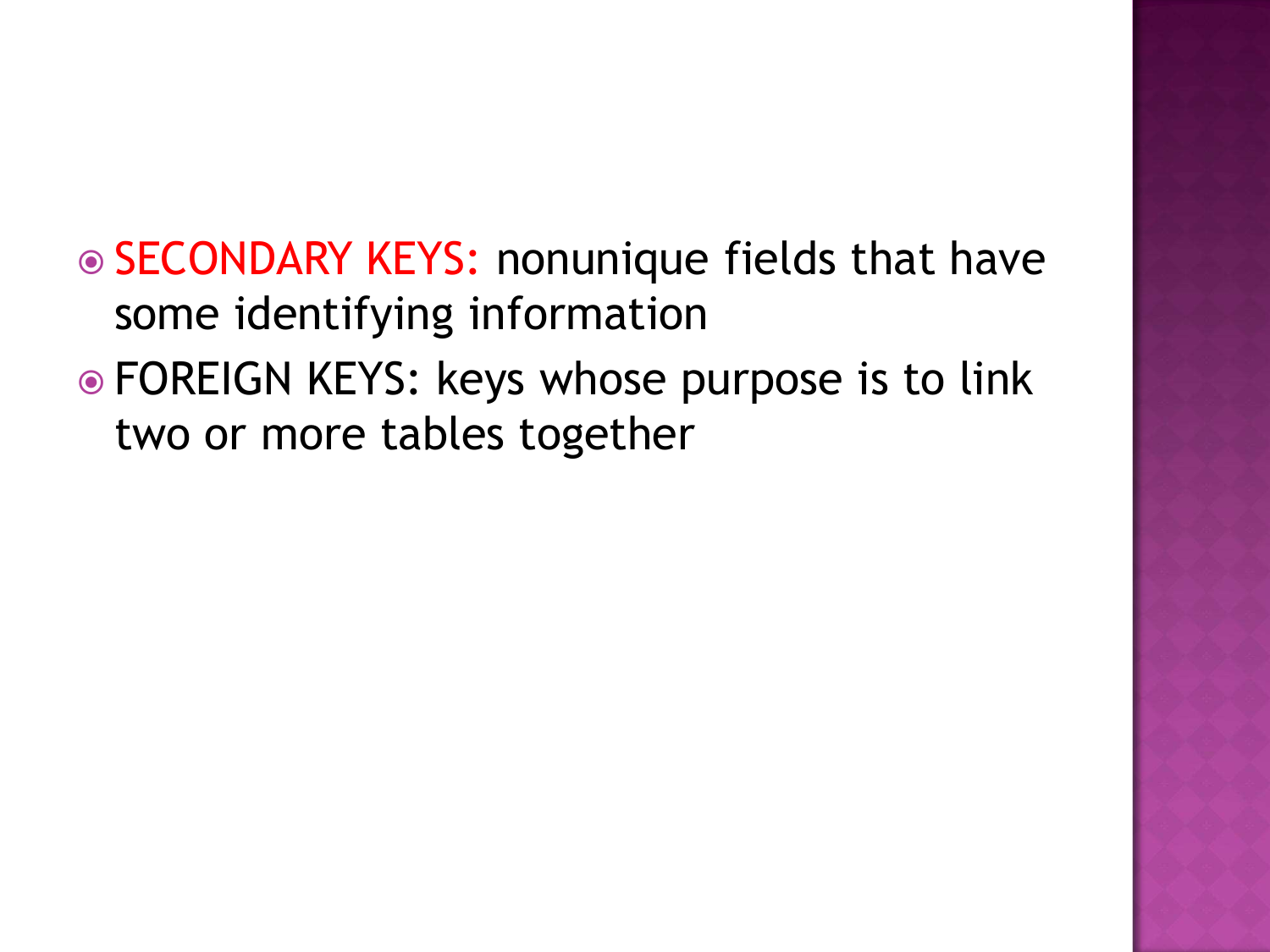### RELATIONSHIP

• Is an association, dependency or link between two or more entities & is represented by diamond symbol.

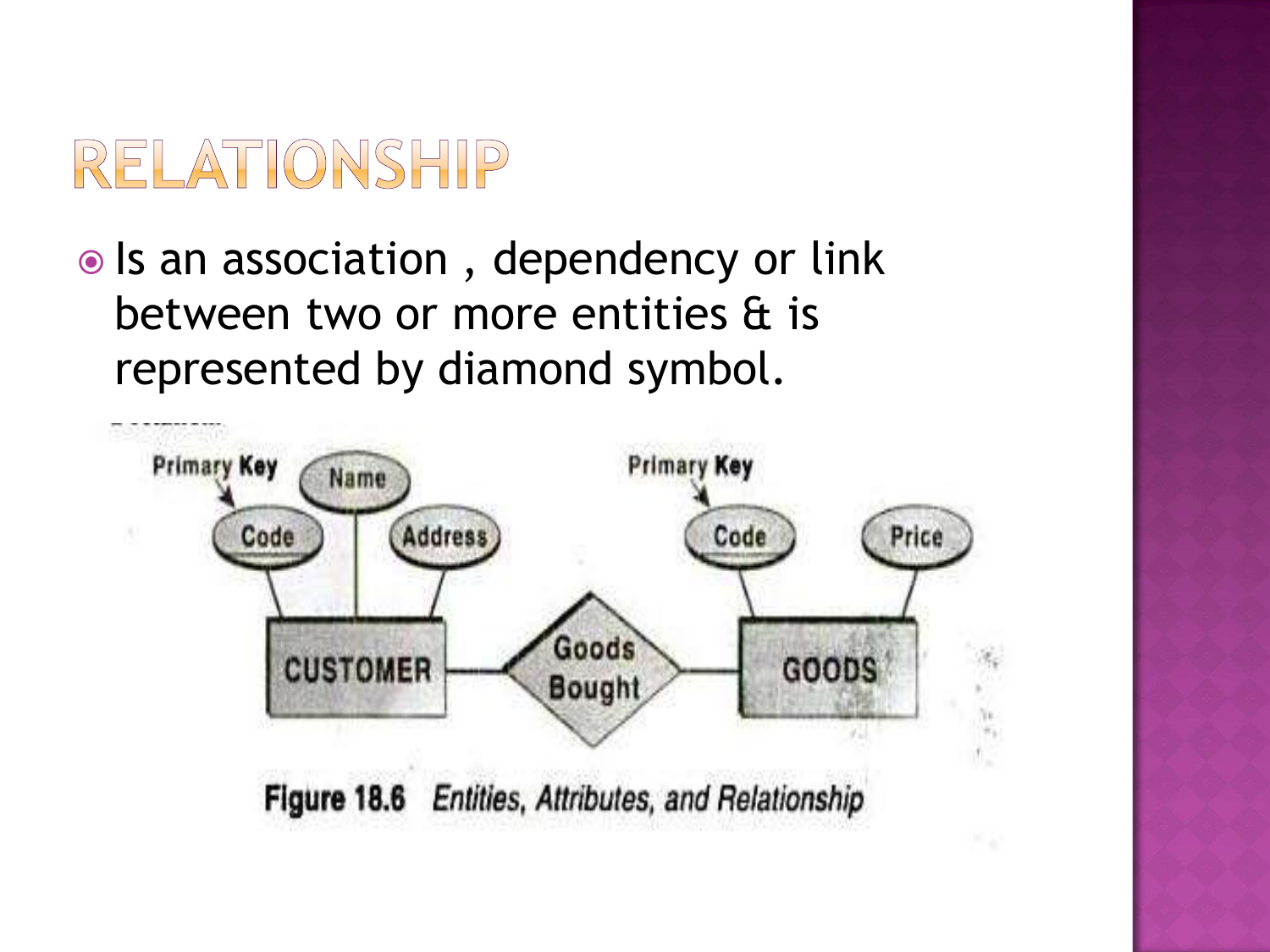### BINARY RELATIONSHIP TYPES: ONE TO ONE RELATIONSHIP

- One record in a table is related to only one record in another table.
- A department cannot be headed by more than one departmental head

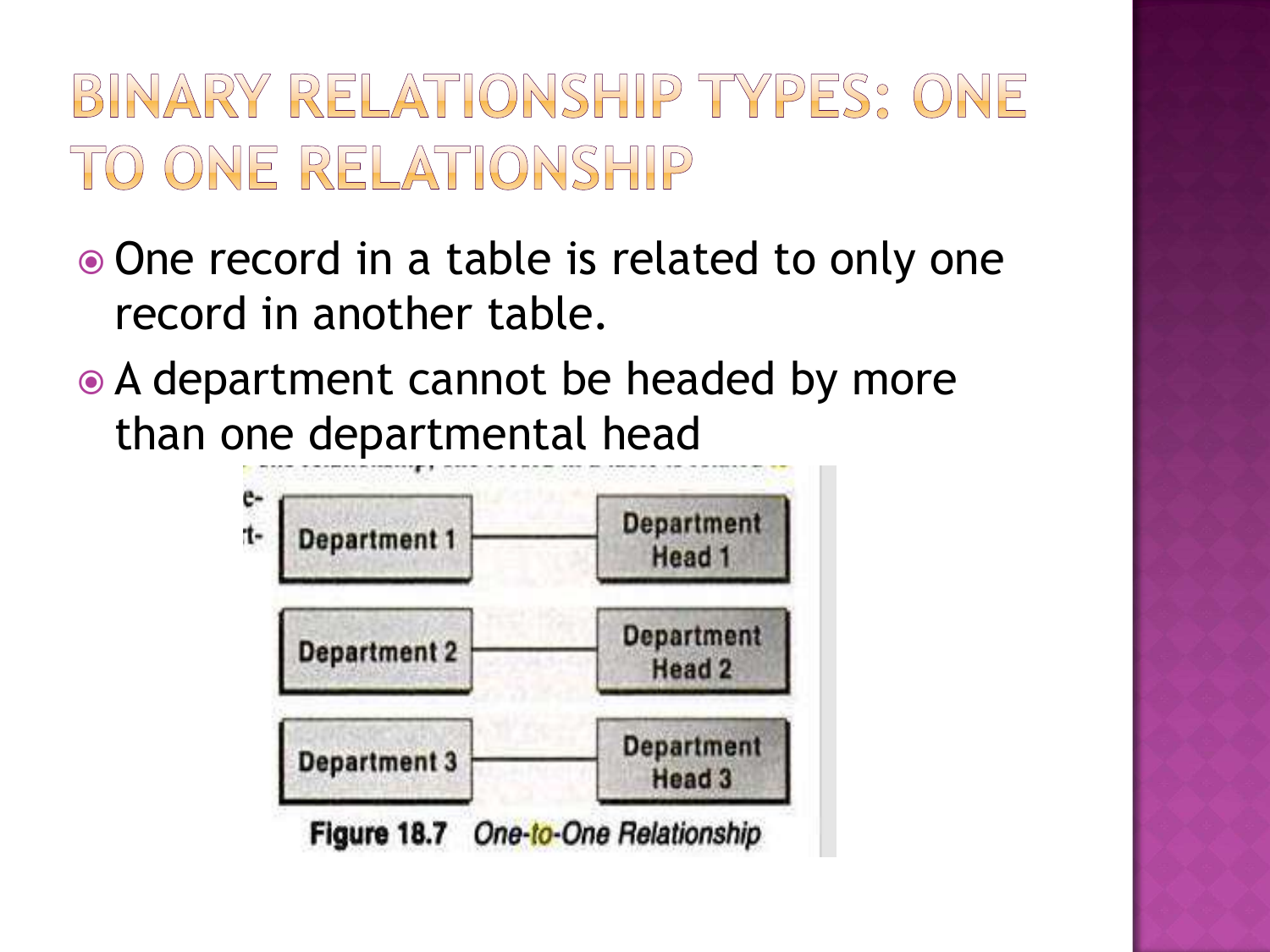### ONE TO MANY RELATIONSHIP

• One record in a table (parent table) can be related to many records in another table(child table)

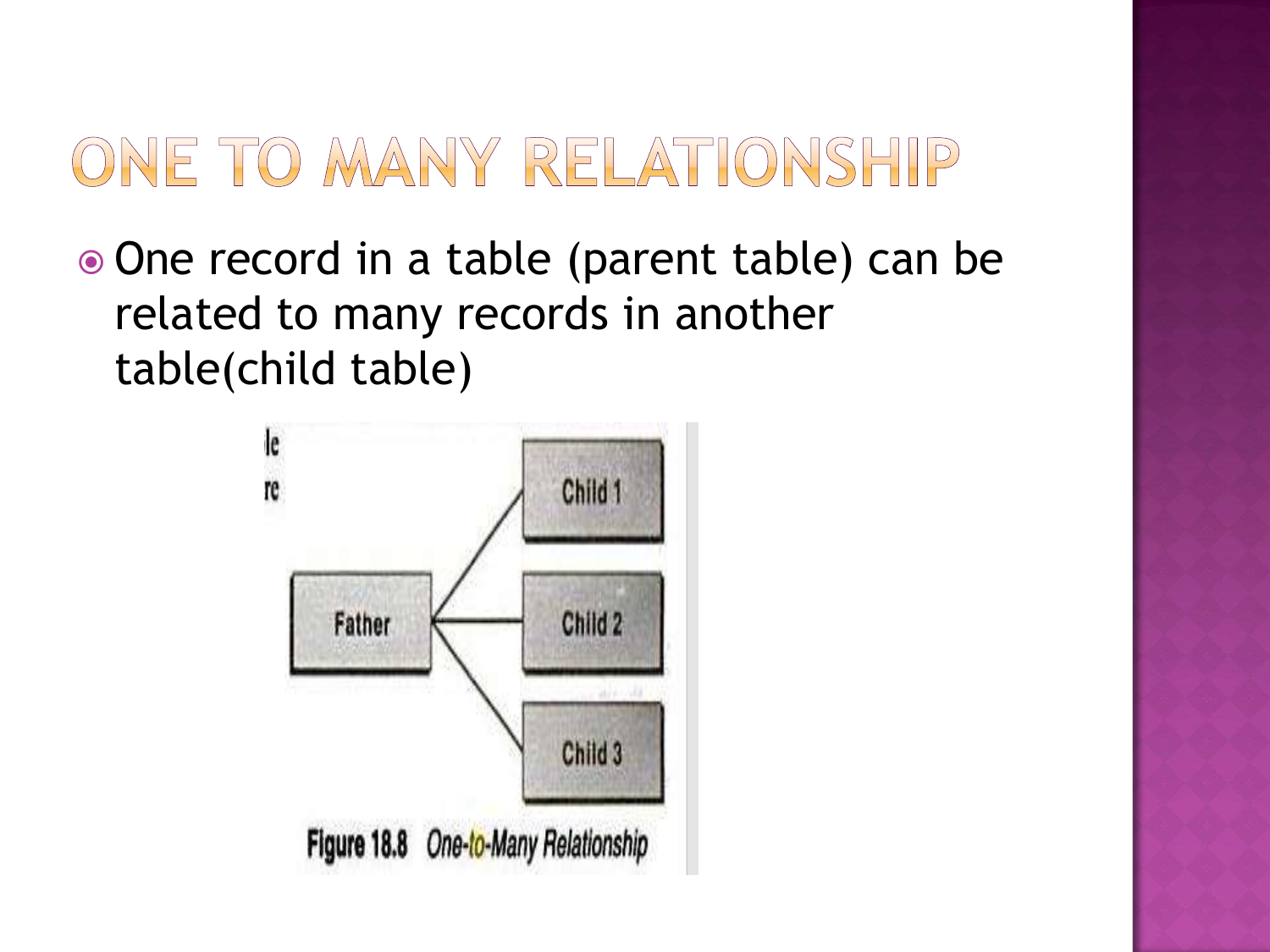### MANY TO MANY RELATIONSHIP

 One record in table can be related to one or ore records in another table, & one or more records in the second table can be related to one or more records in the first table.



Figure 18.9 Many-to-Many Relationship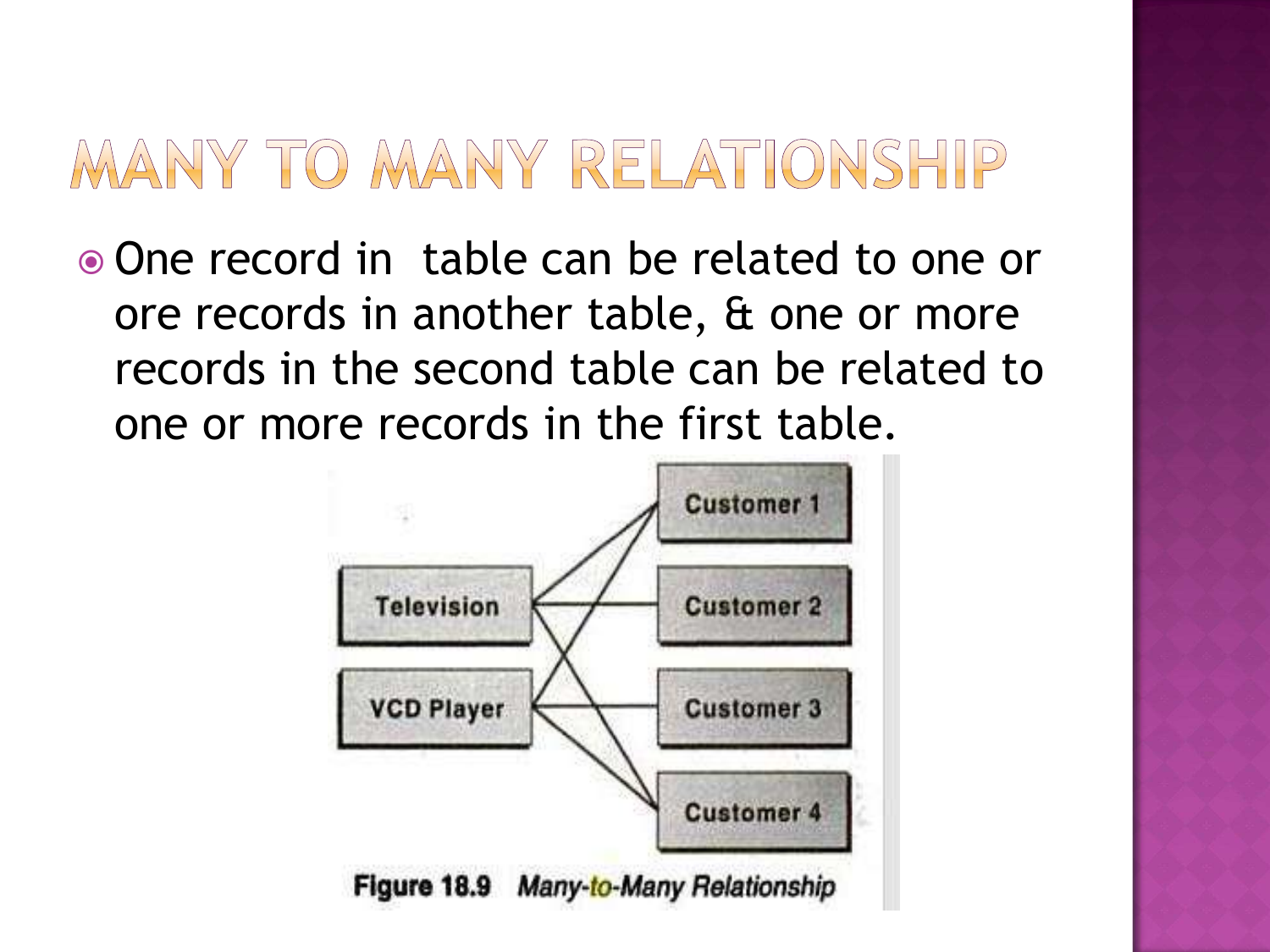### PHYSICAL DATA CONCEPTS: REFER TO THE MANNER IN WHICH DATA IS PHYSICALLY STORED ON THE HARDWARE(ACCESSING RECORDS FROM COMPUTER FILES)

- Sequential file ORGANIZATION: Arrangement determines how individual records can be accessed & how long it takes to access them. (operation like tape recorder)
- Direct file organization or random file organization: access to any record directly without having to traverse the sequence of records (DVD Drive)
- Magnetic tape uses sequential file organization
- Magnetic disks use direct file organization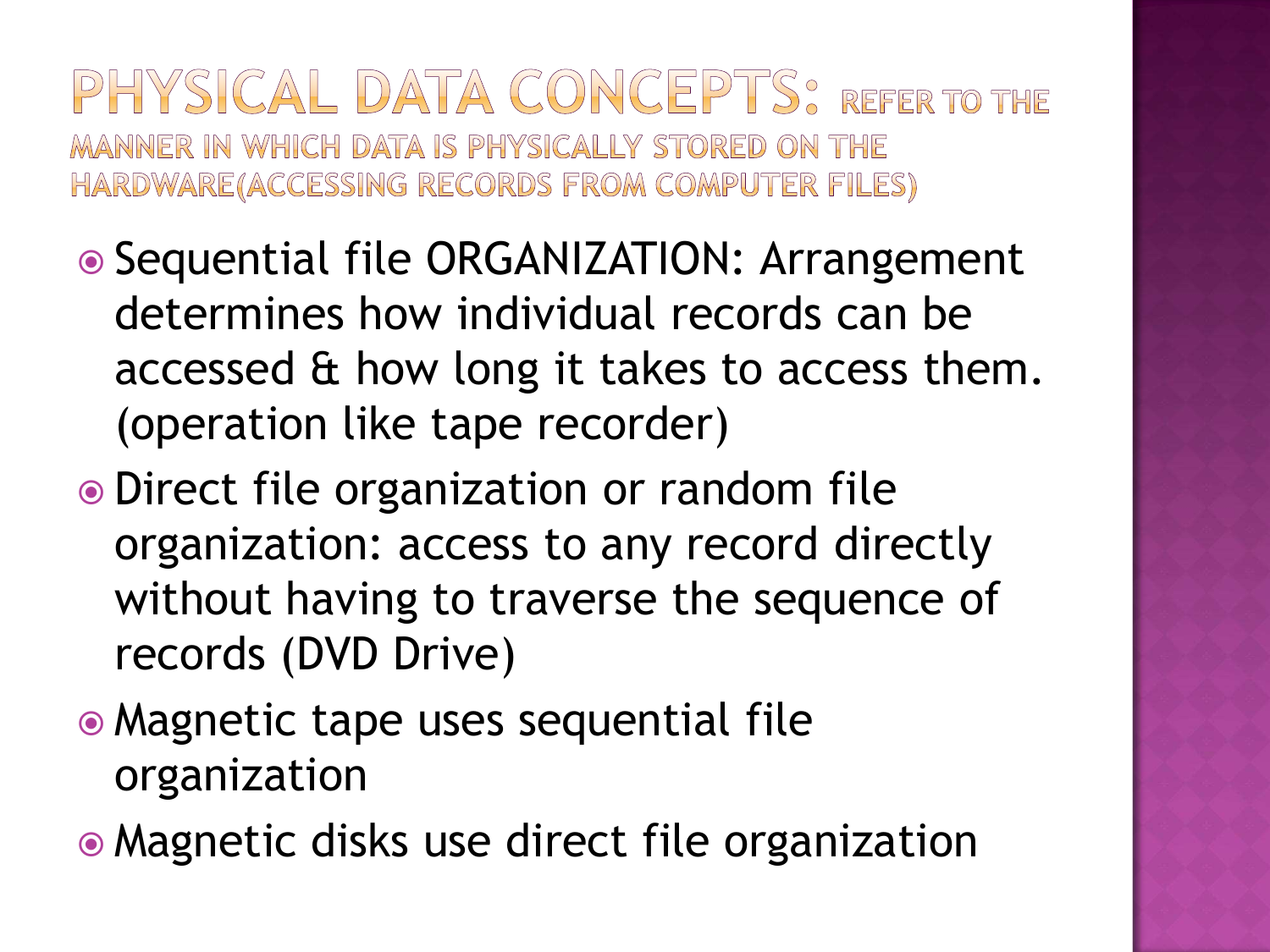# **INDEXED SEQUENTIAL ACCESS METHOD**

- Uses an index of key fields to locate individual records.
- An index to a file lists the key field of each record & where the record is physically located on storage media.
- Records are stored on disks in their key sequence.
- To locate a specific record system looks at the index(track index) to locate general location(identified by cylinder & track numbers) containing the record.
- Then points to beginning of that track & reads the records sequentially until it finds correct record.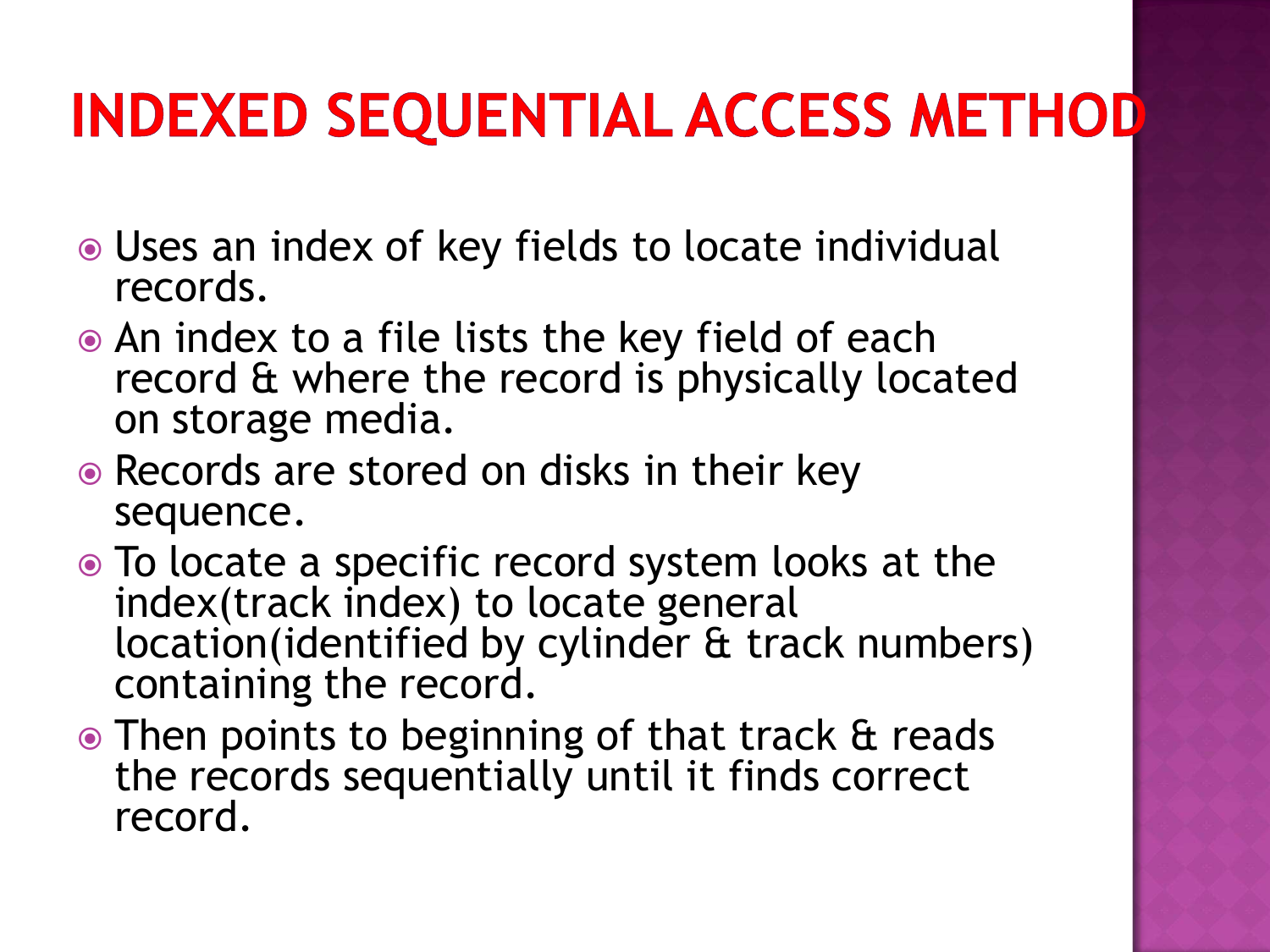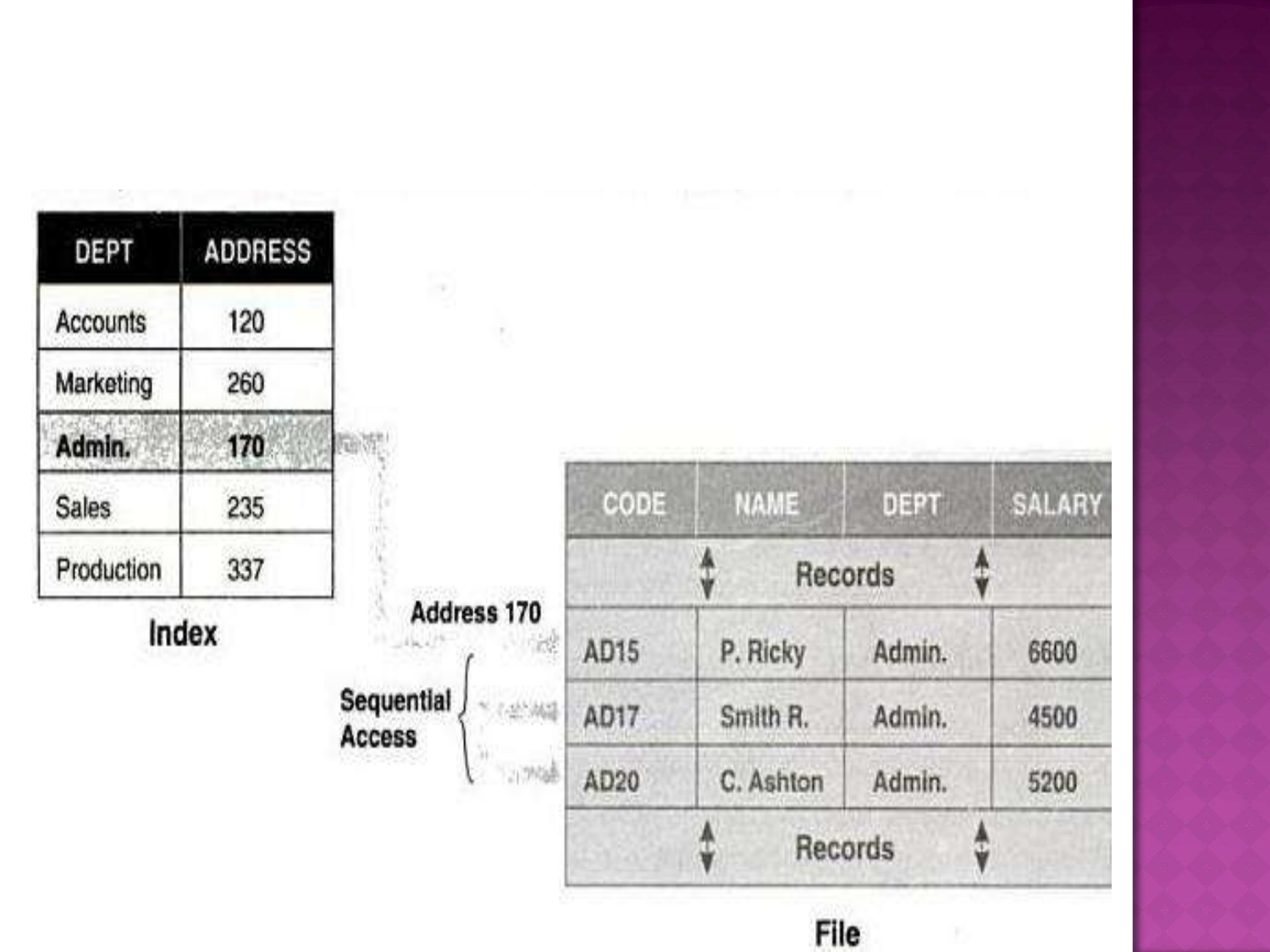### FILE MANAGEMENT SYSTEMS

- Computer system essentially organizes data into hierarchy that begins with bits & proceeds to bytes,fields,records,files & databases.
- Bit..smallest unit for representing data..0 or 1
- 8bits…byte(10101101).represents single character
- Characters combined…group of words…field
- Key characteristic of a field..All of entries are related in some way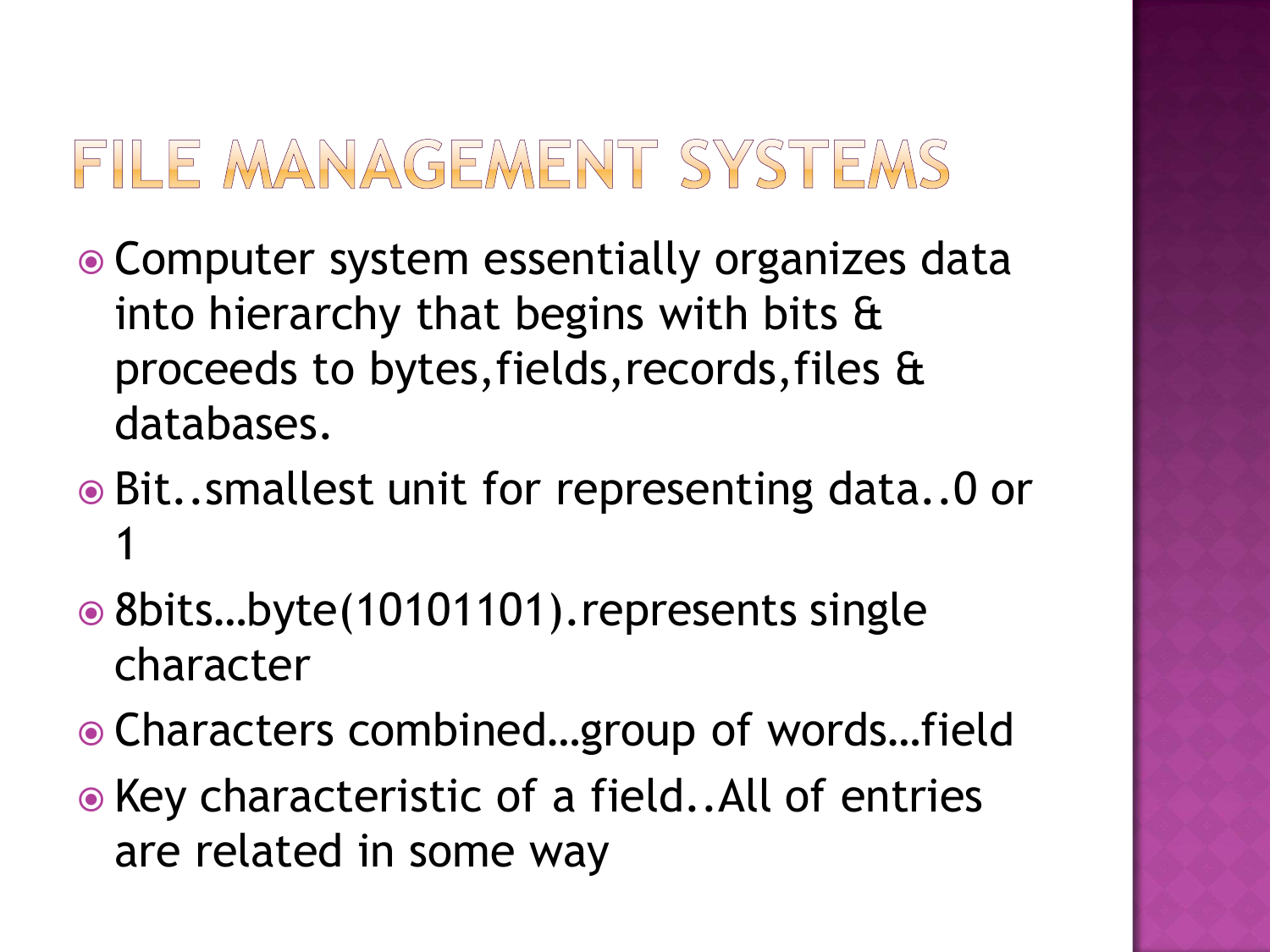- Cust name contains names of customers not their number or address
- Related fields..vendor name,address,account data constitute a record
- Collection of related records.. File or Data file(records of all customers who have a mortgage loan..data file)
- Logical group of related files..DATABASE..(All customer loan files such as mortgages & auto, personal & home equity loans..grouped to create noncommercial loan database)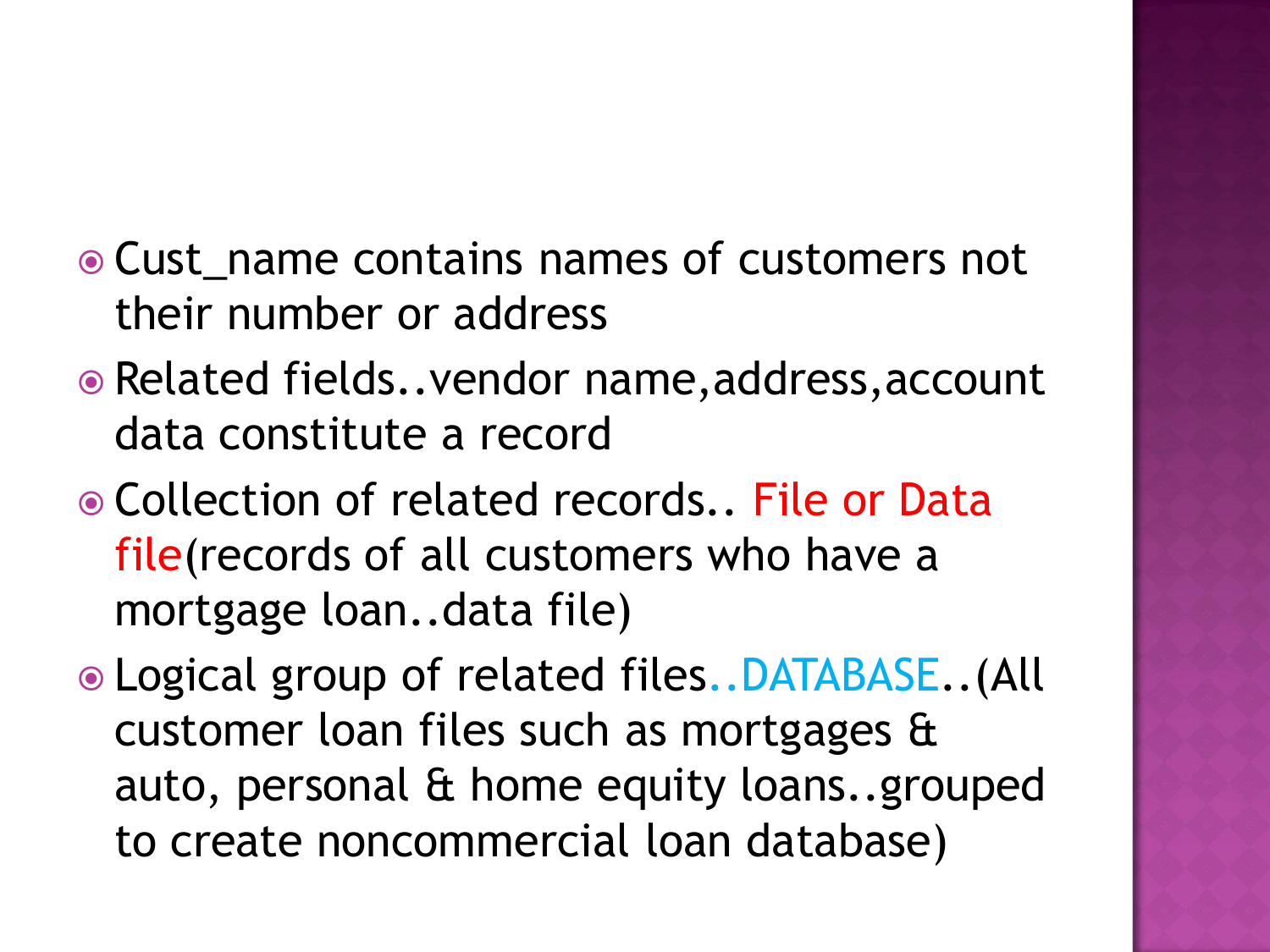- Organizations when began to automate processes they started with one application at a time usually accounting, billing or payroll
- Each application designed to be standalone system worked independently of other applications
- Eg: For each pay period Payroll application would use its own employee & wage data to calculate & process payroll
- No application would use those data without manual intervention.
- This data file approach led to redundancy.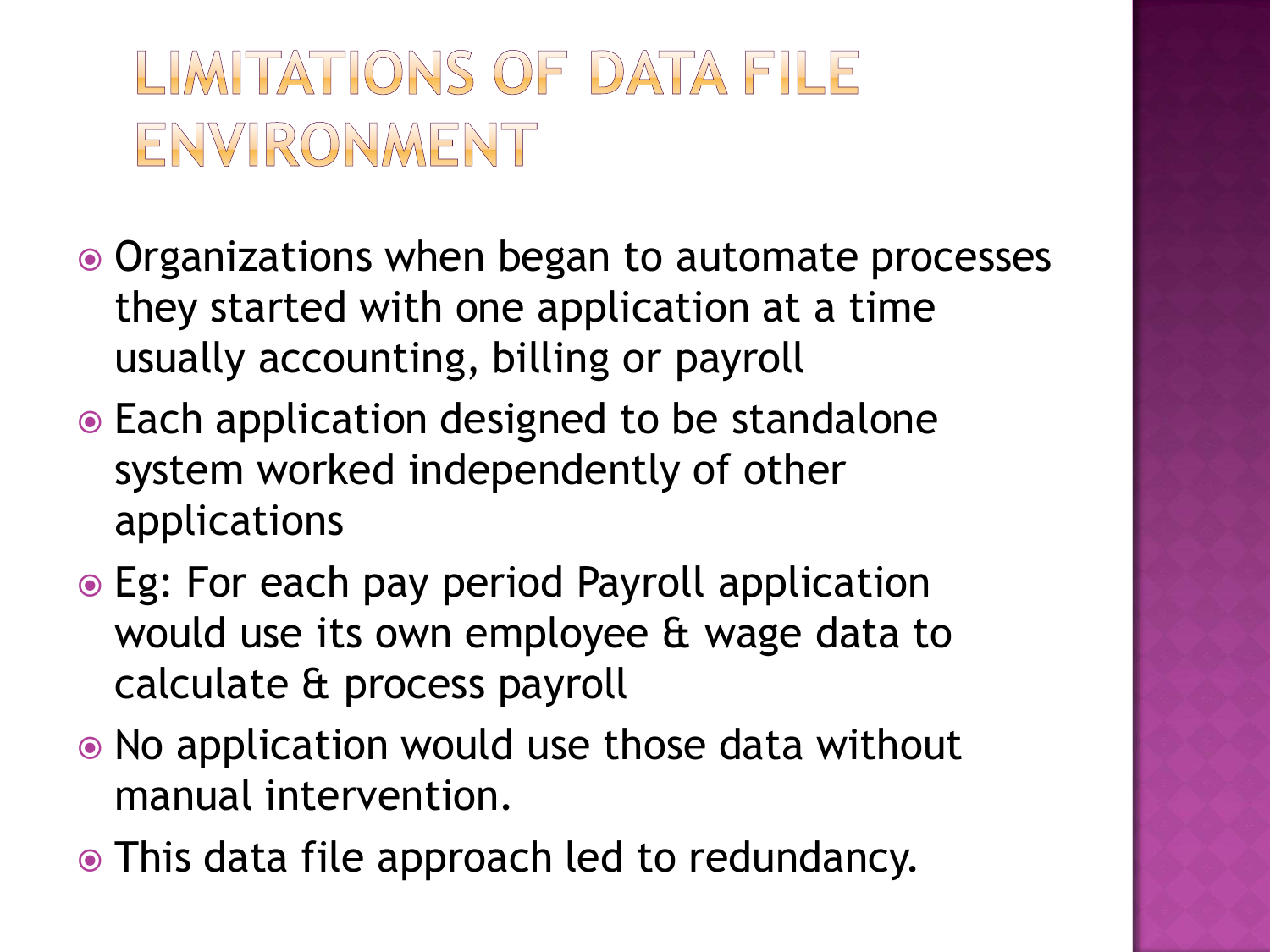### **Organizing Data in a Traditional File Environment**

#### **TRADITIONAL FILE PROCESSING**



**FIGURE 6-2**

The use of a traditional approach to file processing encourages each functional area in a corporation to develop specialized applications. Each application requires a unique data file that is likely to be a subset of the master file. These subsets of the master file lead to data redundancy and inconsistency, processing inflexibility, and wasted storage resources.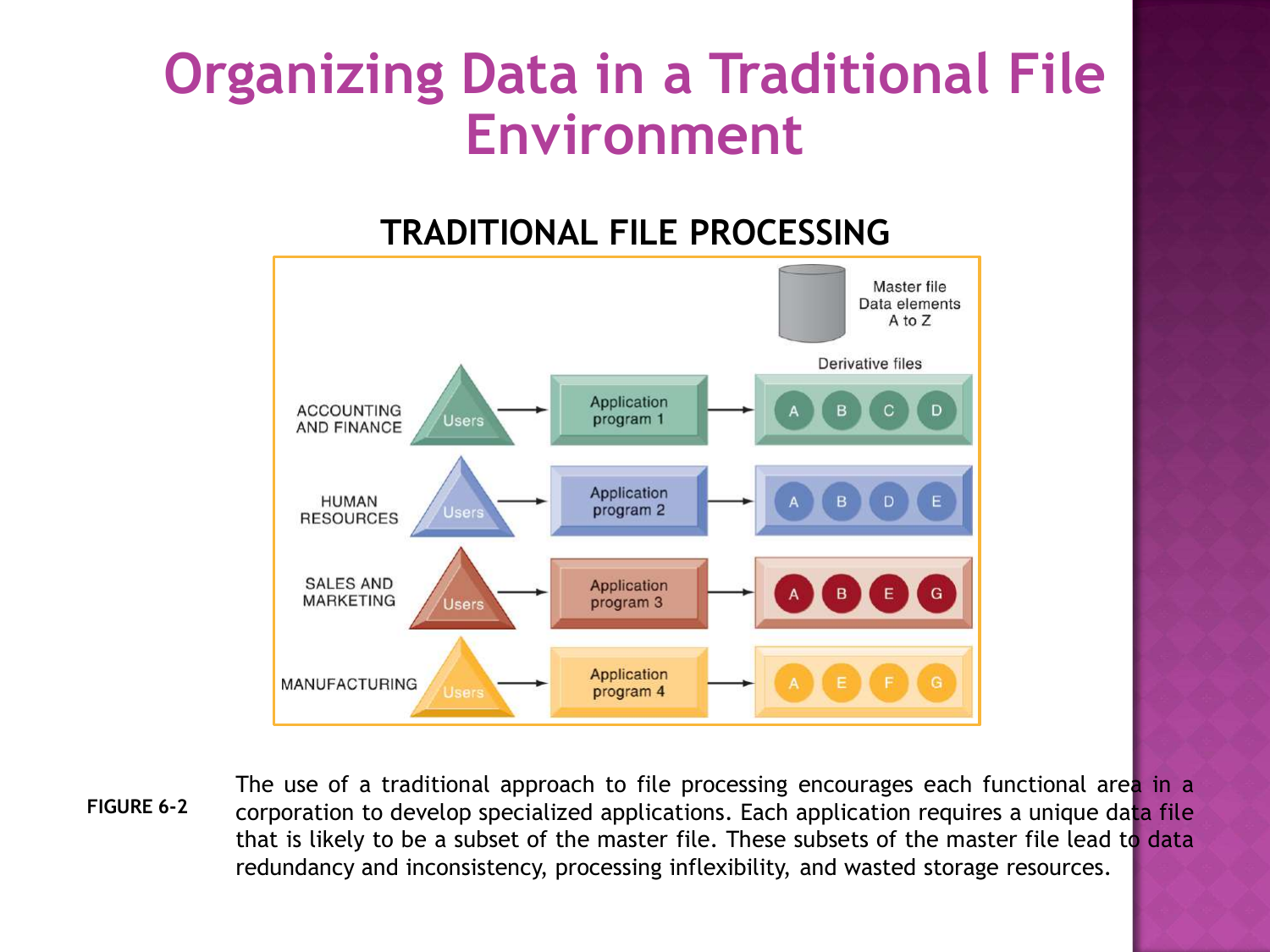- Data redundancy: Data duplicated in several files..loan example each data file contains records about customers loans . Many of these customers will be represented in other data files.
- Wastes physical storage media
- Difficult to obtain comprehensive view of customers
- Increases costs of entering & maintaining data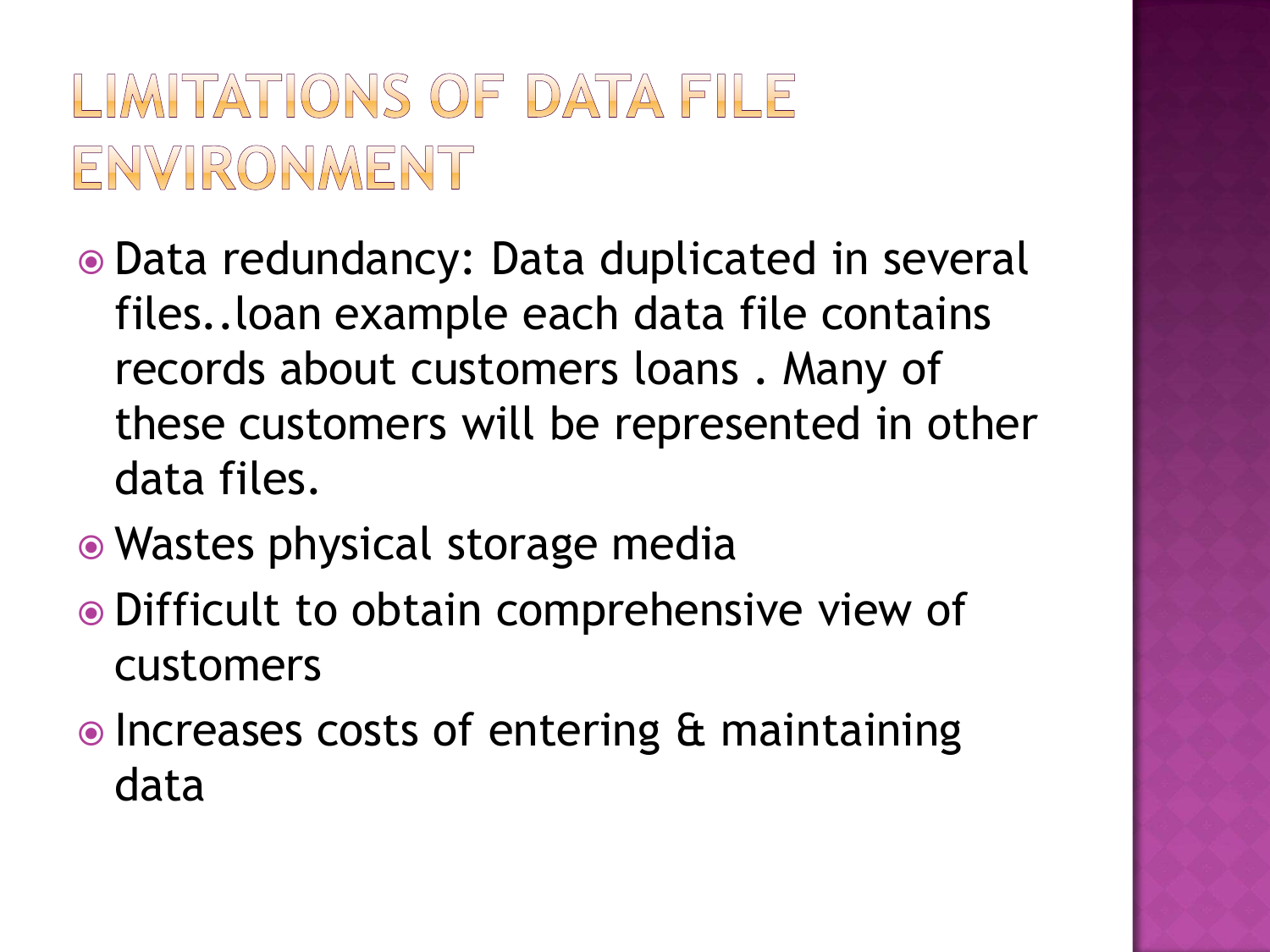- Data inconsistency: Actual data values are not synchronized across various copies of the data.
- Financial institution having customers with several loans..each loan there is a file containing customer fields(e.g name,address,email,telephone number)
- Change in customer address in only one file creates inconsistencies with address field in other files.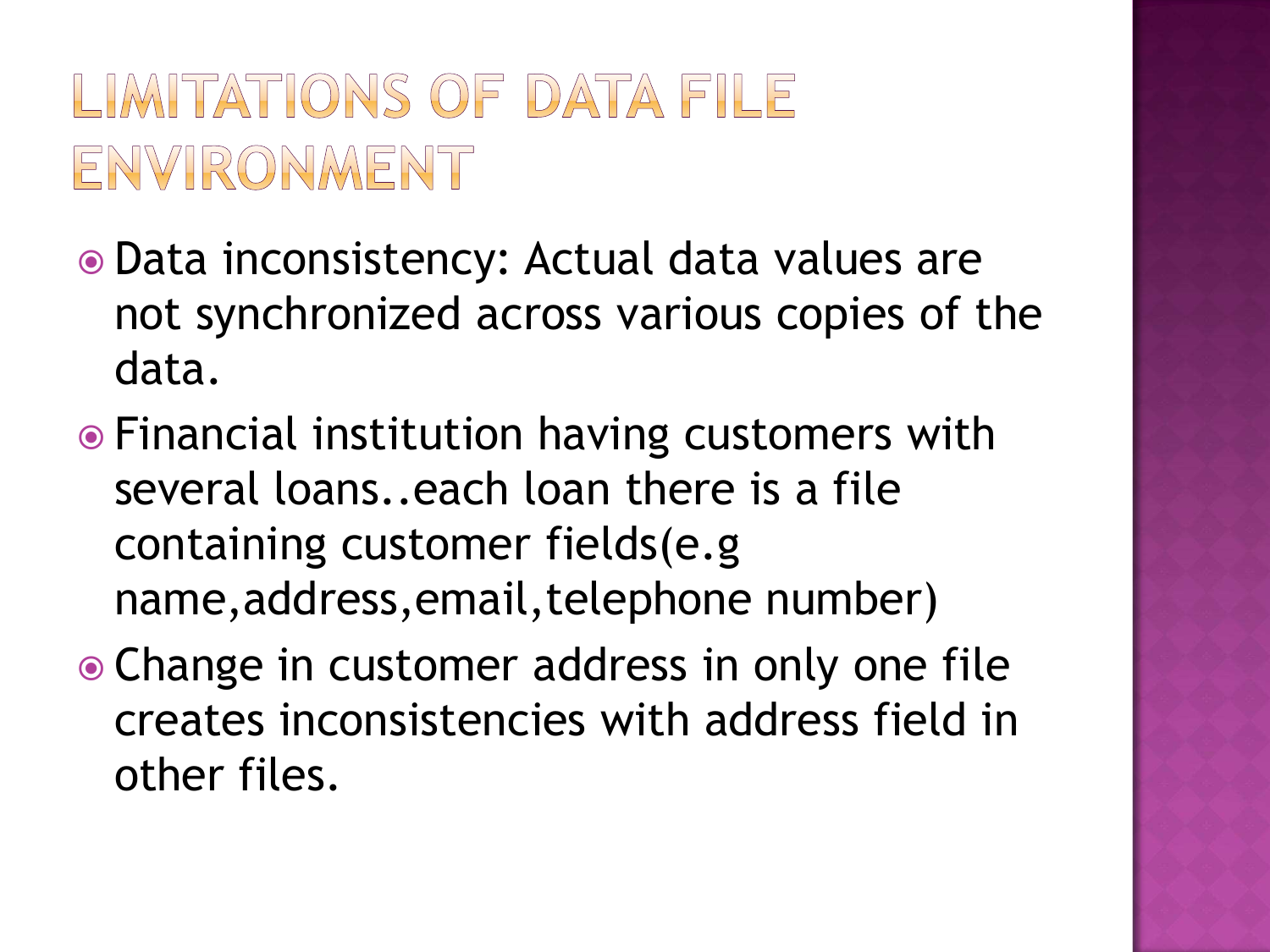- Data isolation: File organization creates silos of data making it extremely difficult to access data from different applications
- Eg: A manager who wants to know which products customers are buying & which customers owe more than \$1000 not be able from a data file system.
- To get results he have to filter & integrate data manually from multiple files.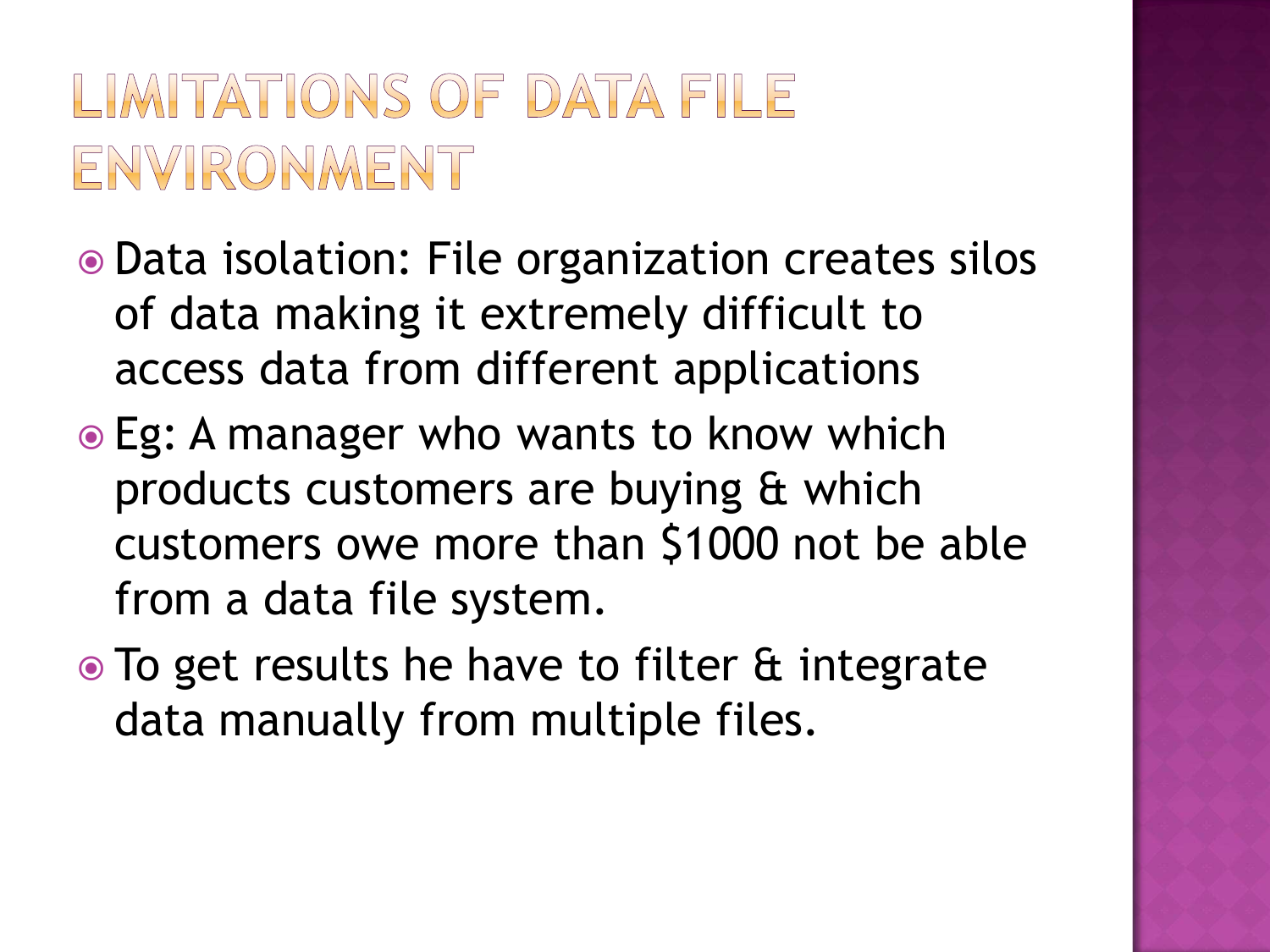- Data security:
- Lack of data integrity
- Data concurrency..one application updating a record another accessing same record simultaneously. To prevent concurrency applications & data need to be independent of one another.
- File environment applications & data dependent
- To tackle with these problems..development of databases & DBMS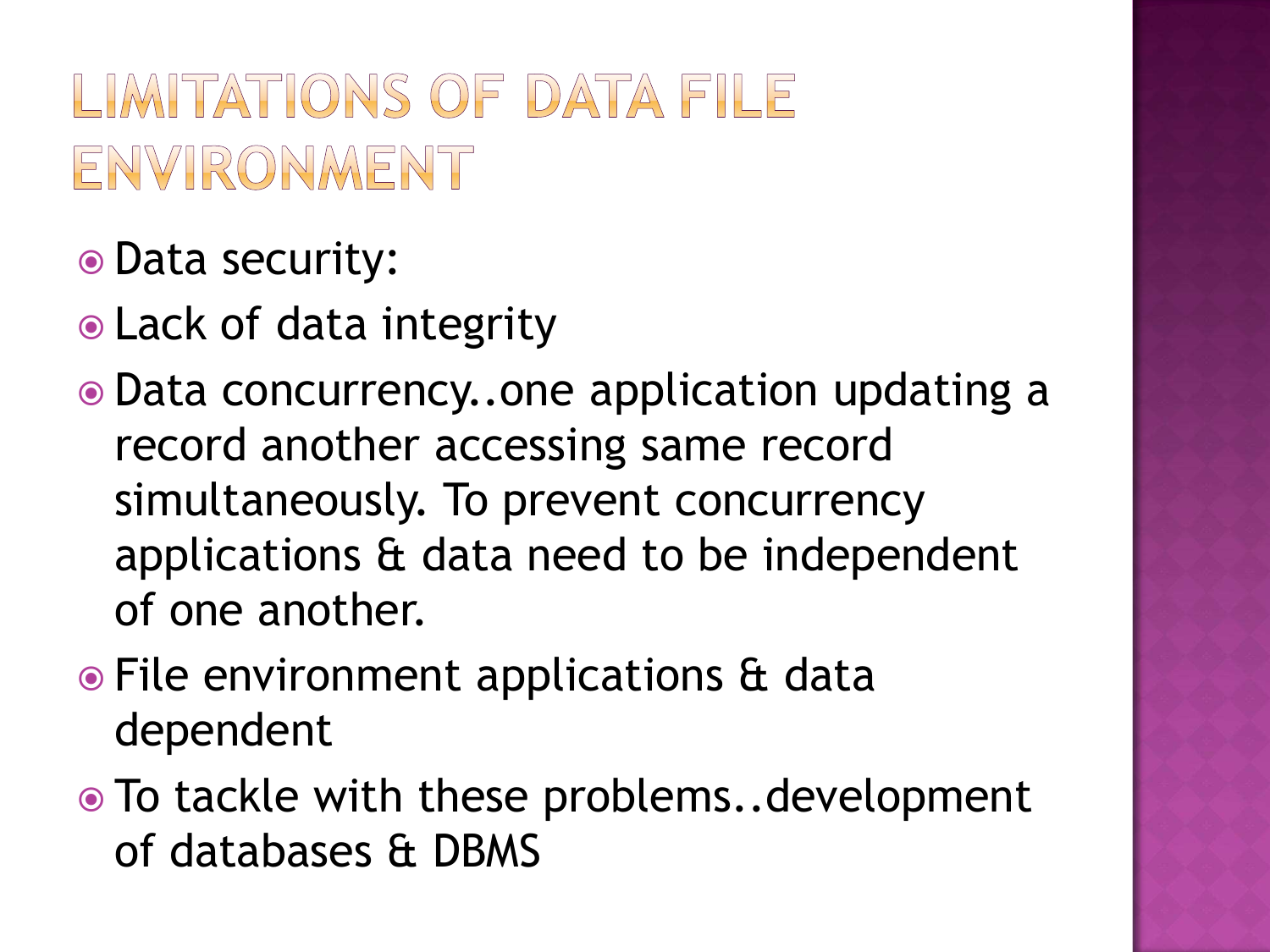### **Organizing Data in a Traditional File Environment**

- **•** Problems with the traditional file environment (files maintained separately by different departments)
	- Data redundancy: v
		- Presence of duplicate data in multiple files
	- Data inconsistency: v
		- Same attribute has different values
	- Program-data dependence: N
		- o When changes in program requires changes to data accessed by program
	- Lack of flexibility v
	- Poor security N
	- $\sim$  Lack of data sharing and availability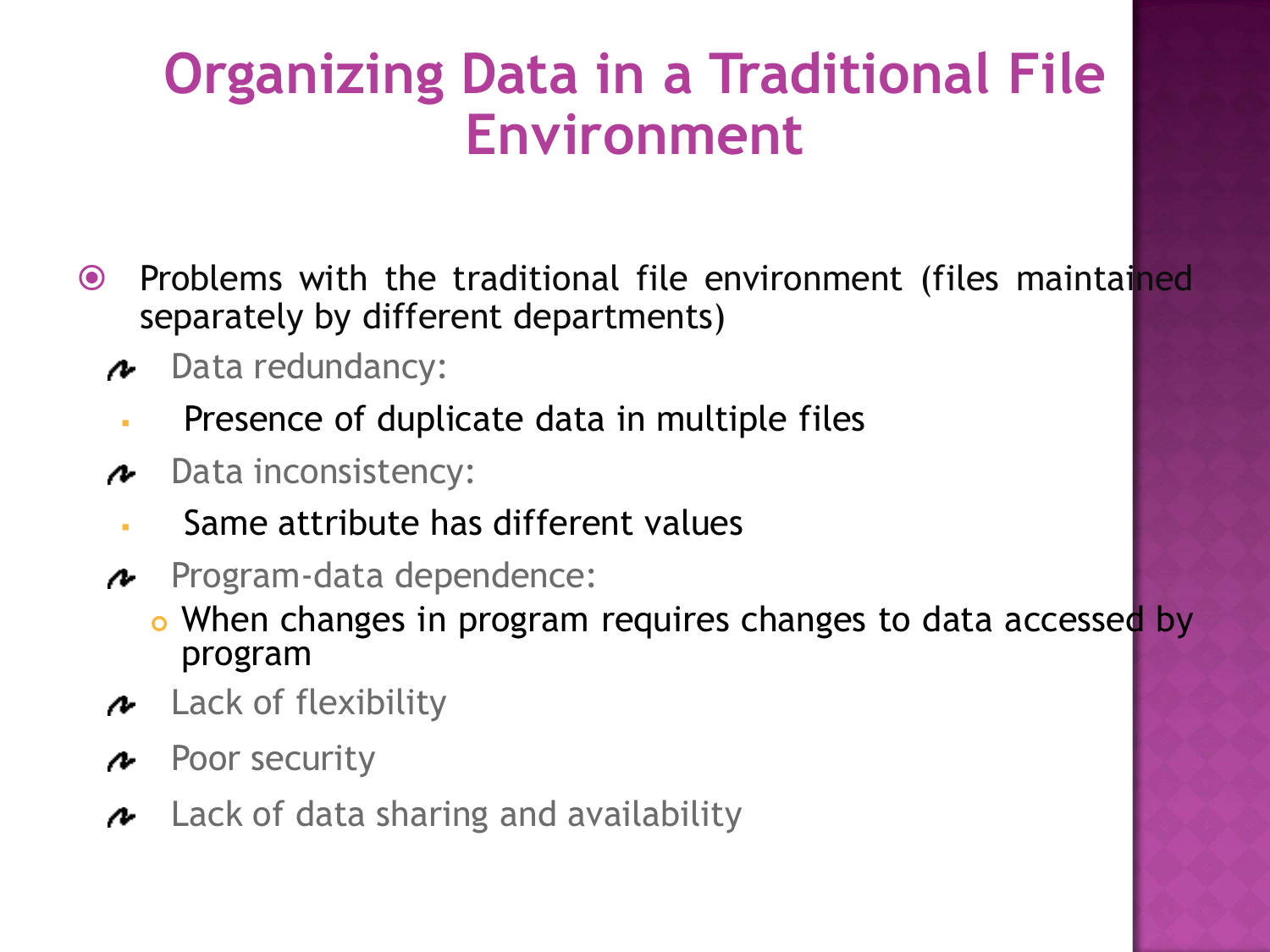### DATABASE MANAGEMENT SYSTEMS

- A program that provides access to databases
- DBMS permits an organization to centralize data ,manage them efficiently & provide access to the stored data by application programs.
- Range in size & capabilities from simple Microsoft Access to full featured Oracle & DB2 solutions.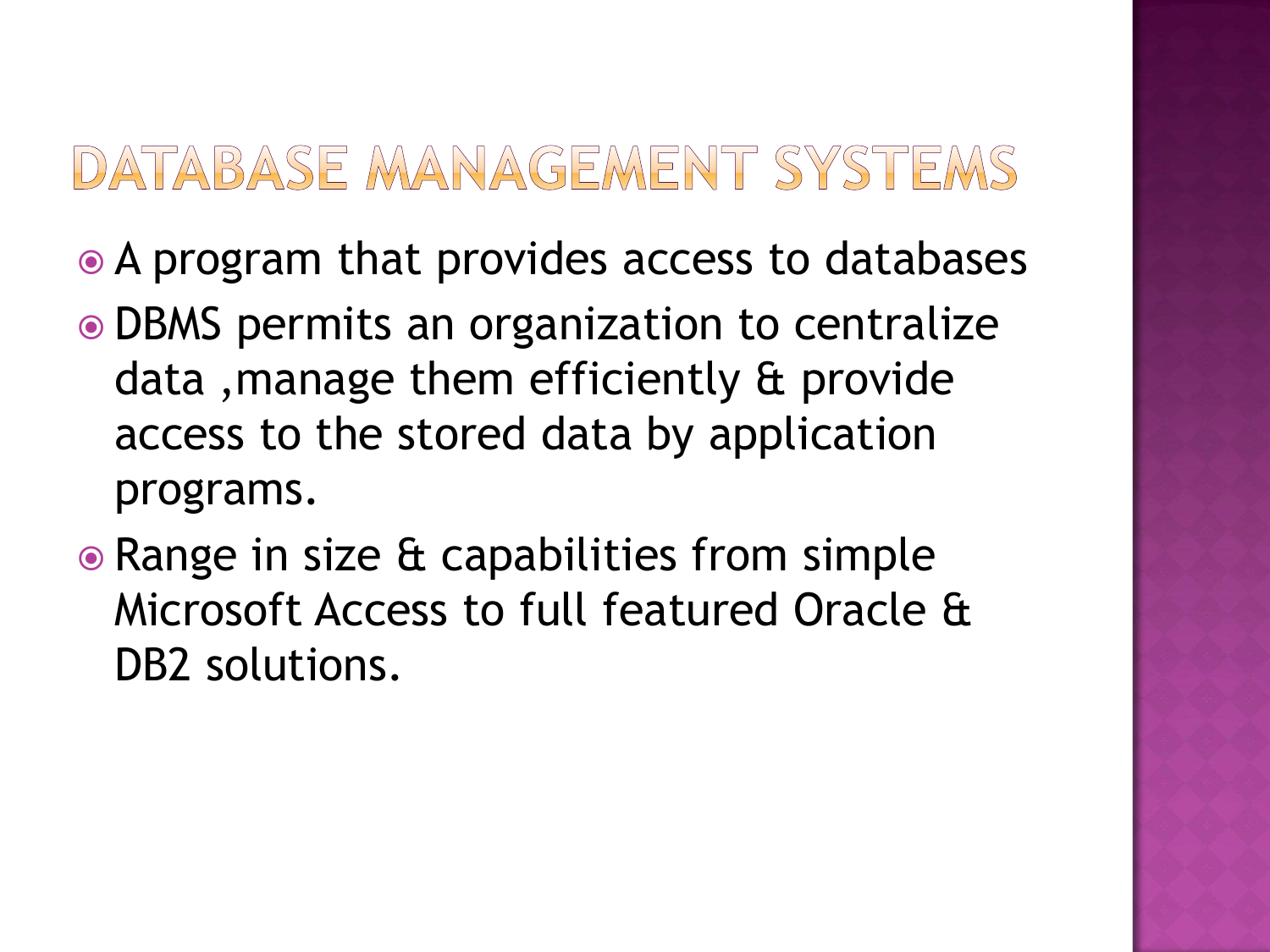- DBMS acts as interface between application programs & physical data files.
- Provides users with tools to add ,delete,maintain,display,print,search,select,s ort & update data.
- These tools range from easy to use natural language interfaces to complex programming languages used for developing sophisticated database applications.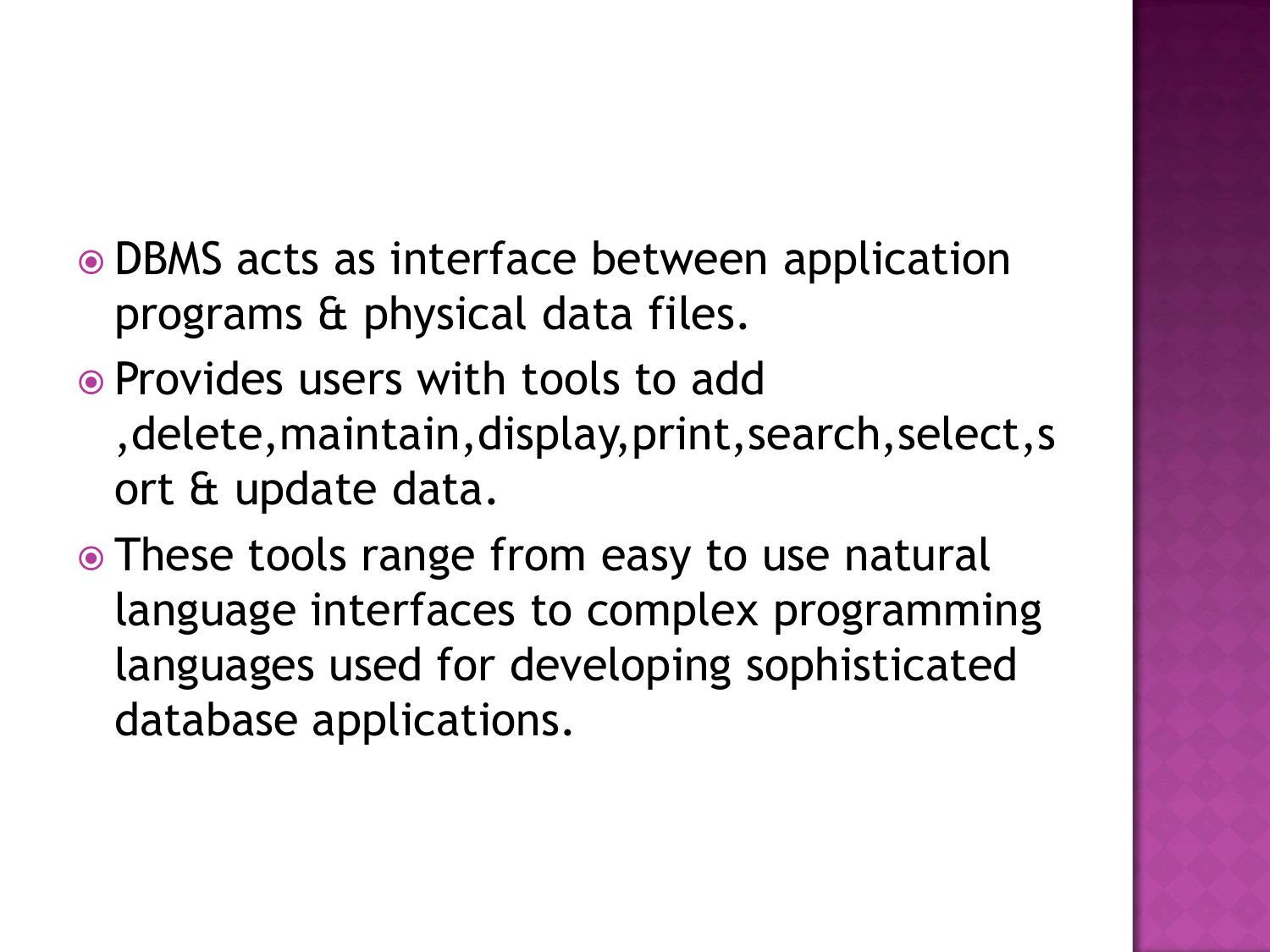# ADVANTAGES & CAPABILITIES OF DBMS

- Permanence
- Querying
- Concurrency (transactions & locking)
- Backup & replication
- Rule enforcement
- **◎ Security**
- Computation
- Change & access logging
- Automated optimization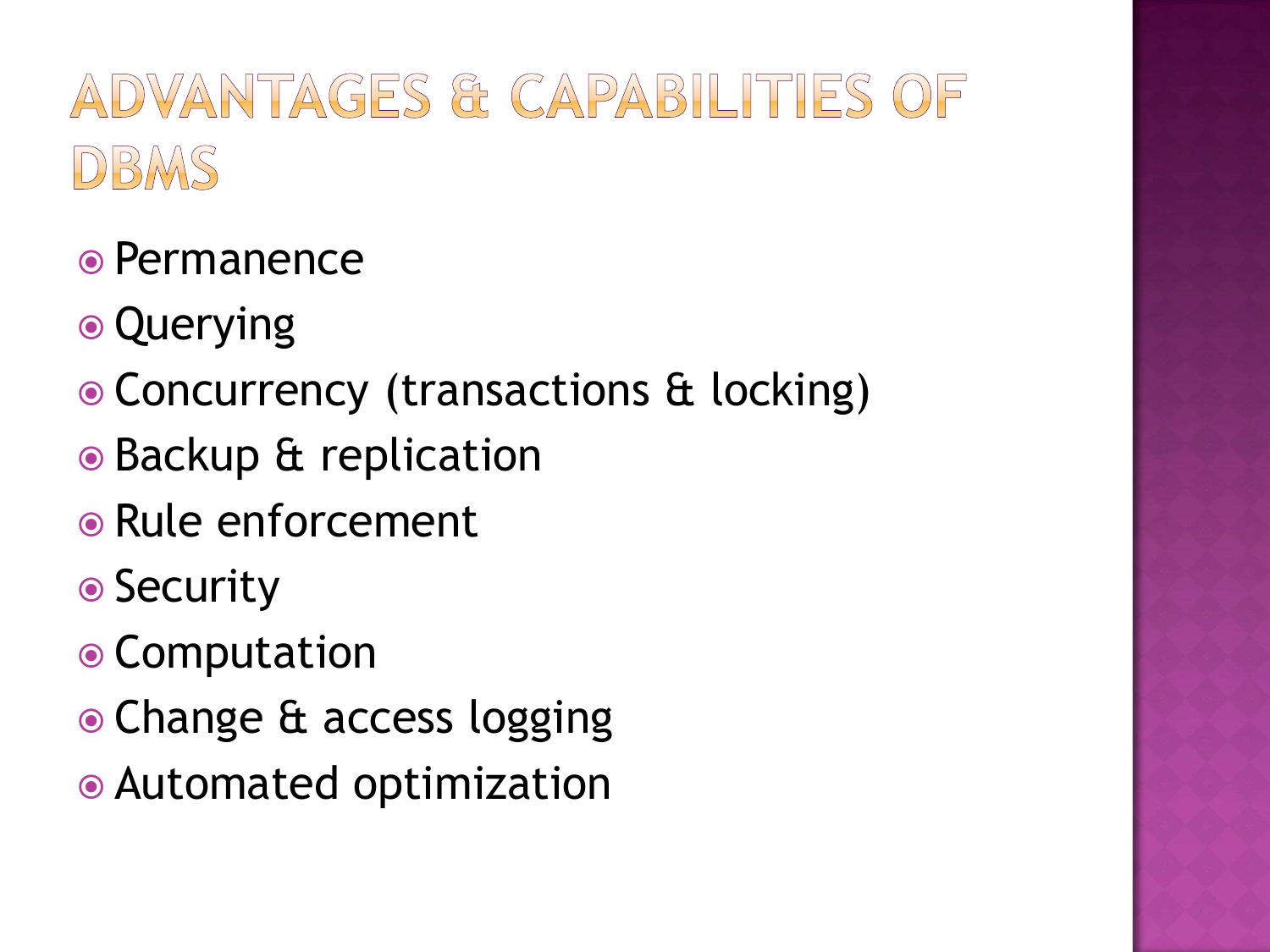- Companies use DBMSs in a broad range of IS.
- Some DBMS like access can be loaded onto single users computer & accessed in adhoc manner to support individual decision making.
- Others like IBMs DB2 are located on multiple interconnected mainframe computers to support large scale TPSs such as order entry & inventory control systems.
- DBMSs like Oracle 11g are interconnected throughout an organizations LAN(private networks managed & owned by organization) giving departments access to corporate data.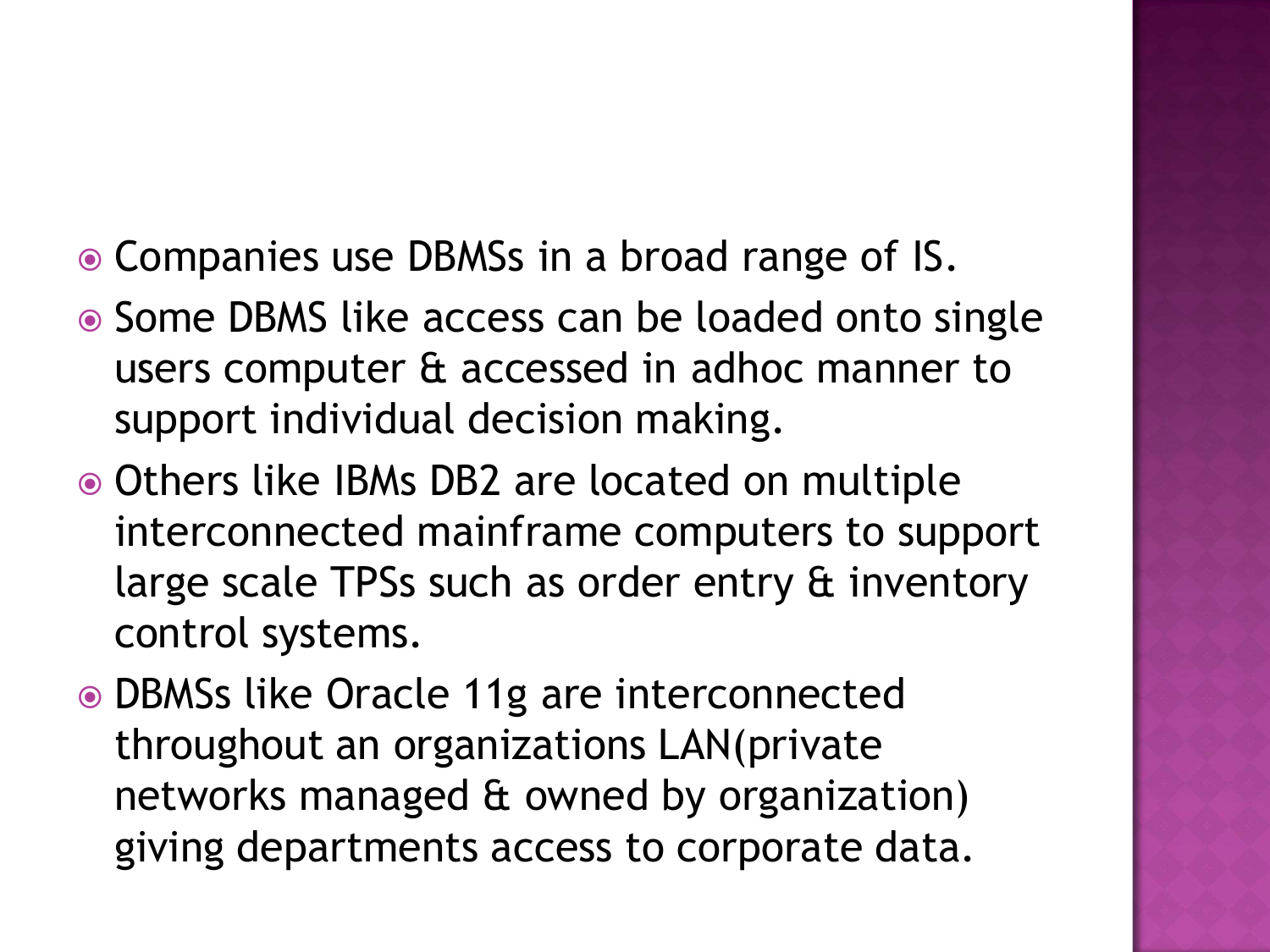- A DBMS enables different users to share data & process resources
- HOW?? Single unified database meet different requirements of so many users??
- How single database be structured so that sales personnel can view customer , inventory & production maintenance data while HR department maintains restricted access to private personnel data?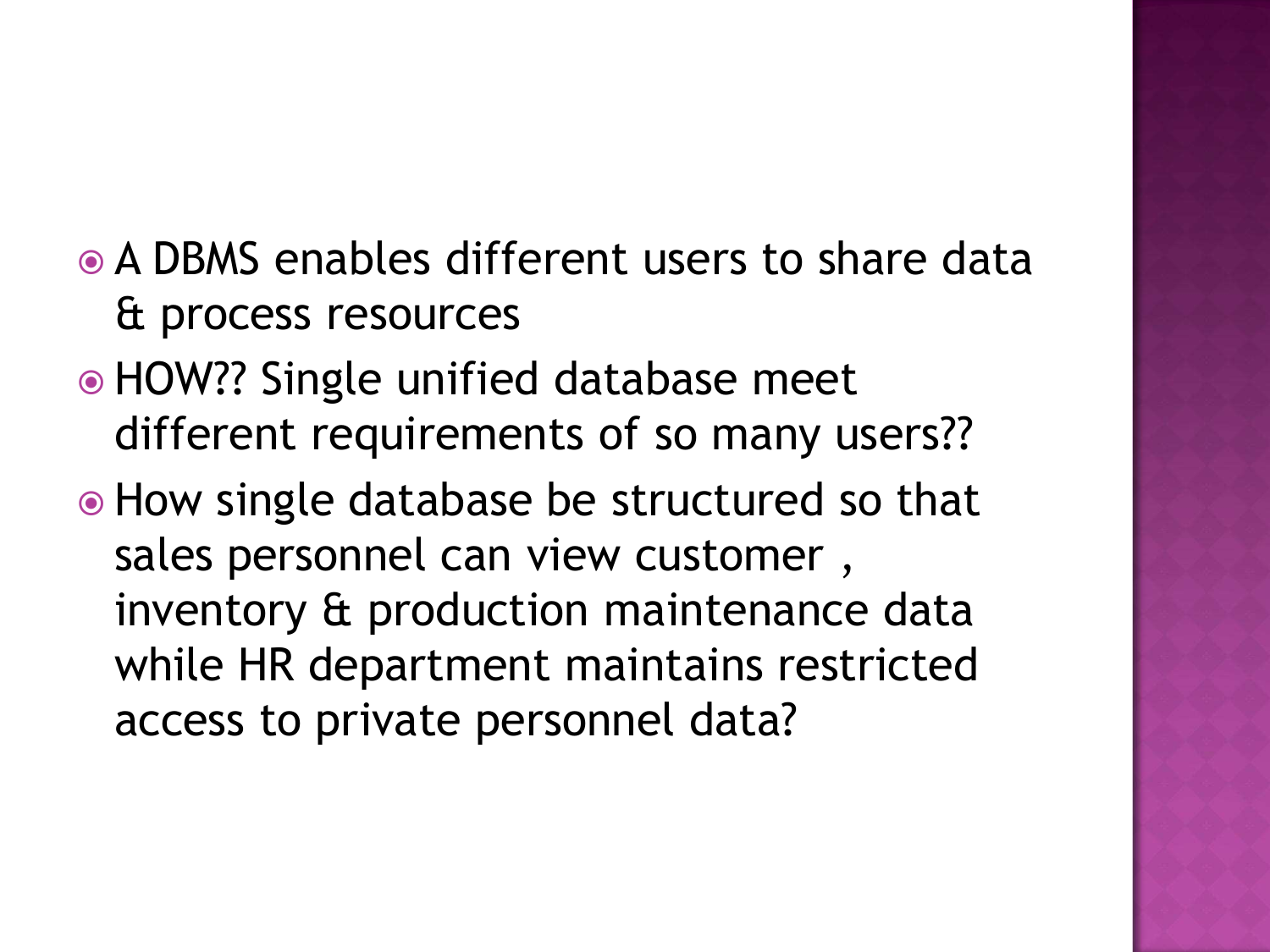#### **HUMAN RESOURCES DATABASE WITH MULTIPLE VIEWS**



A single human resources database provides many different views of data, depending on the information requirements of the user. Illustrated here are two possible views, one of interest to a benefits specialist and one of interest to a member of the company's payroll department. **FIGURE 6-3**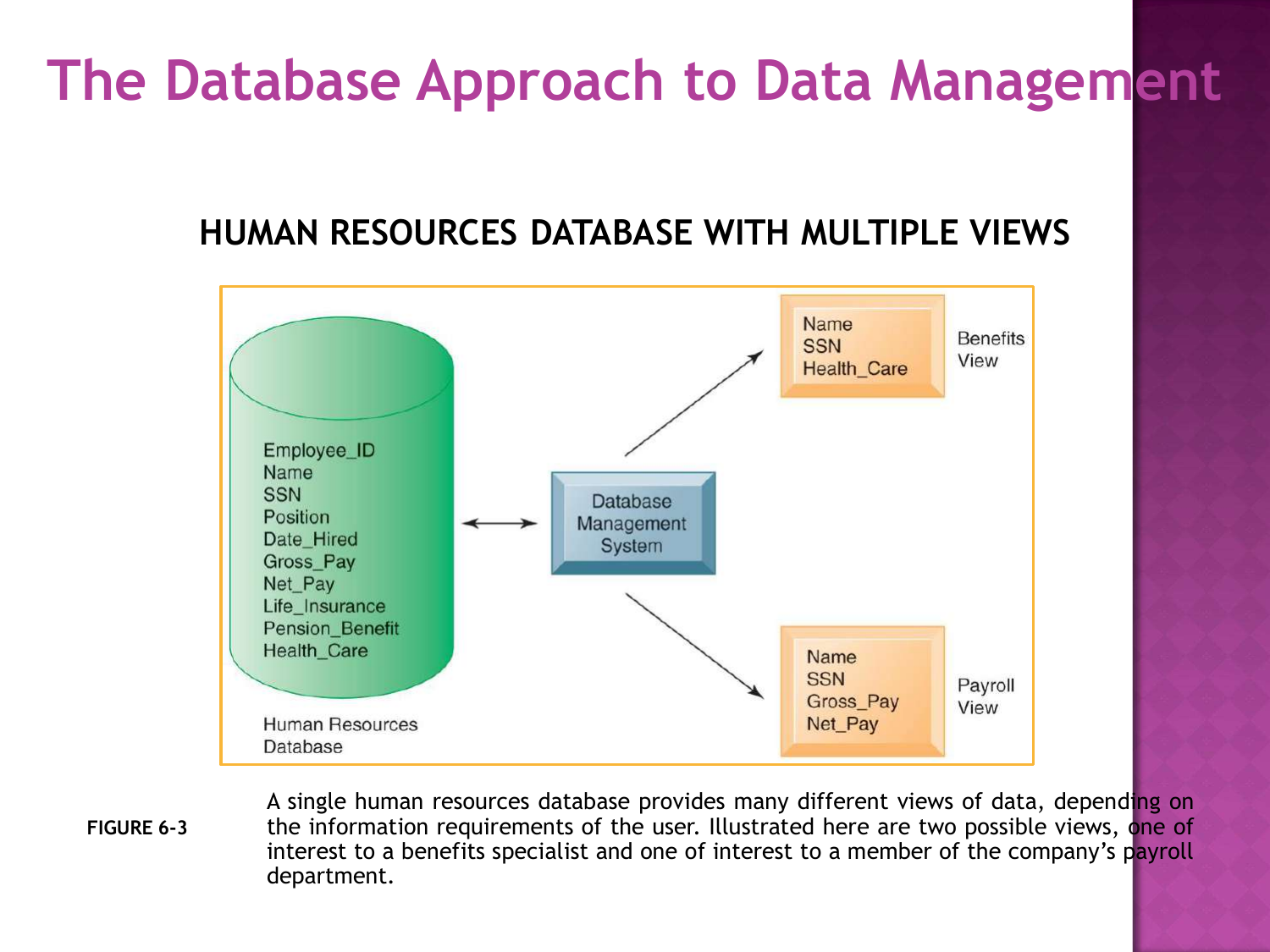- DBMS provides 2 views of data: PHYSICAL VIEW & A LOGICAL VIEW
- PHYSICAL VIEW..deals with actual physical arrangement & location of data in the DASDs(Direct access storage devices).
- Database specialist use physical view to configure storage & processing resources.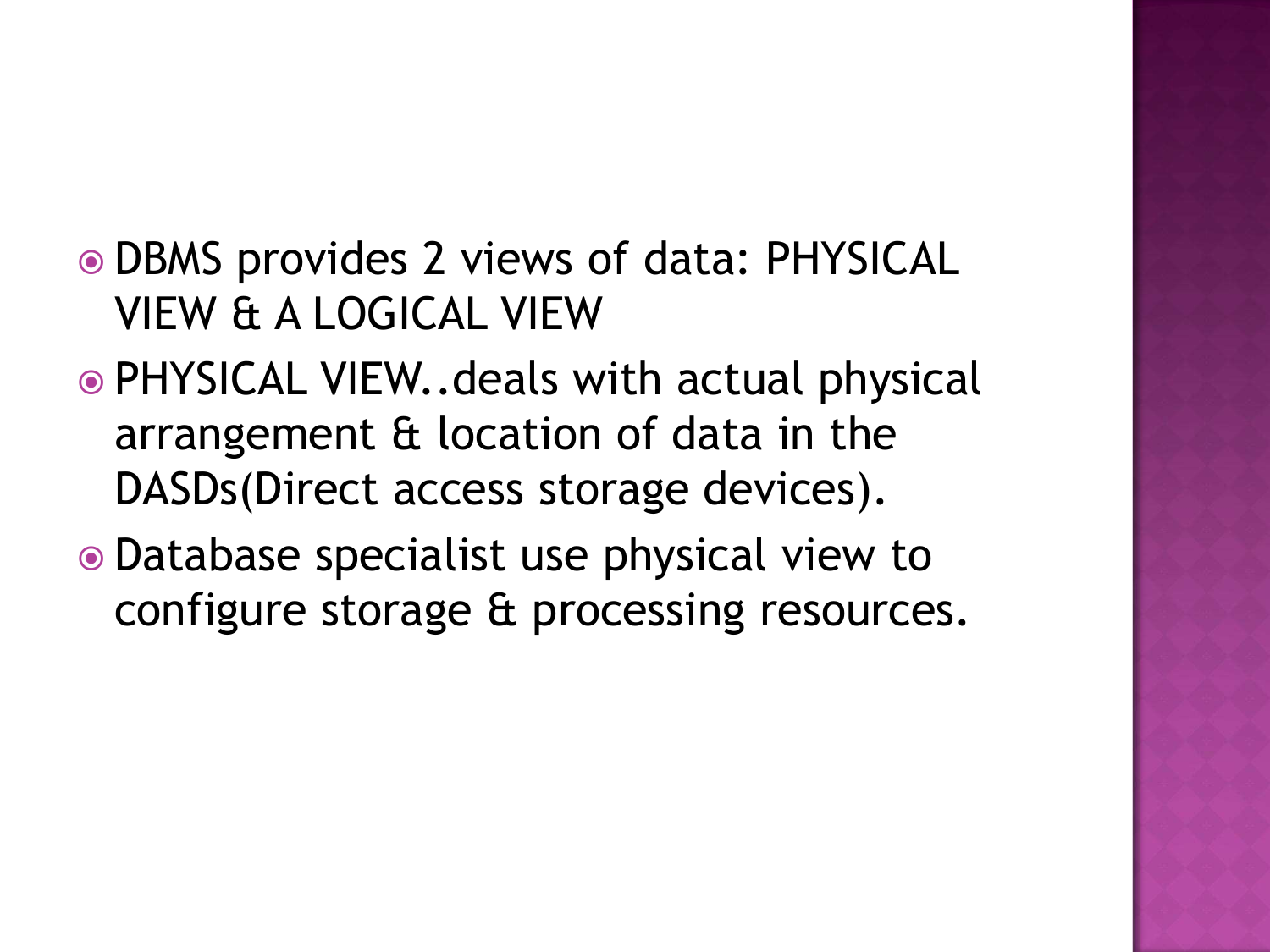- Business user is interested in using the information not in how it is stored.
- LOGICAL or USERs view of data is meaningful to the user.
- DBMS provides endless logical views of the data.
- This feature allows users to see data from business-related perspective rather than from technical viewpoint.
- Way in which you see the data(logical view) can vary but storage of data(physical view) is fixed.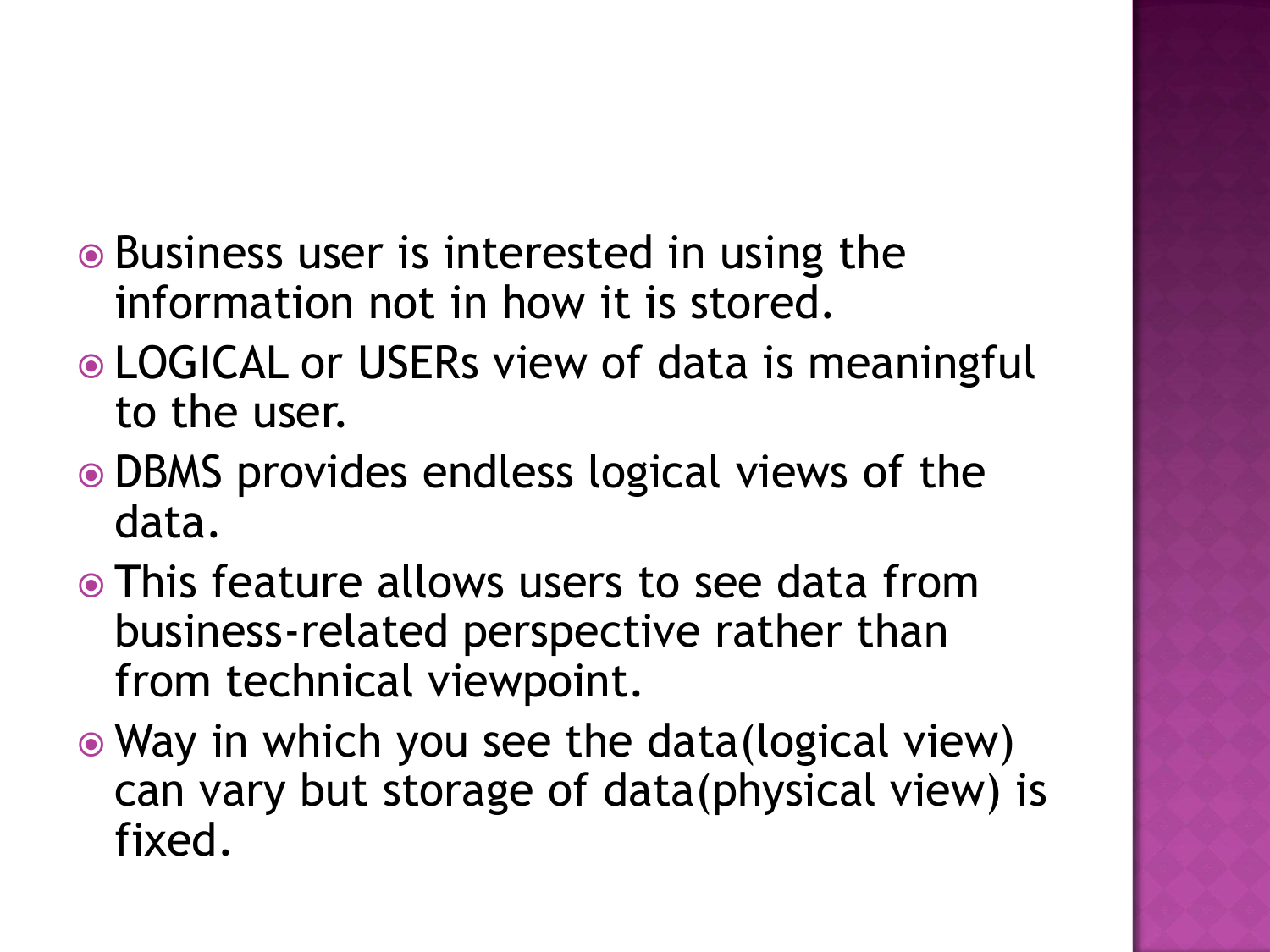#### • Relational DBMS

- Represent data as two-dimensional tables called relations or N files
- Each table contains data on entity and attributes s

#### Table: grid of columns and rows

- Rows (tuples): Records for different entities  $\boldsymbol{\Lambda}$
- Fields (columns): Represents attribute for entity N
- Key field: Field used to uniquely identify each record  $\boldsymbol{\Lambda}$
- Primary key: Field in table used for key fields N
- Foreign key: Primary key used in second table as look-up field  $\rightarrow$ to identify records from original table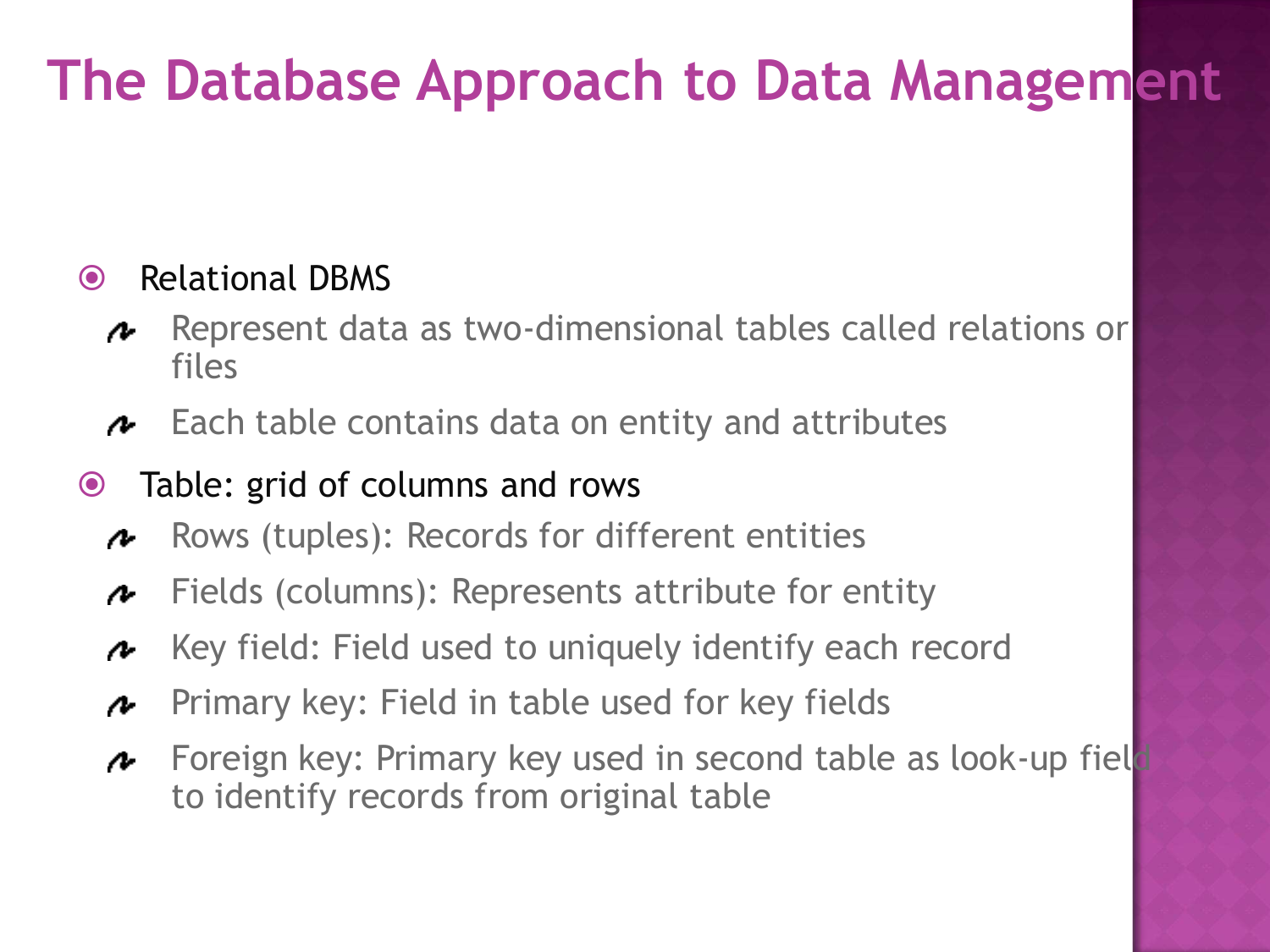#### **RELATIONAL DATABASE TABLES**



A relational database organizes data in the form of two-dimensional tables. Illustrated here are tables for the entities SUPPLIER and PART showing how they represent each entity and its attributes. Supplier Number is a primary key for the SUPPLIER table and a foreign key for the PART table. **FIGURE 6-4**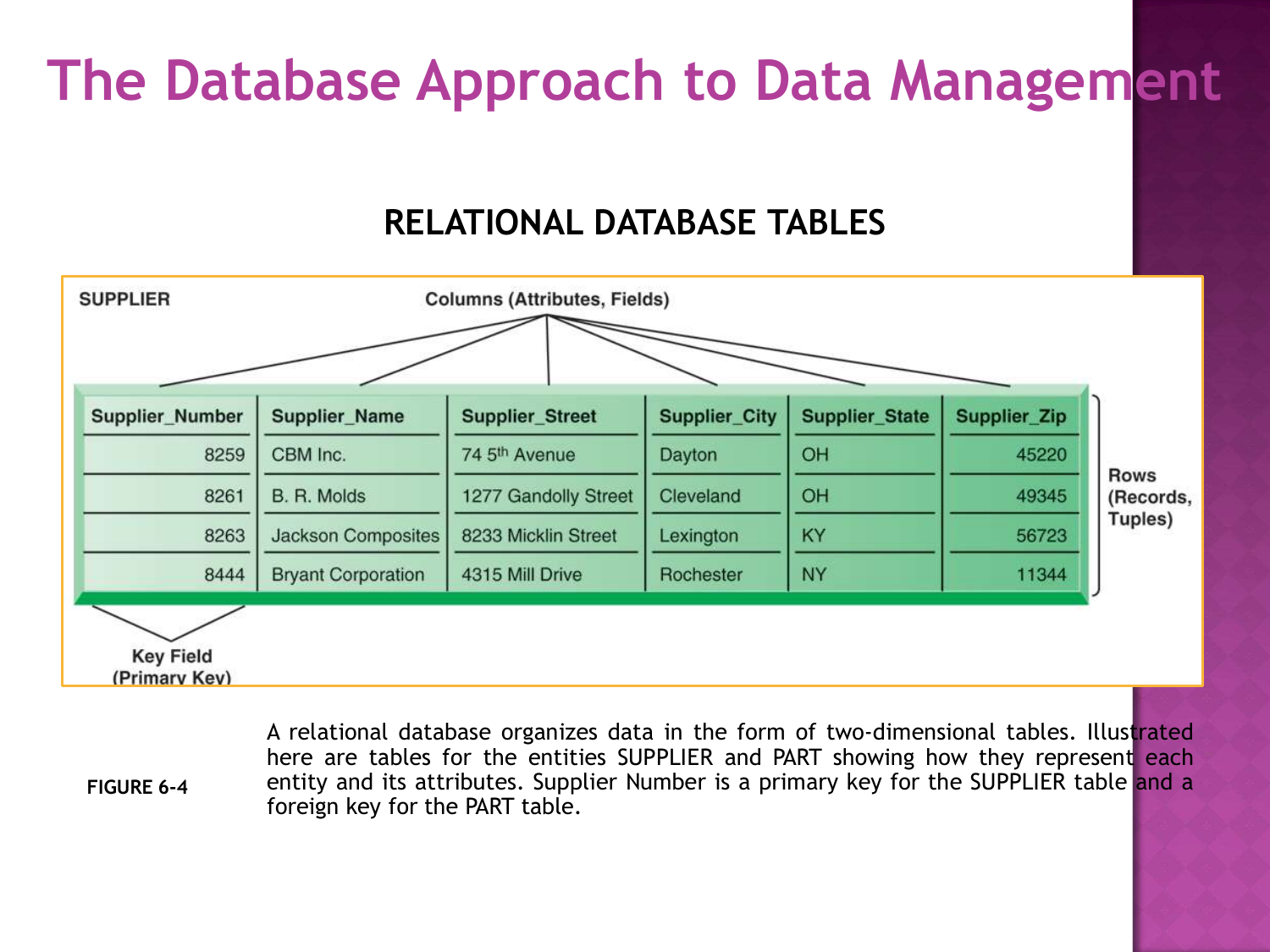#### **RELATIONAL DATABASE TABLES (cont.)**



**FIGURE 6-4 (cont.)**

A relational database organizes data in the form of two-dimensional tables. Illustrated here are tables for the entities SUPPLIER and PART showing how they represent each entity and its attributes. Supplier Number is a primary key for the SUPPLIER table and a foreign key for the PART table.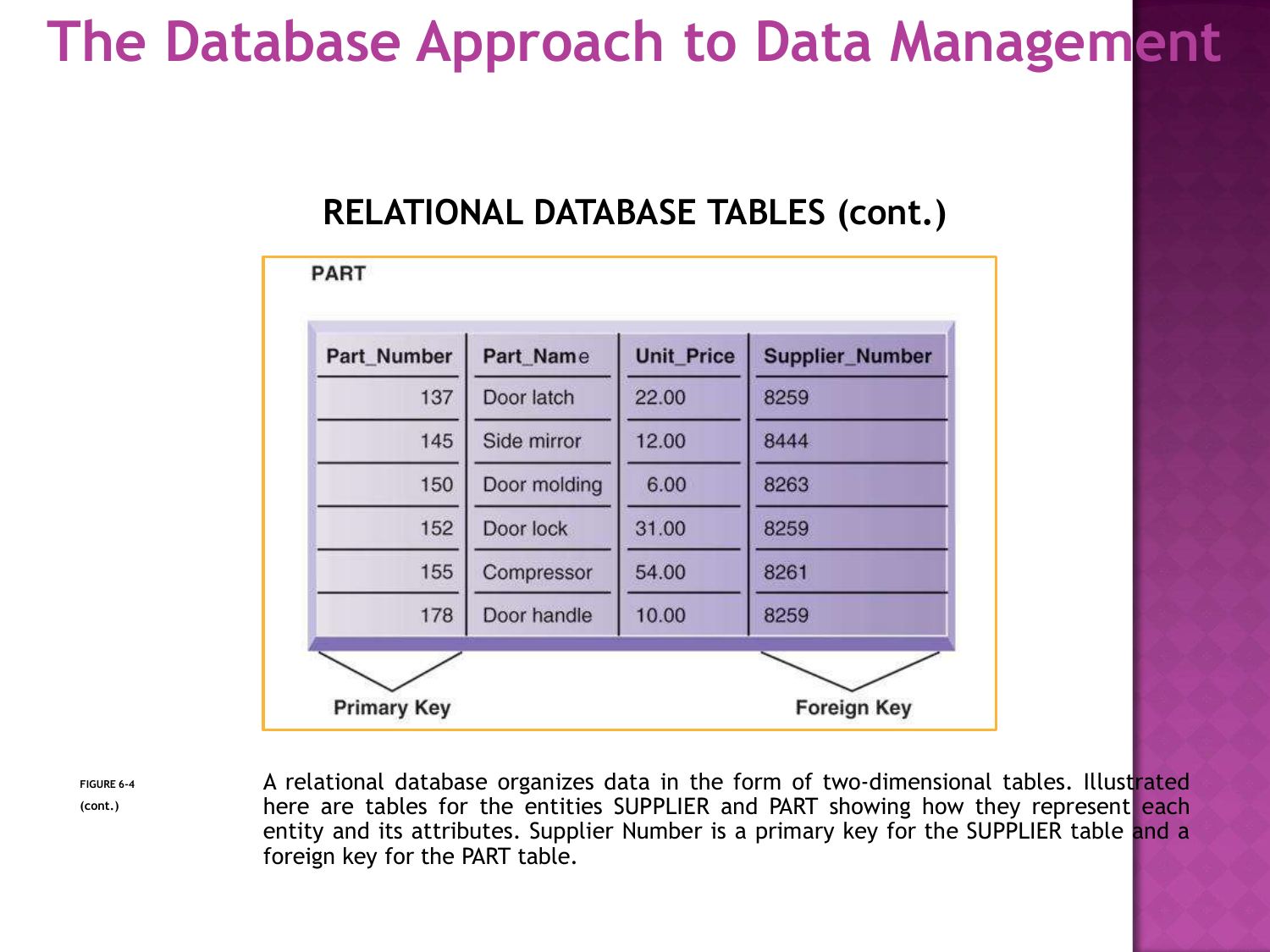## TYPES OF DATABASES

- Data flow into companies from many sources..clickstream data from web,ecommerce applications,POS terminals,filtered data from CRM,Supply chain,ERP applications
- Two basic types of databases:
- Centralized databases
- Distributed databases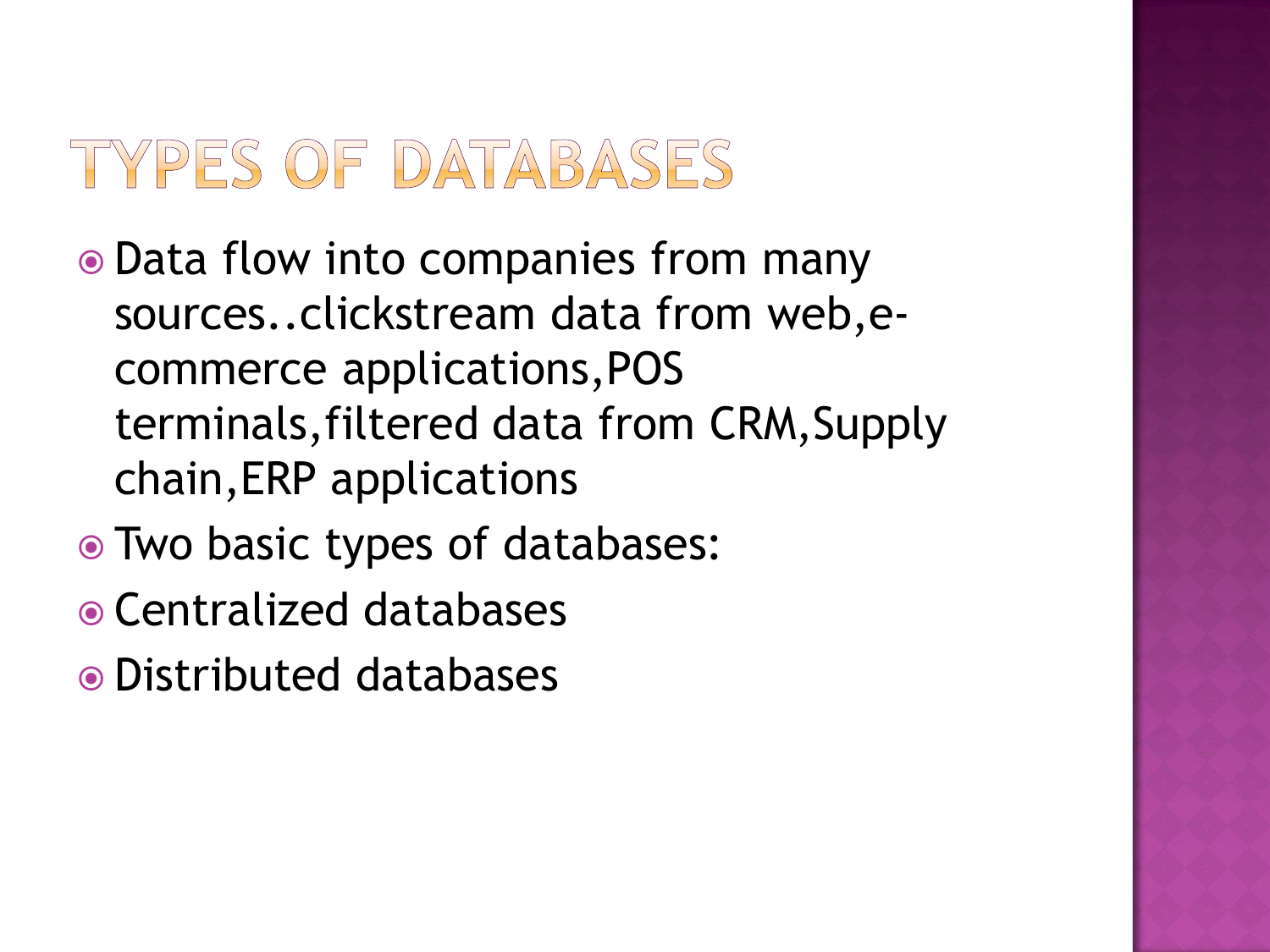### **CENTRALIZED DATABASES**

- Stores all related files in one physical location.
- Decades main database platform consisted centralized database files on large, mainframe because of enormous capital & operating costs associated with alternative systems.
- Application processing is shared between numerous clients & a server...DB/2 from IBM & Oracle server from Oracle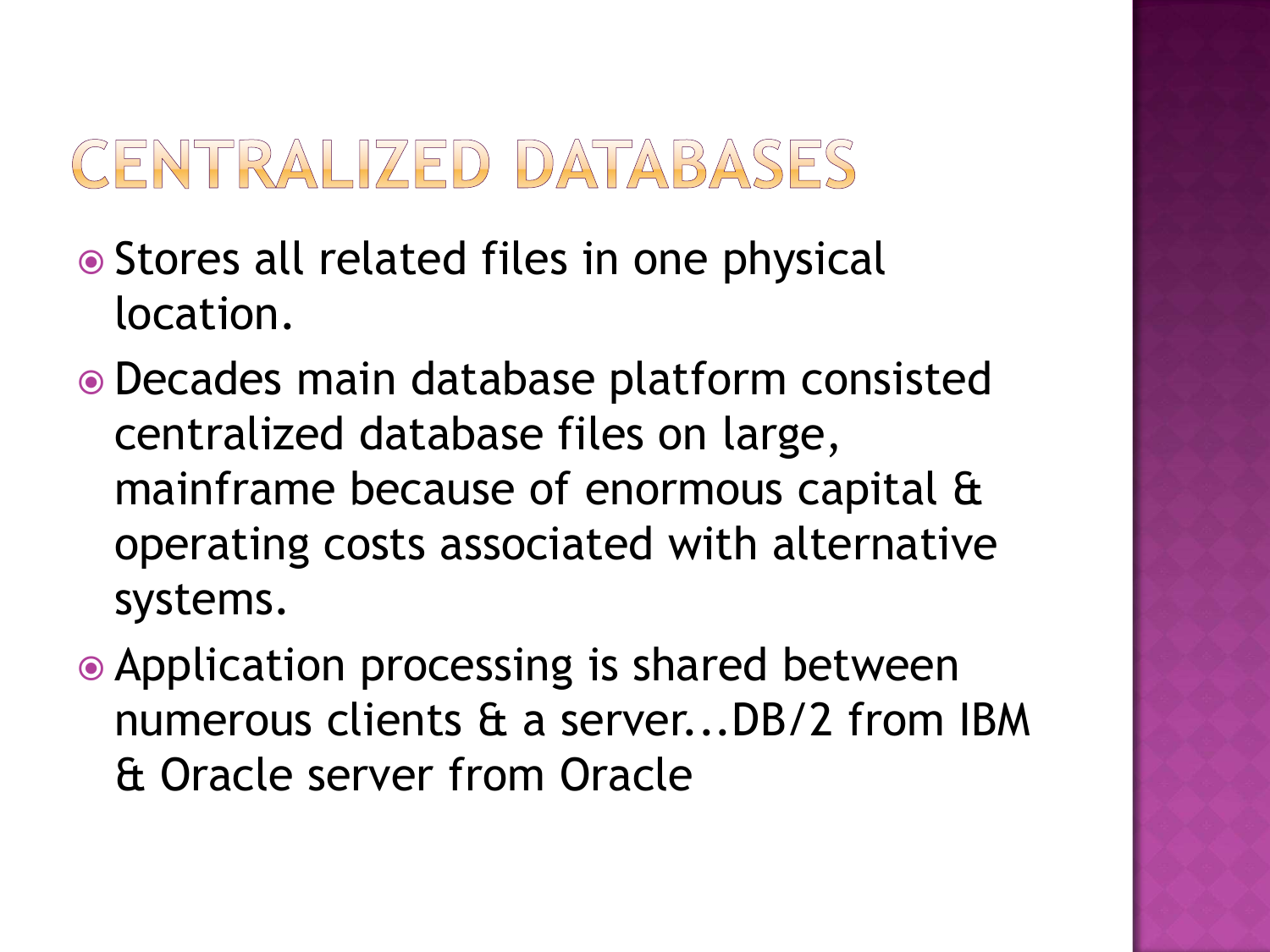### CENTRALIZED DATABASE



Figure 18.21 Centralised Database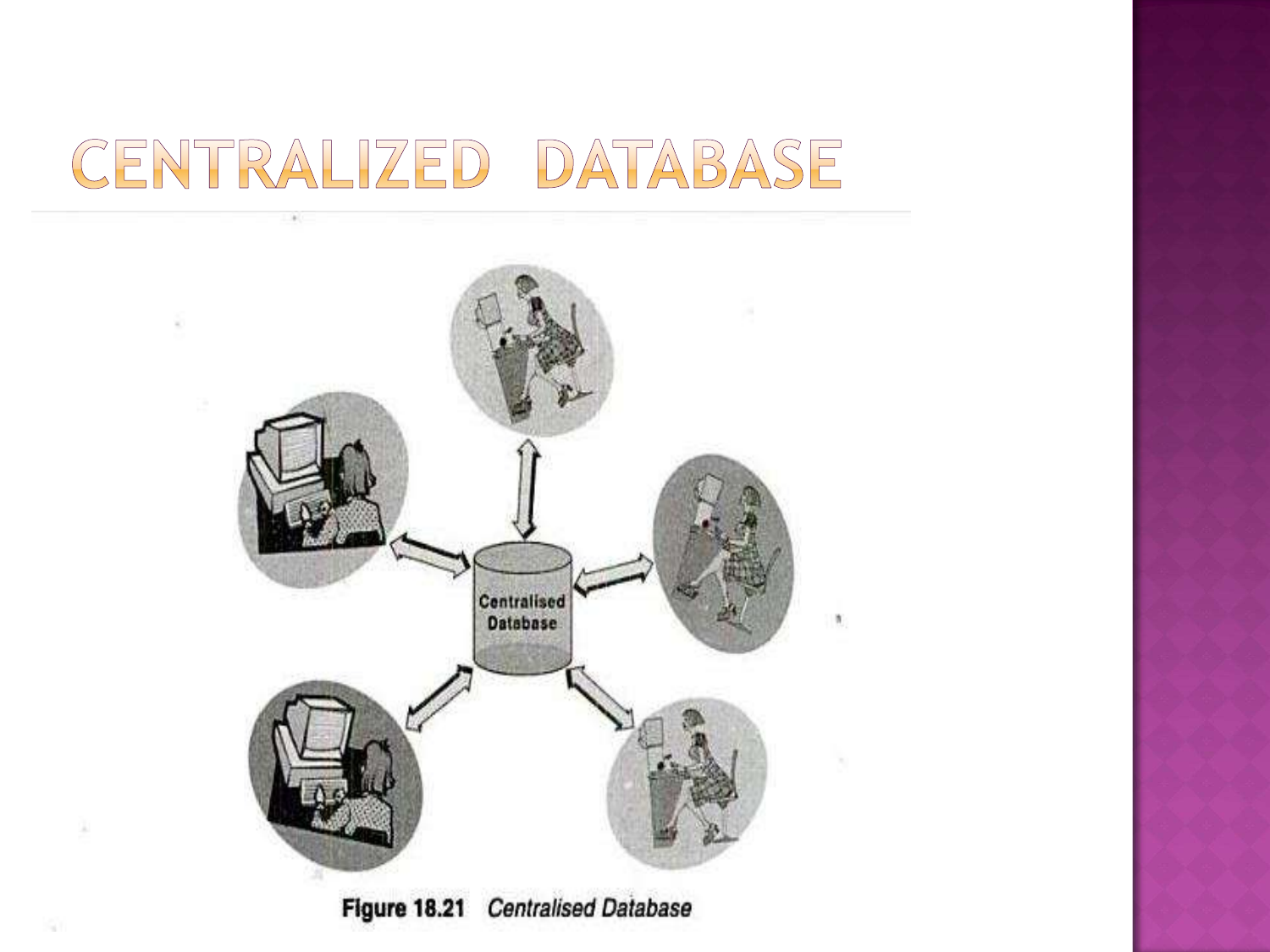### **CENTRALIZED DATABASES**

- Advantages: Multiple processors are applied to overall task , back end & front end are being done in parallel. Thus response time & throughput are improved.
- Different clients able to access same server machine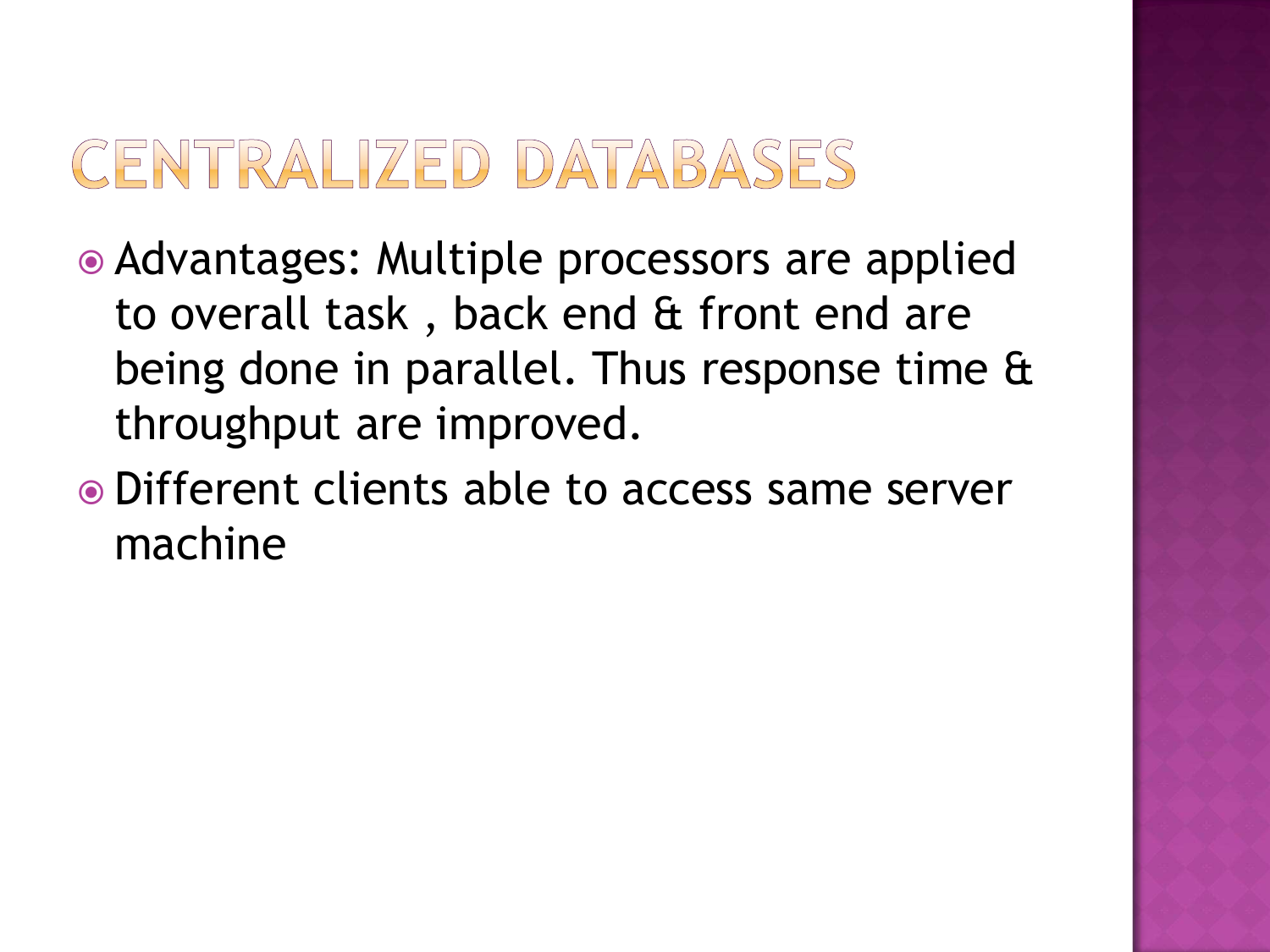- Files made more consistent with one another..physically kept at one location..file changes made in supervised & orderly fashion.
- Files are not accessible except via centralized host computer where they can be protected more easily from unauthorized access or modification.
- Vulnerable to single point failure.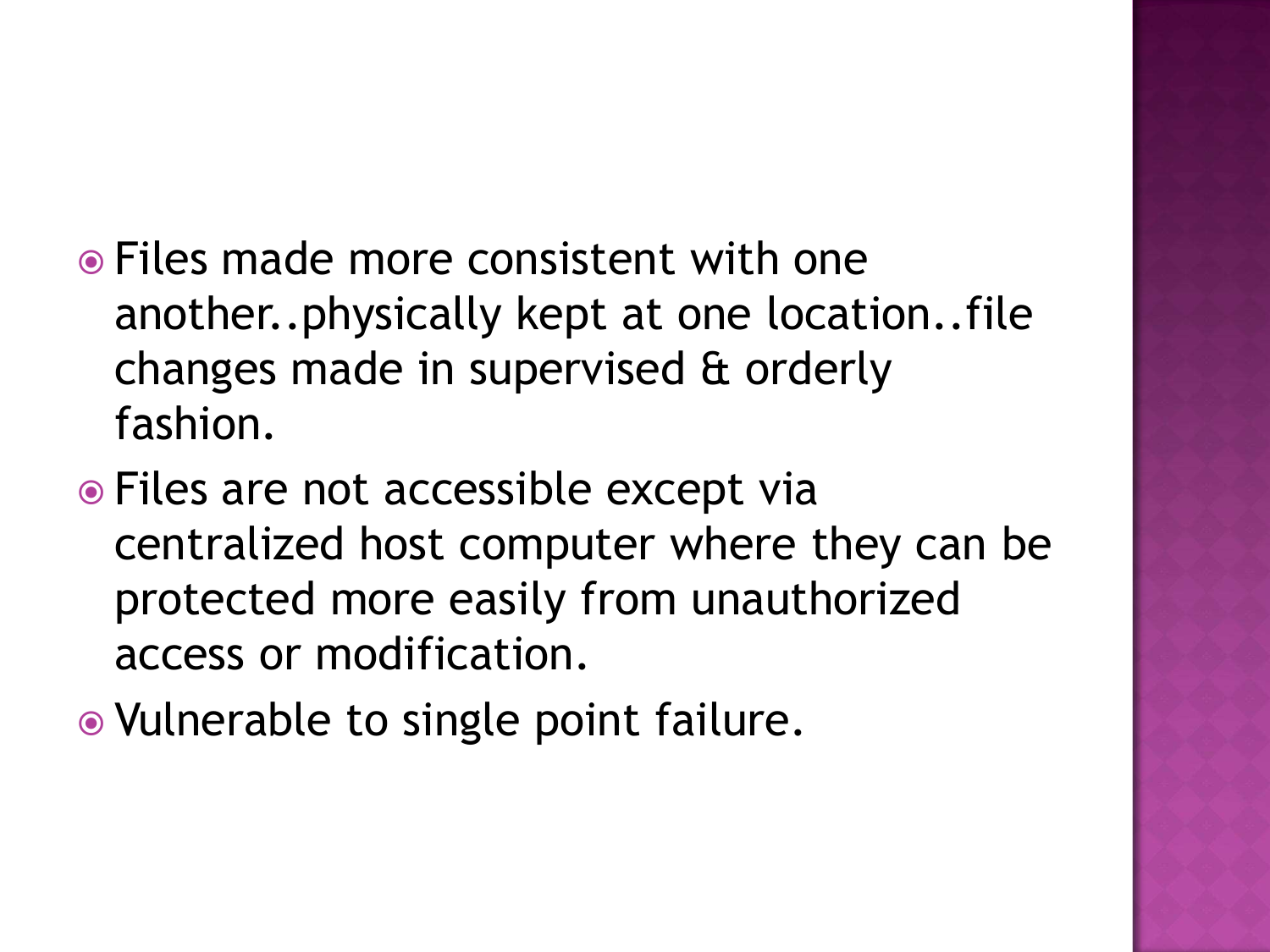### **CENTRALISED DATABASE**

- Disadvantages: Since all data is stored at one place any discrepancy may result in database corruption
- Server must be able to grow in power & capacity to accommodate more clients otherwise it will become bottleneck.
- Centralised computing is more complex because proper processing requires close communication between clients & server hence specialised & expensive tools are necessary.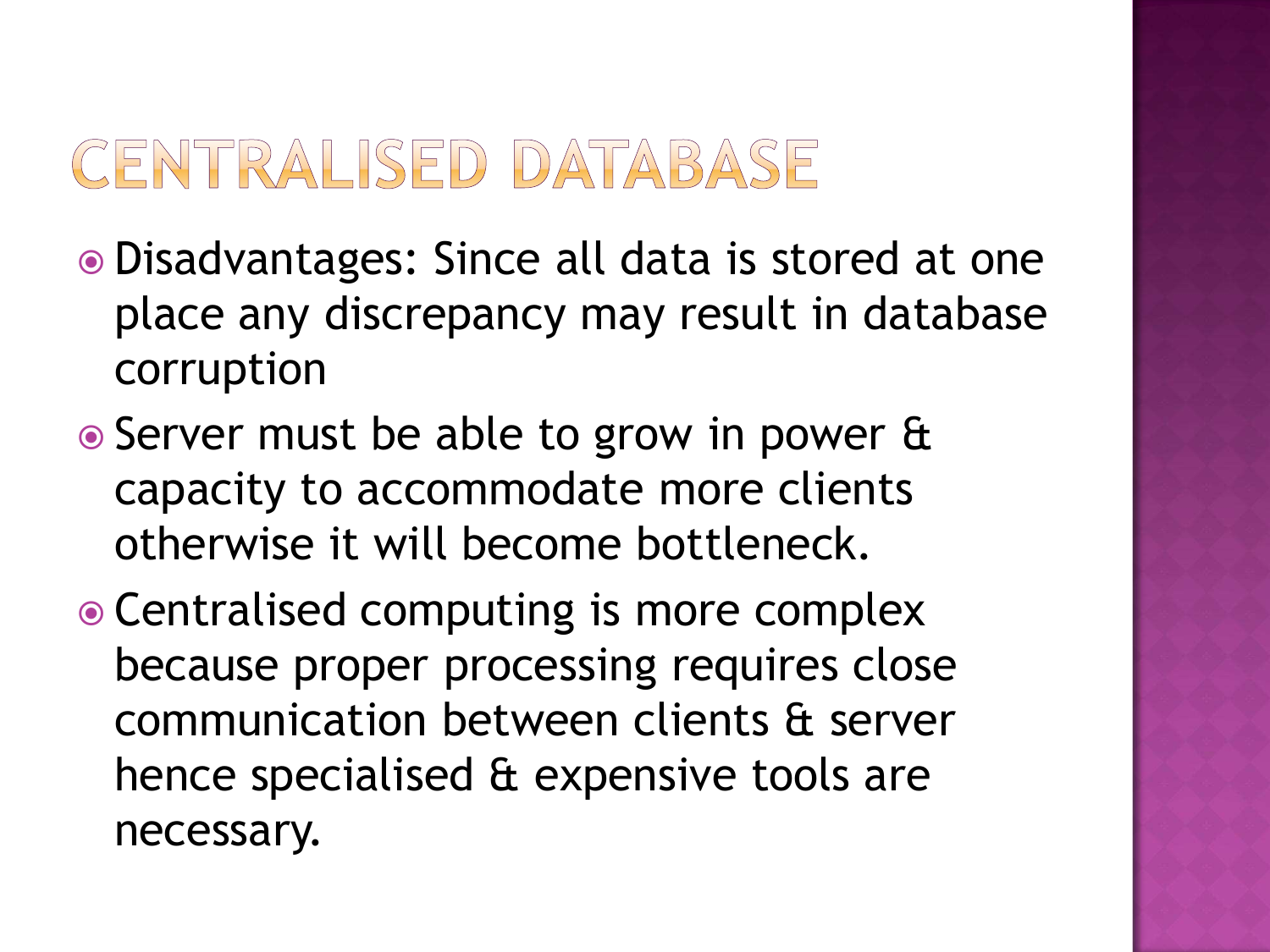- A distributed database has complete copies of a database or portions of a database.
- Two types:
- Replicated
- partitioned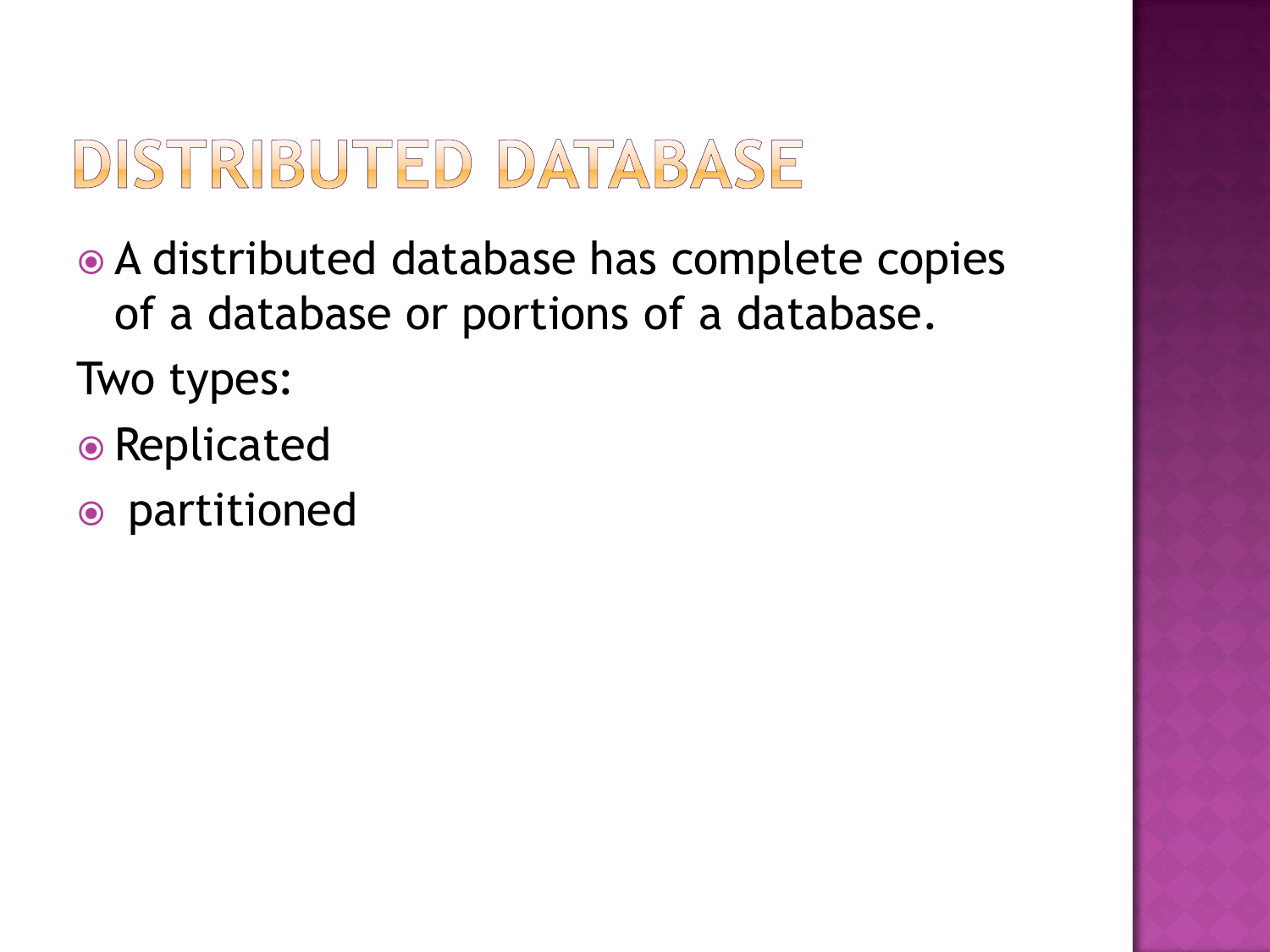### PARTITIONED DATABASE

- Partitioned: Separate locations store different parts of database(part that meets users local needs)
- Partitioned databases provide response speed of localized files without need to replicate all changes in multiple locations.
- Data in files can be entered more quickly & kept more accurate by users immediately responsible for the data.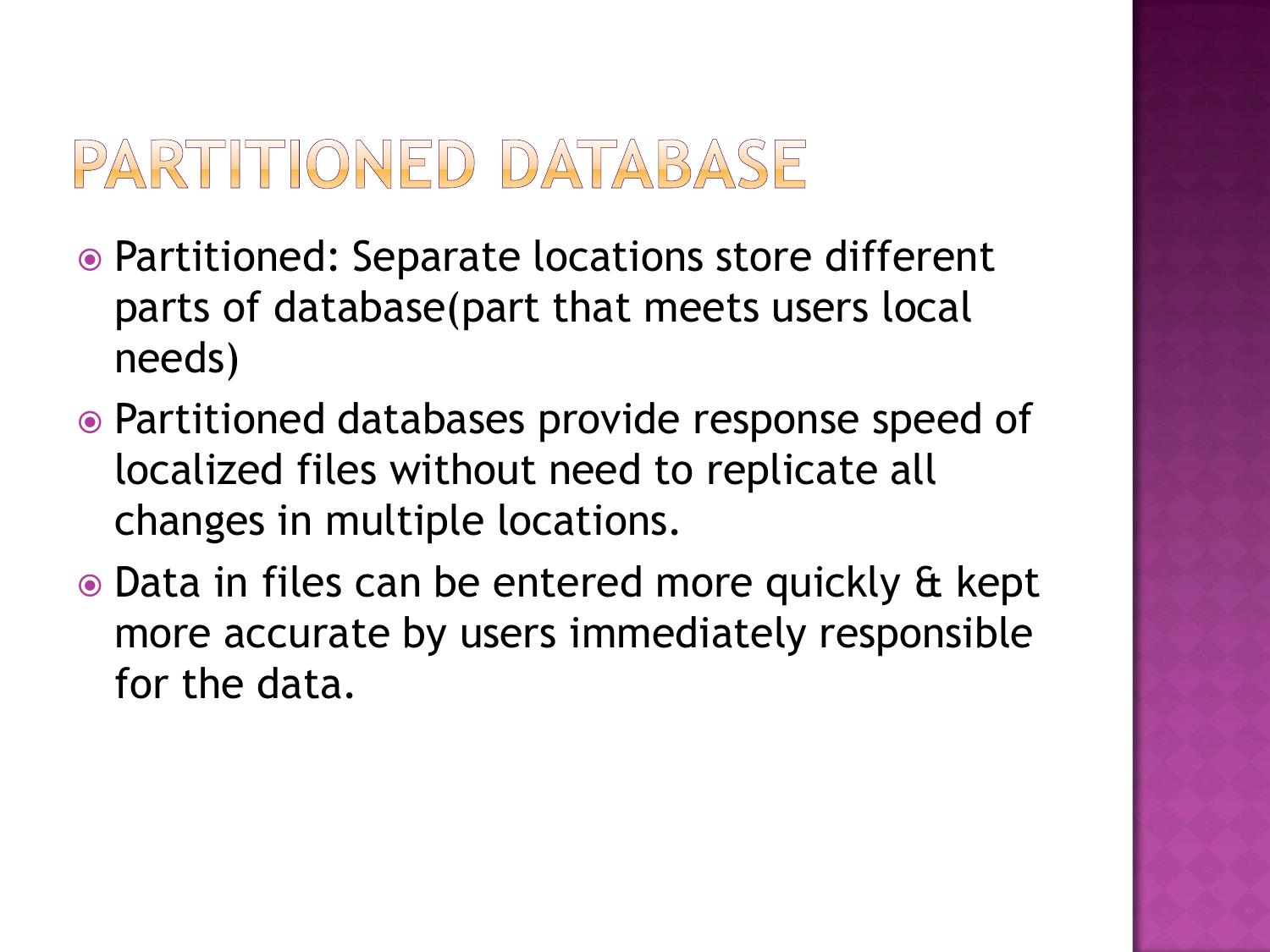### DISADVANTAGE OF PARTITIONED DATABASE

• Widespread access to potentially sensitive company data can significantly increase security problems.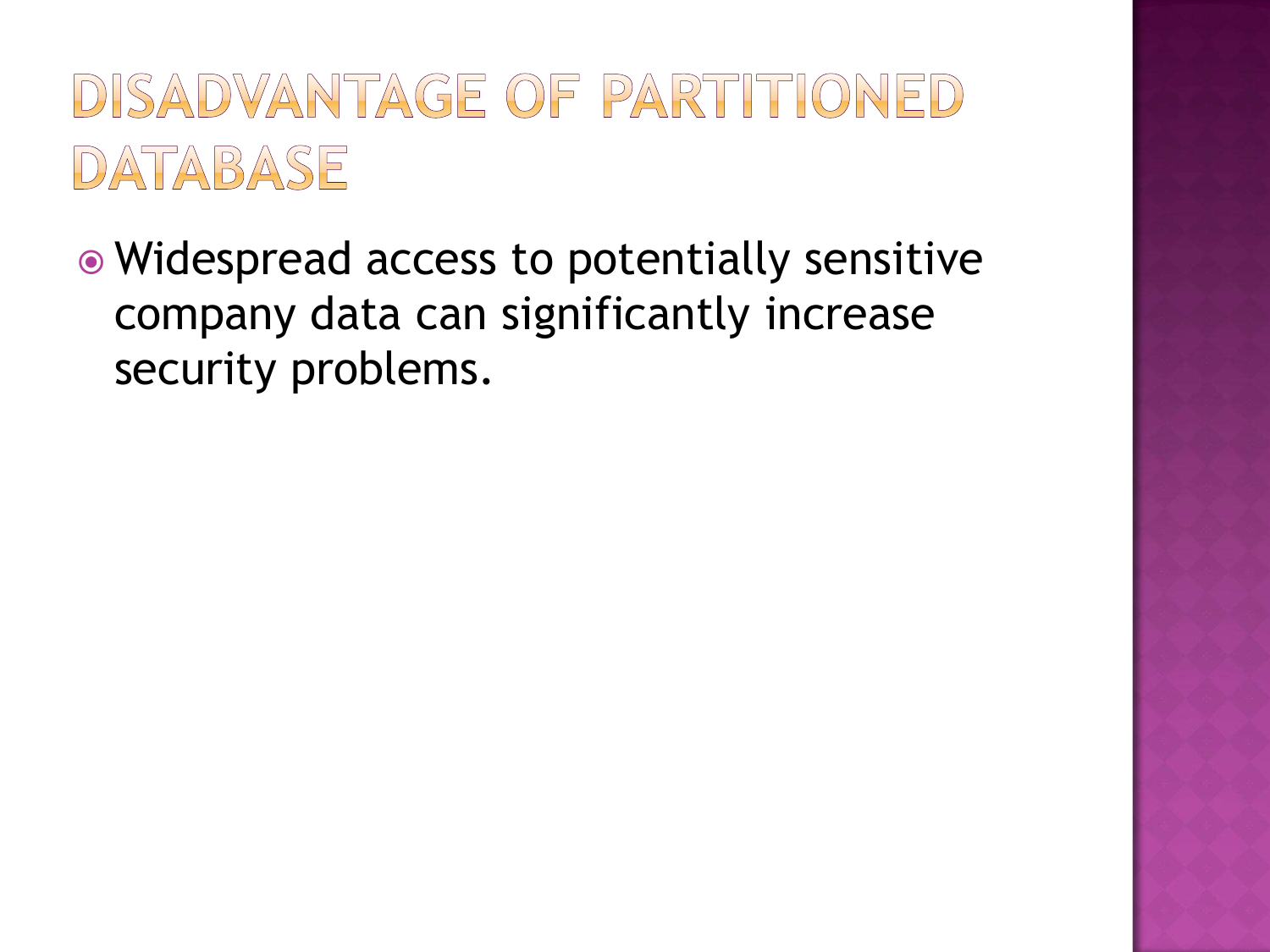# REPLICATED DATABASE

- Stores complete copies of entire database in multiple locations.
- Arrangement provides backup in case of a failure or problem
- Improves response time as it is closer to users
- Expensive to set up & maintain..replica must be updated as records are added to, modified in & deleted from any of the databases.
- Updates may be done at end of day or other schedule as determined by business needs
- If not done various databases will have conflicting data.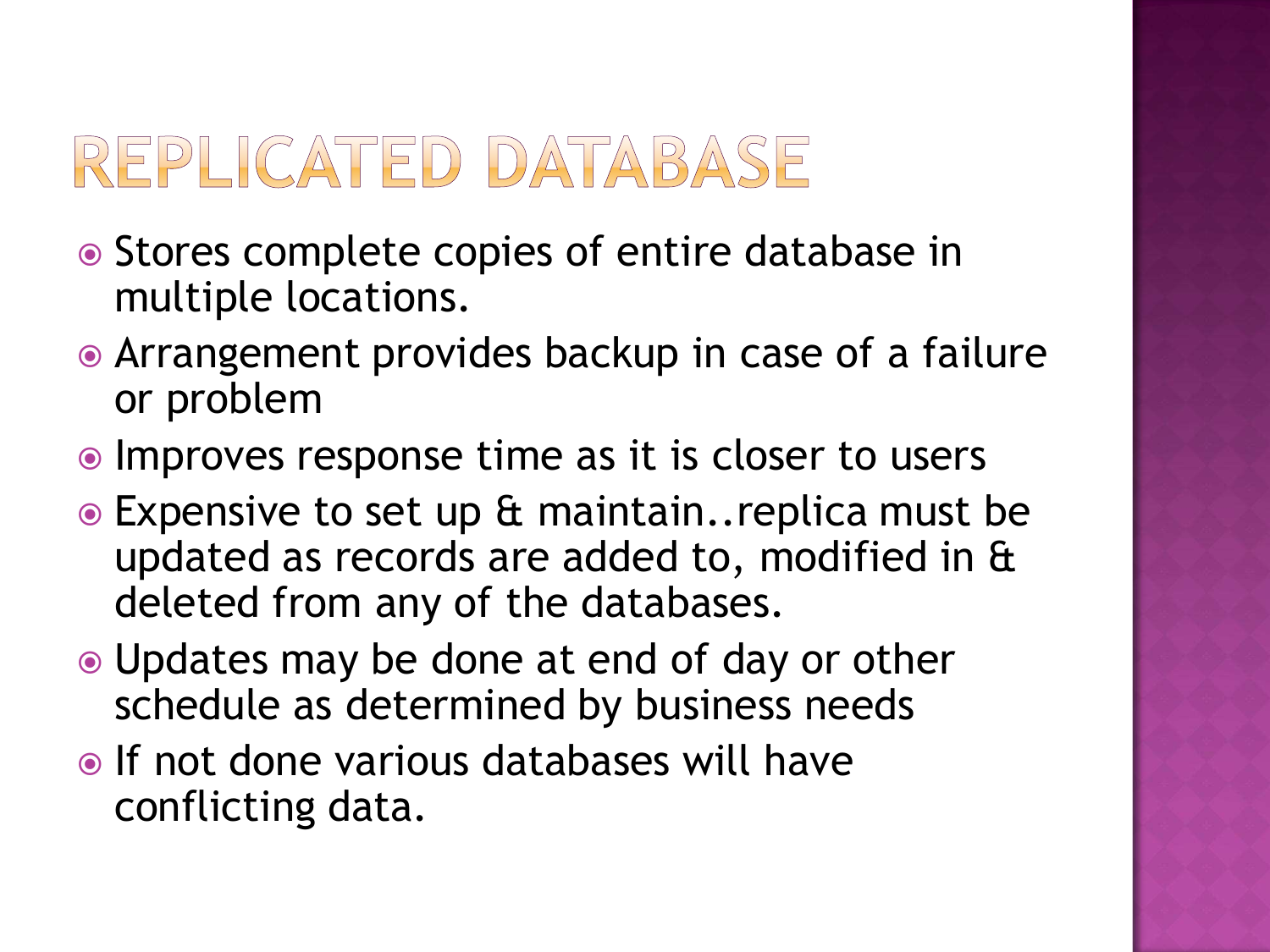- Distributing databases: Storing database in more than one place
- Advantages: continue to function at some reduced level even when a component fails
- Speeds up query processing
- Reduce communication costs
- Easier & more economical to add a local computer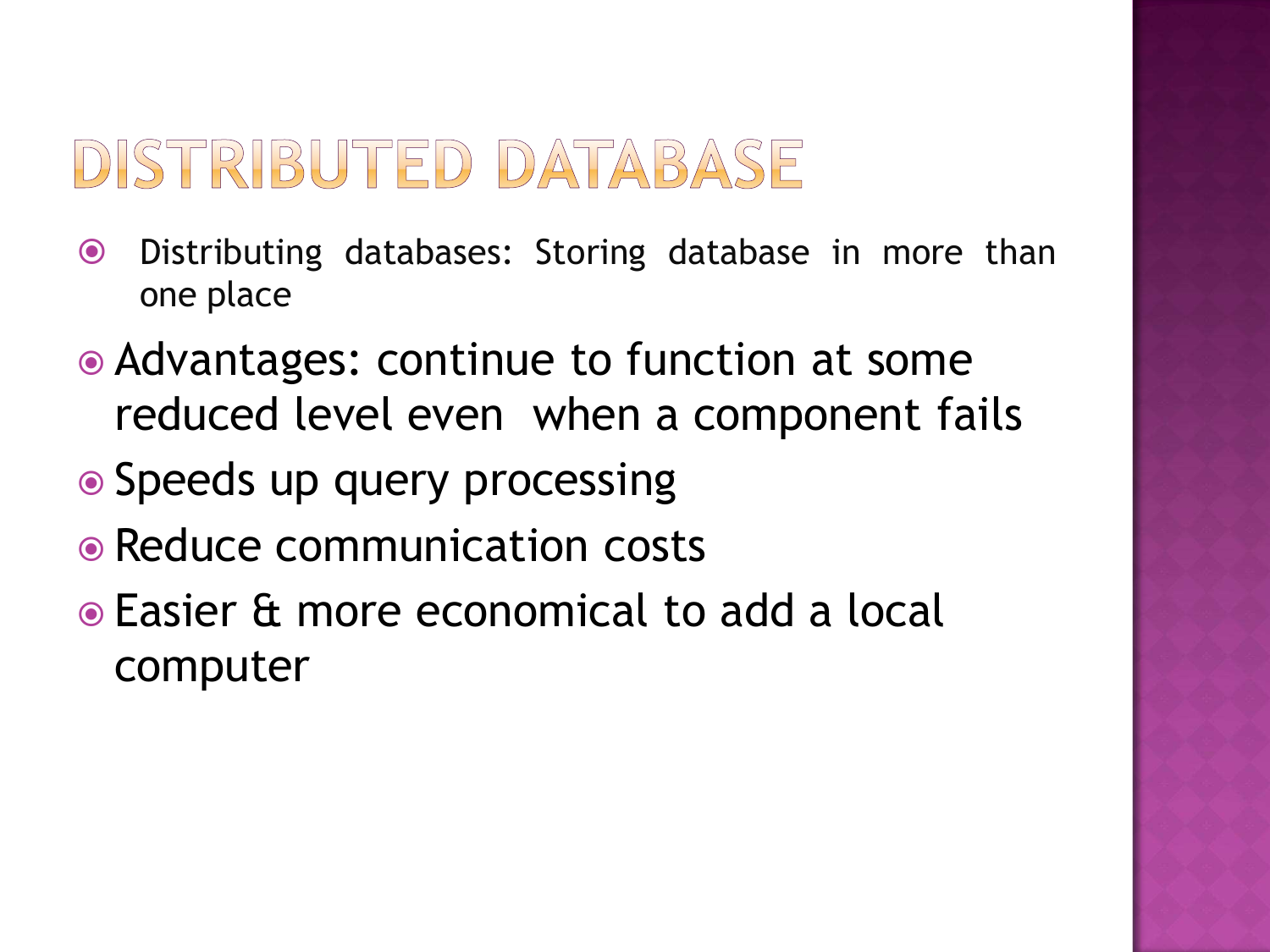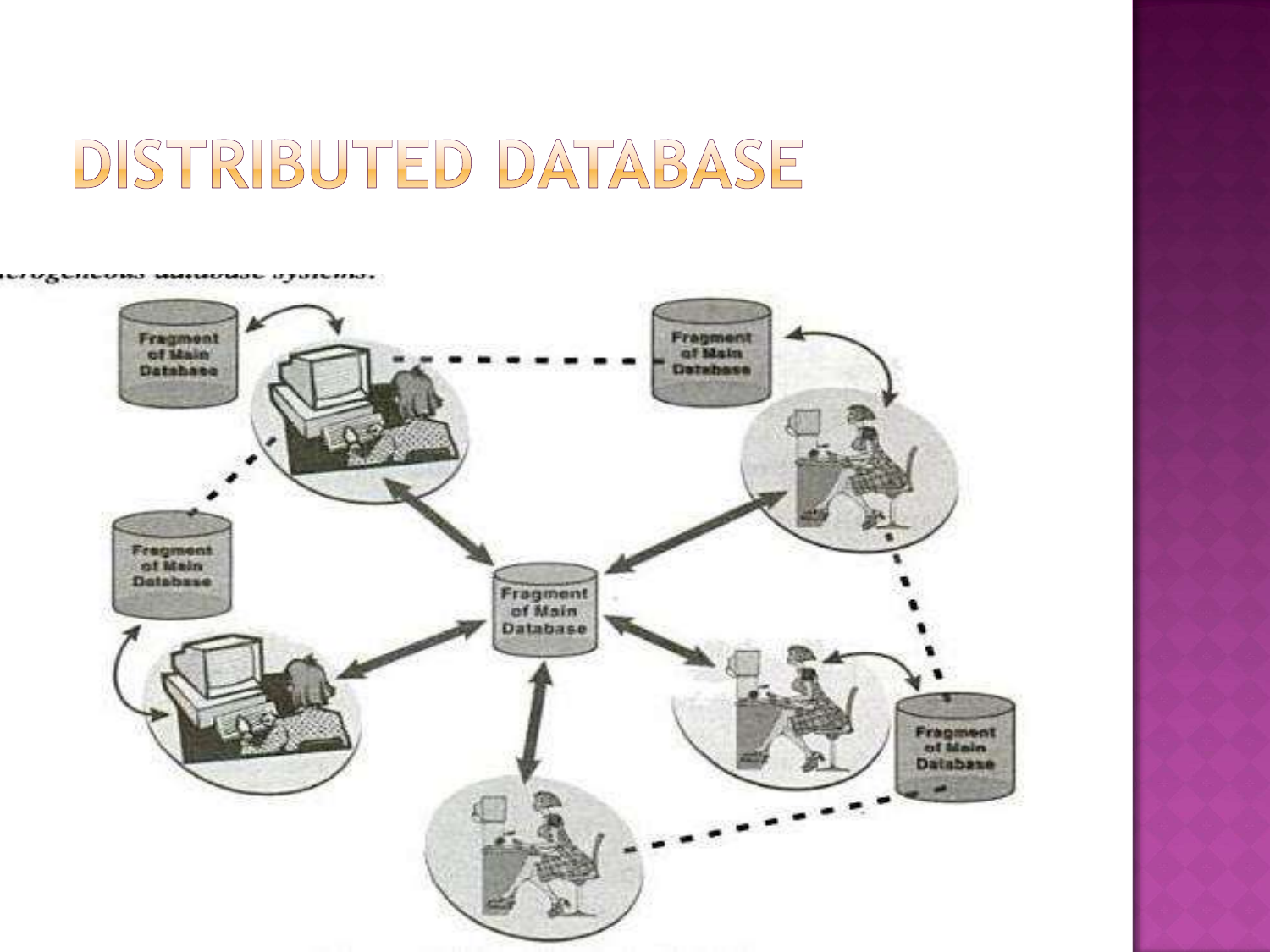- Disadvantages: Complex software required
- Various sites must exchange messages & perform additional calculations to ensure proper coordination among the sites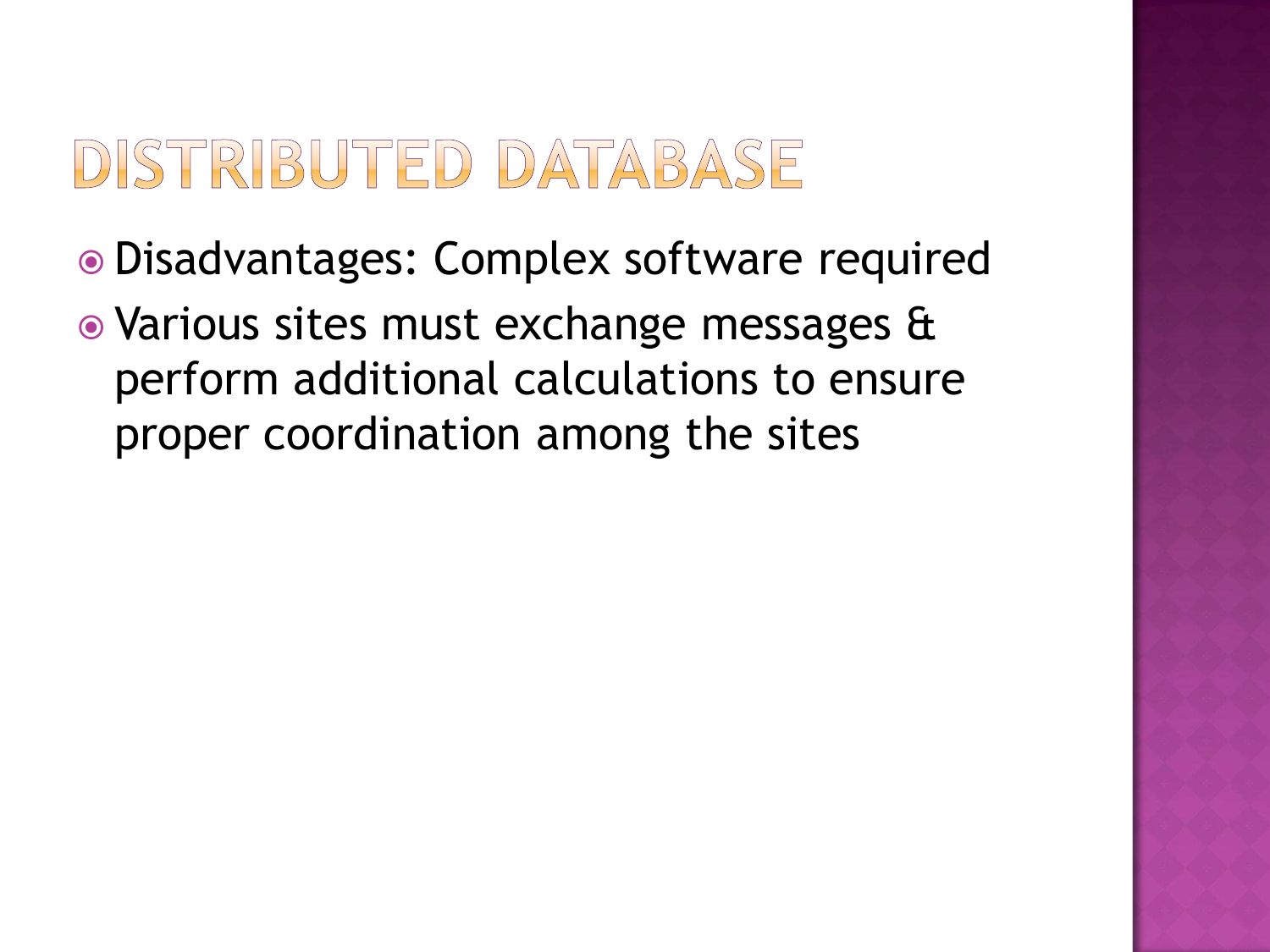### NORMALISATION

- **Database normalization** is the process of organizing the **[fields](http://en.wikipedia.org/wiki/Field_(computer_science))** and [tables](http://en.wikipedia.org/wiki/Table_(database)) of a [relational](http://en.wikipedia.org/wiki/Relational_database) [database](http://en.wikipedia.org/wiki/Relational_database) to minimize [redundancy](http://en.wikipedia.org/wiki/Data_redundancy) and dependency.
- Normalization usually involves dividing large tables into smaller (and less redundant) tables and defining relationships between them.
- The objective is to isolate data so that additions, deletions, and modifications of a field can be made in just one table and then propagated through the rest of the database using the defined relationships.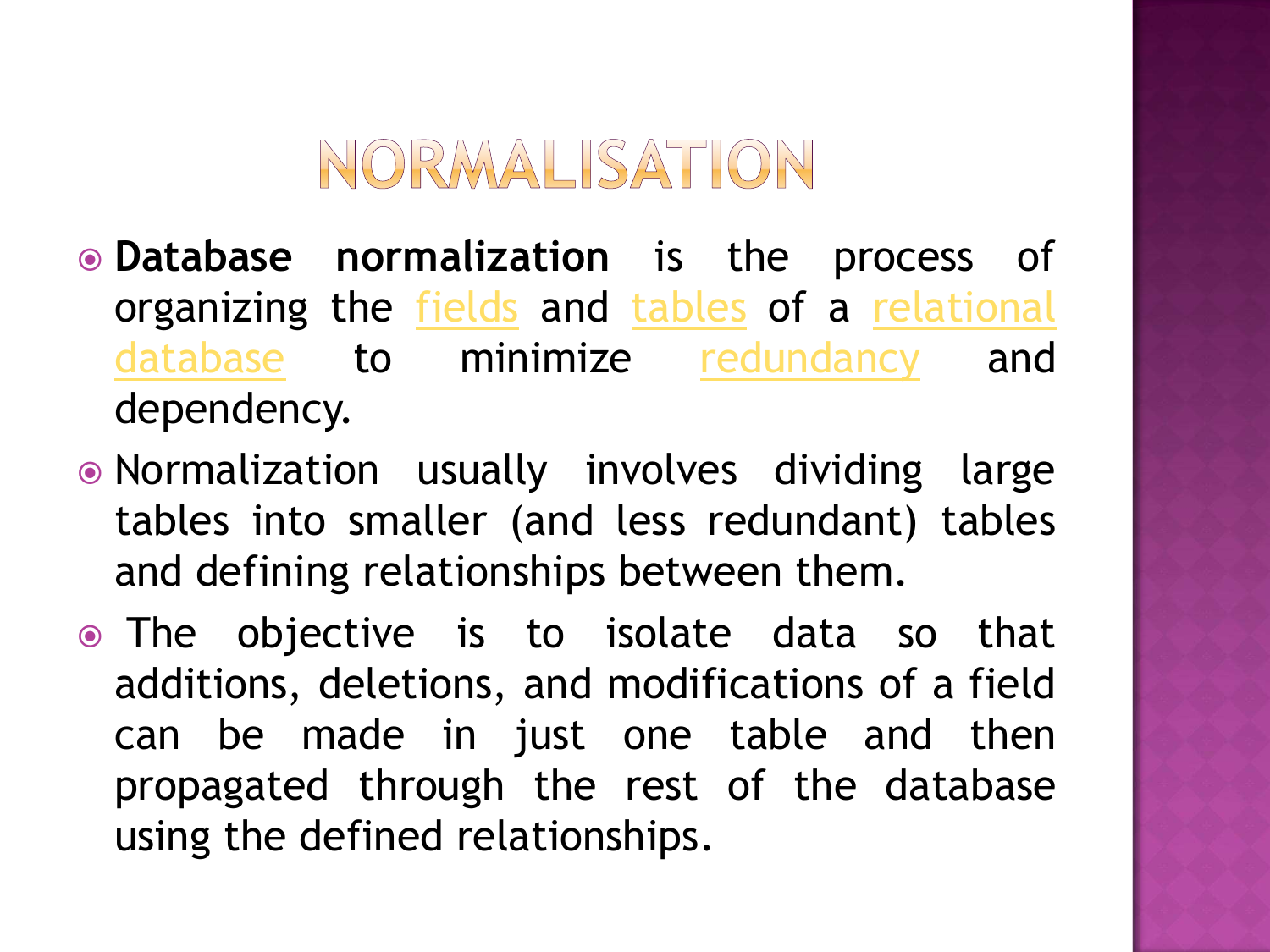- Rules of normalisation are referred to as normal forms:
- ⊙1NF
- **⊙2NF**
- 3NF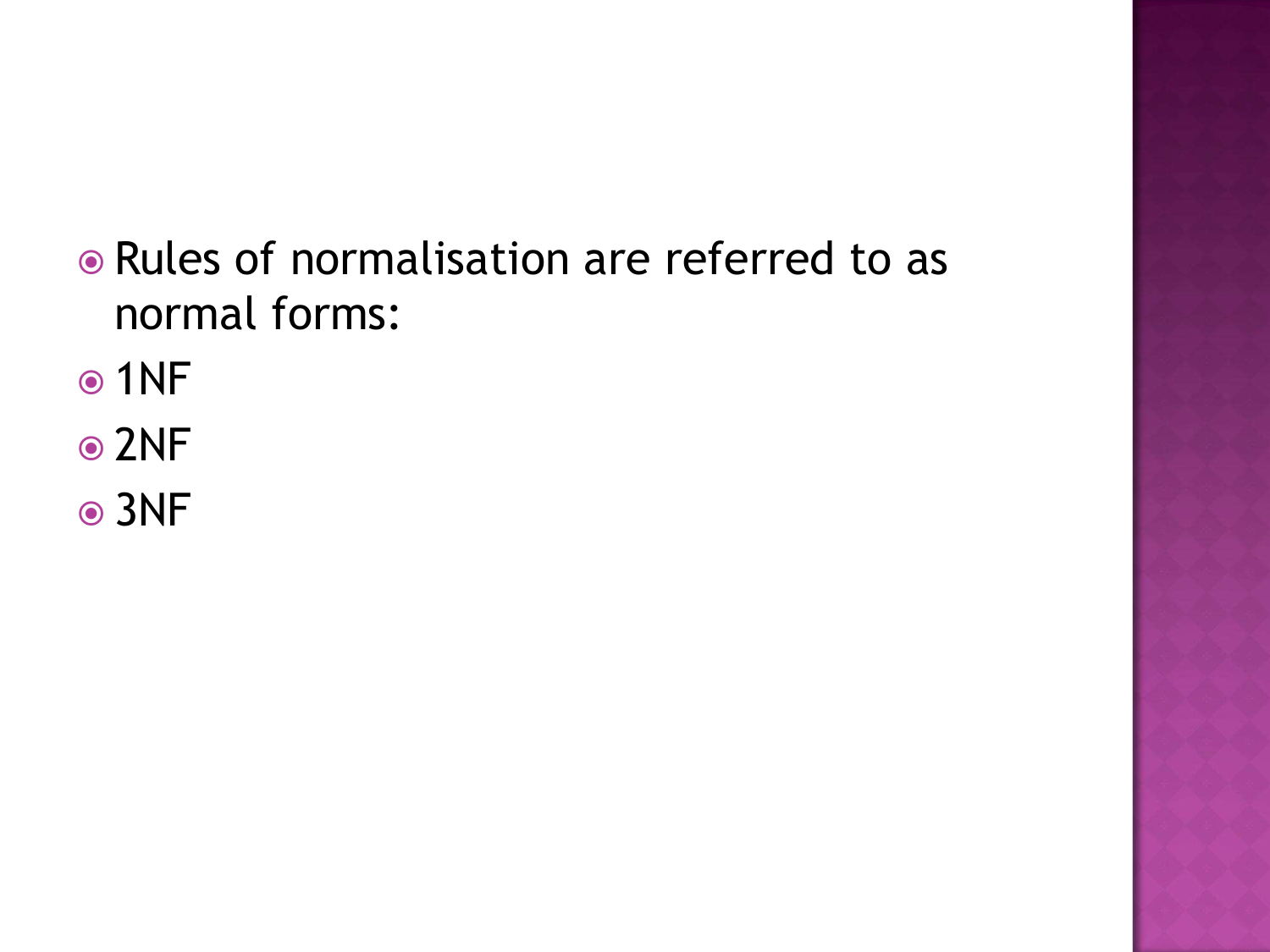# FIRST NORMAL FORM(1NF)

STUDENT NAME

**STUDENT ID** 

 A table is in 1NF if it contains no repeated groups i.e no two fields stores same kind of information in a single table.

STUDENT\_ID **STUDENT NAME STUDENTS Table STUDENT ID SUBJECT NAME GRADE SUBJECTS Table** 

**SUBJECT 1** 

**SUBJECT 2**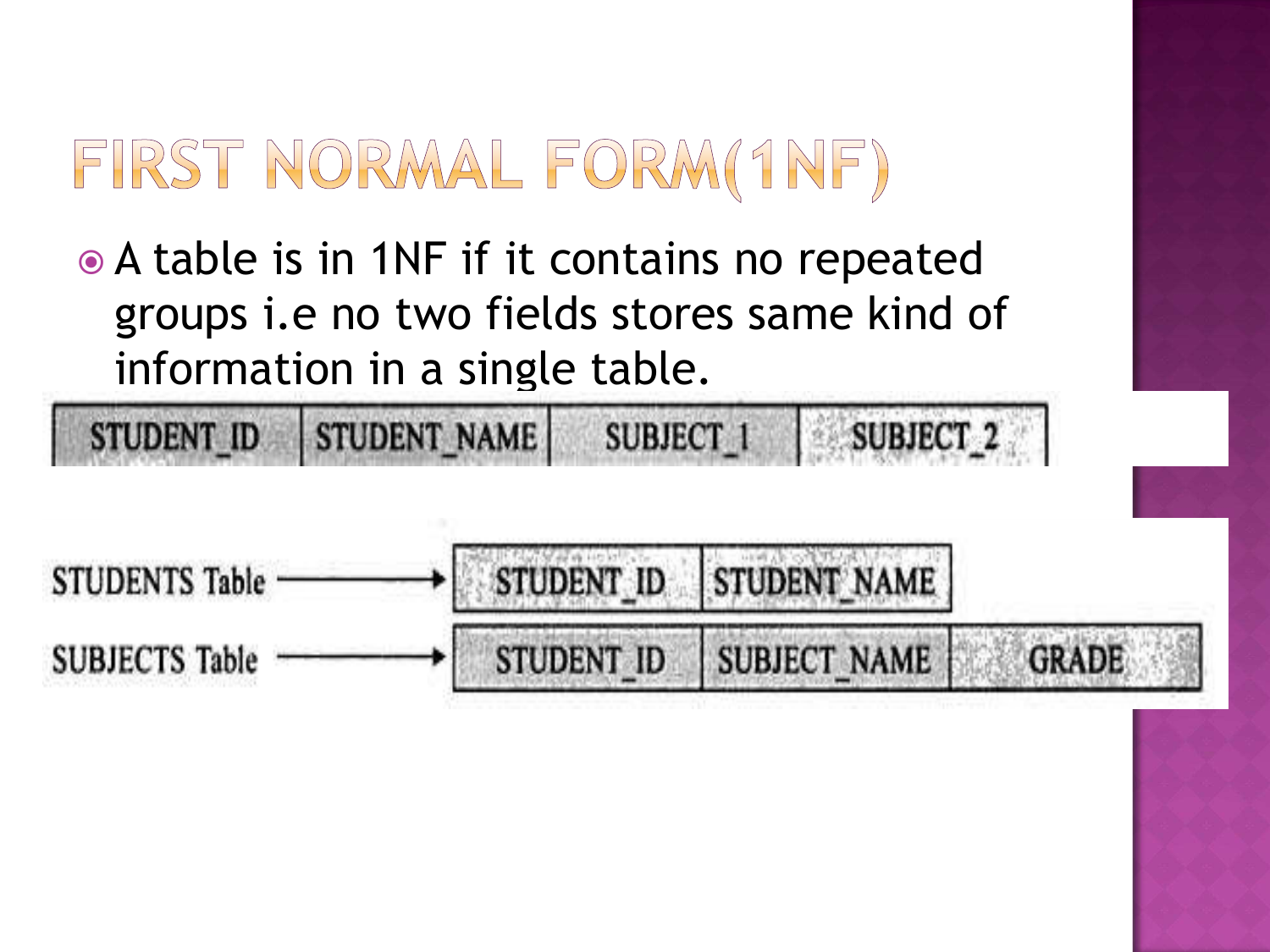#### Example



| l item     | colors      | price | tax  |
|------------|-------------|-------|------|
| l T-shirt  | red, blue   | 12.00 | 0.60 |
| polo       | red, yellow | 12.00 | 0.60 |
| l T-shirt  | red, blue   | 12.00 | 0.60 |
| sweatshirt | blue, black | 25.00 | 1.25 |

Table is not in first normal form because:

- Multiple items in color field  $\sim$
- Duplicate records / no primary key  $\bullet$

9/19/07

| <b>Example</b> |
|----------------|
|----------------|



| <b>item</b> | color  | price | tax  |
|-------------|--------|-------|------|
| l T-shirt   | red    | 12.00 | 0.60 |
| l T-shirt   | blue   | 12.00 | 0.60 |
| polo        | red    | 12.00 | 0.60 |
| polo        | yellow | 12.00 | 0.60 |
| sweatshirt  | blue   | 25.00 | 1.25 |
| sweatshirt  | black  | 25.00 | 1.25 |

Table is now in first normal form.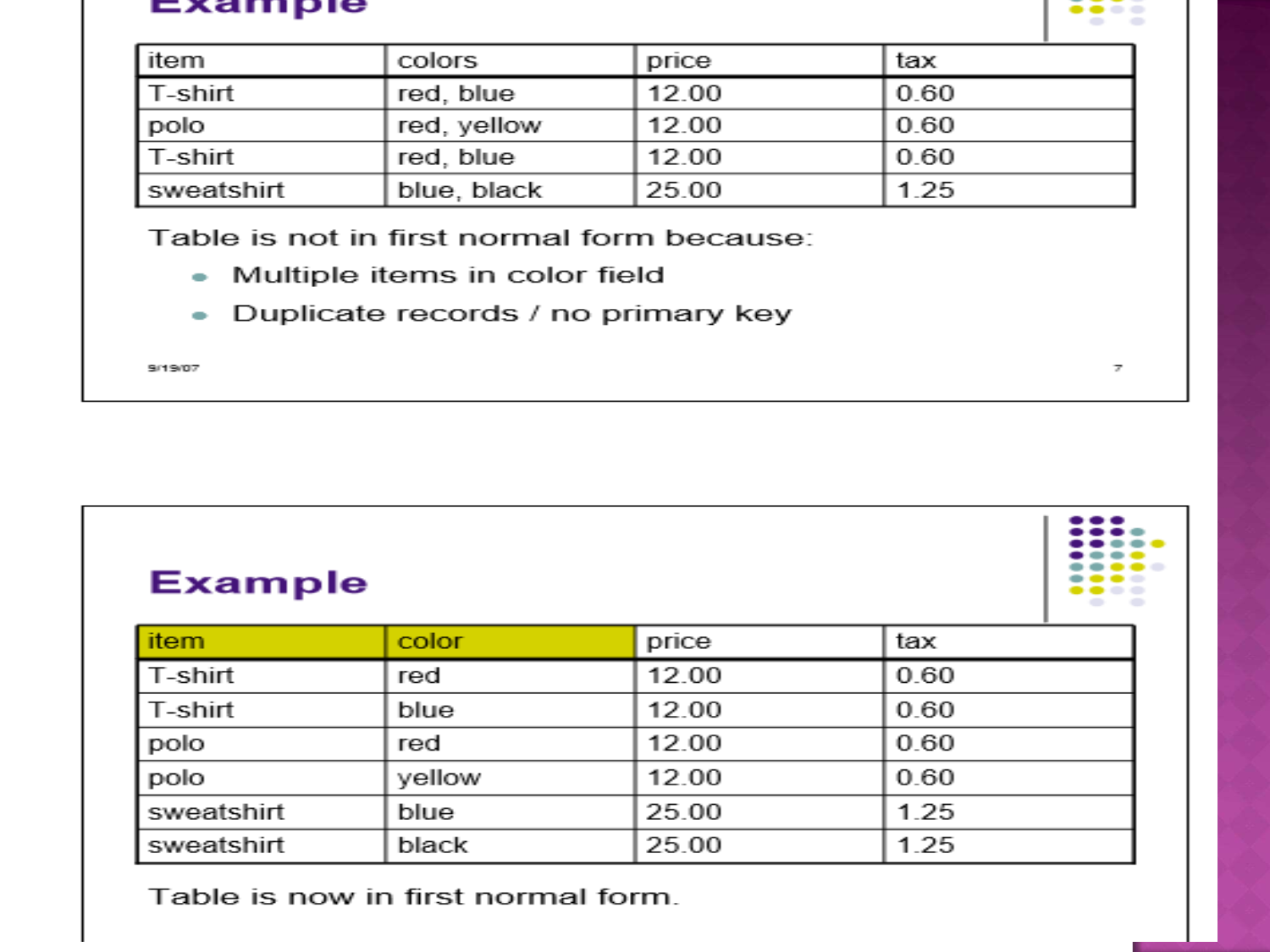### SECOND NORMAL FORM

- Depends on the concepts of primary key & functional dependency
- **A database is in 2NF if it is in 1NF & every** attribute is fully functionally dependent on the primary key.
- Thus the relation is in 1NF with no repeating groups & all non key attributes must depend on the whole key not just some part of it.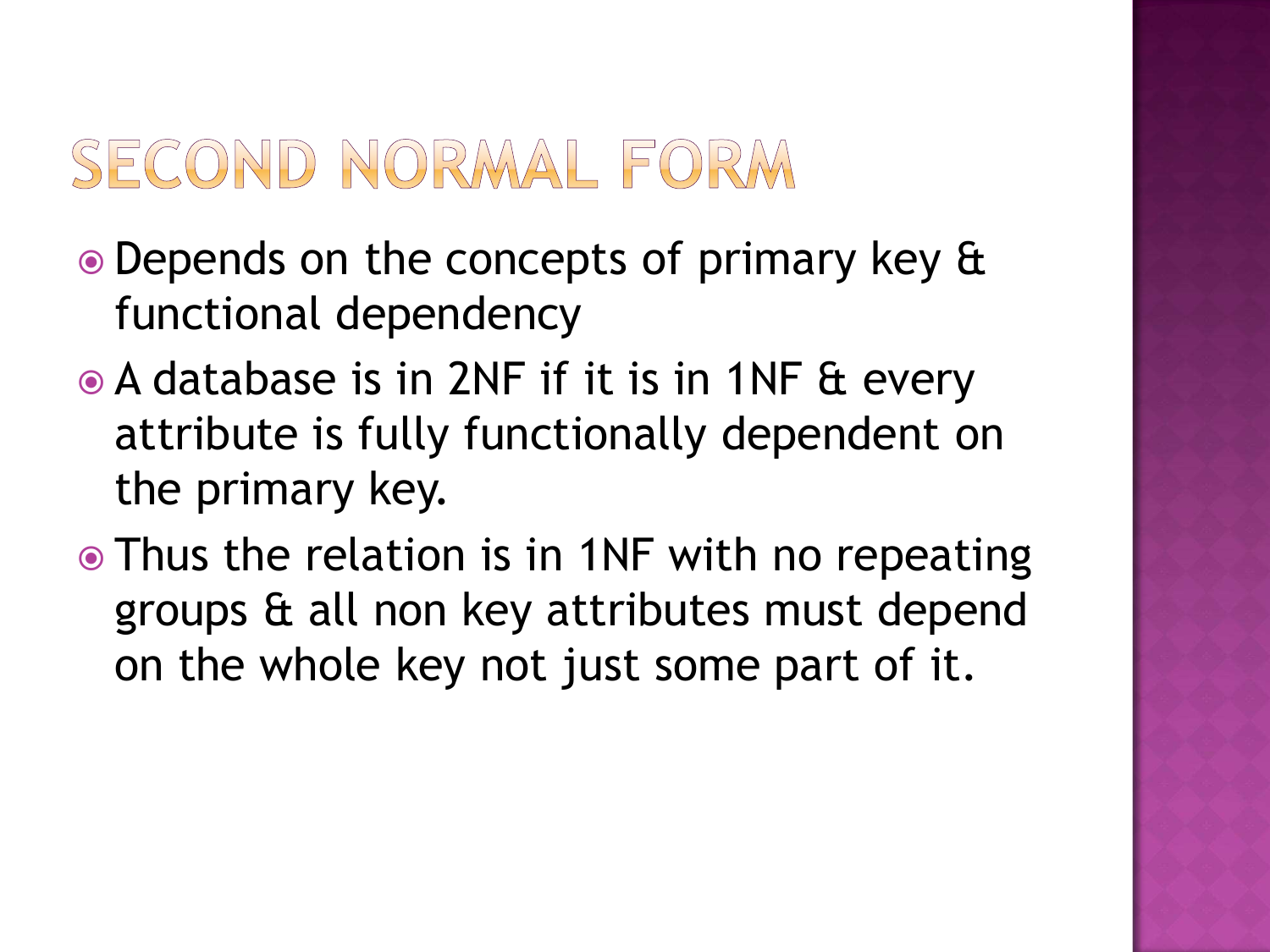### SECOND NORMAL FORM

- Functionally dependent means given a primary key value of any attribute can be retrieved.
- $\bullet$  If the student\_ID is given, the value of student Name can be obtained
- Hence student name is functionally dependent on student\_ID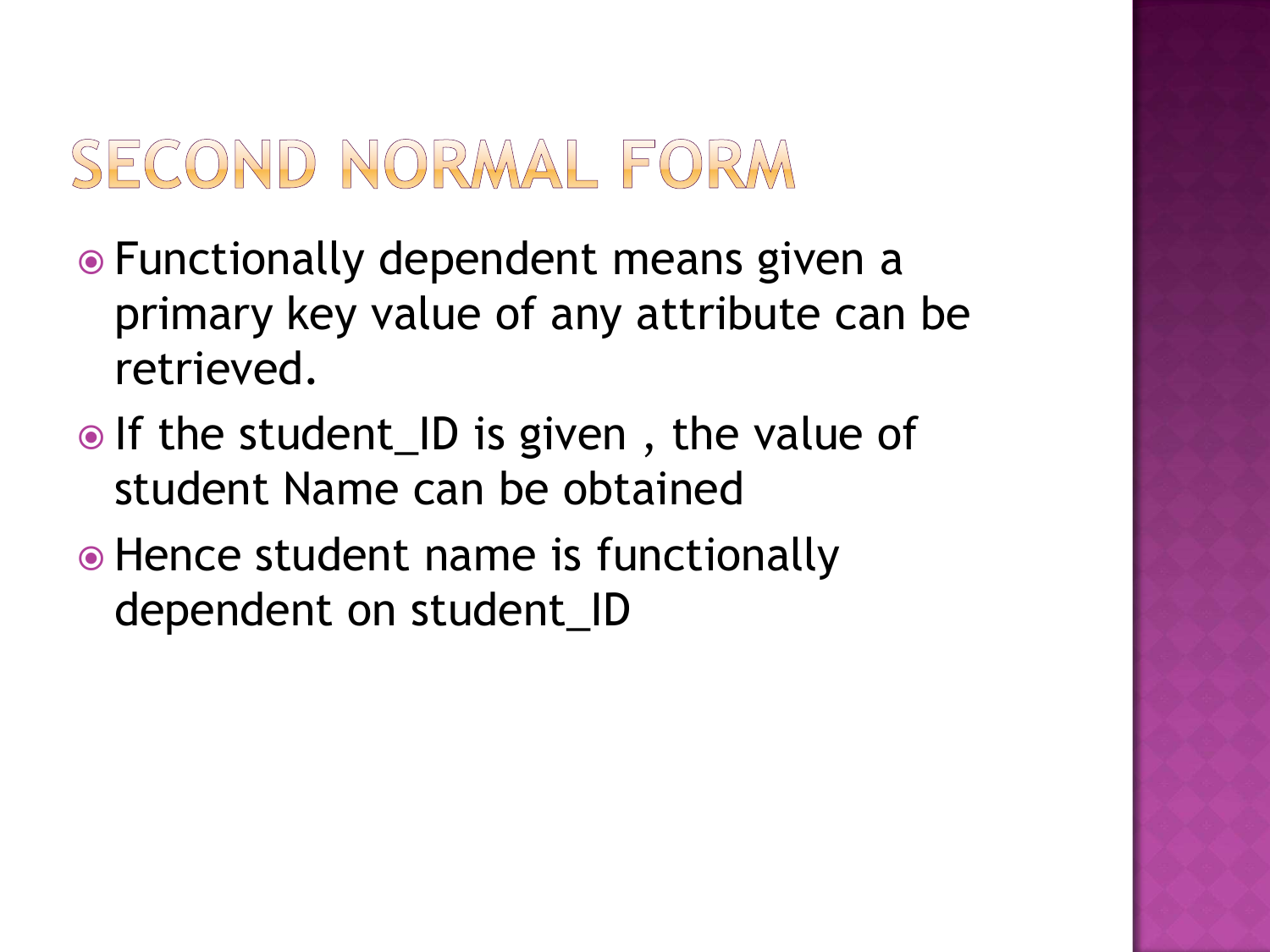

### **Example**

| item       | color  | price | tax  |
|------------|--------|-------|------|
| T-shirt    | red    | 12.00 | 0.60 |
| T-shirt    | blue   | 12.00 | 0.60 |
| polo       | red    | 12.00 | 0.60 |
| polo       | yellow | 12.00 | 0.60 |
| sweatshirt | blue   | 25.00 | 1.25 |
| sweatshirt | black  | 25.00 | 1.25 |

Table is not in second normal form because:

price and tax depend on item, but not color  $\bullet$  .

9/19/07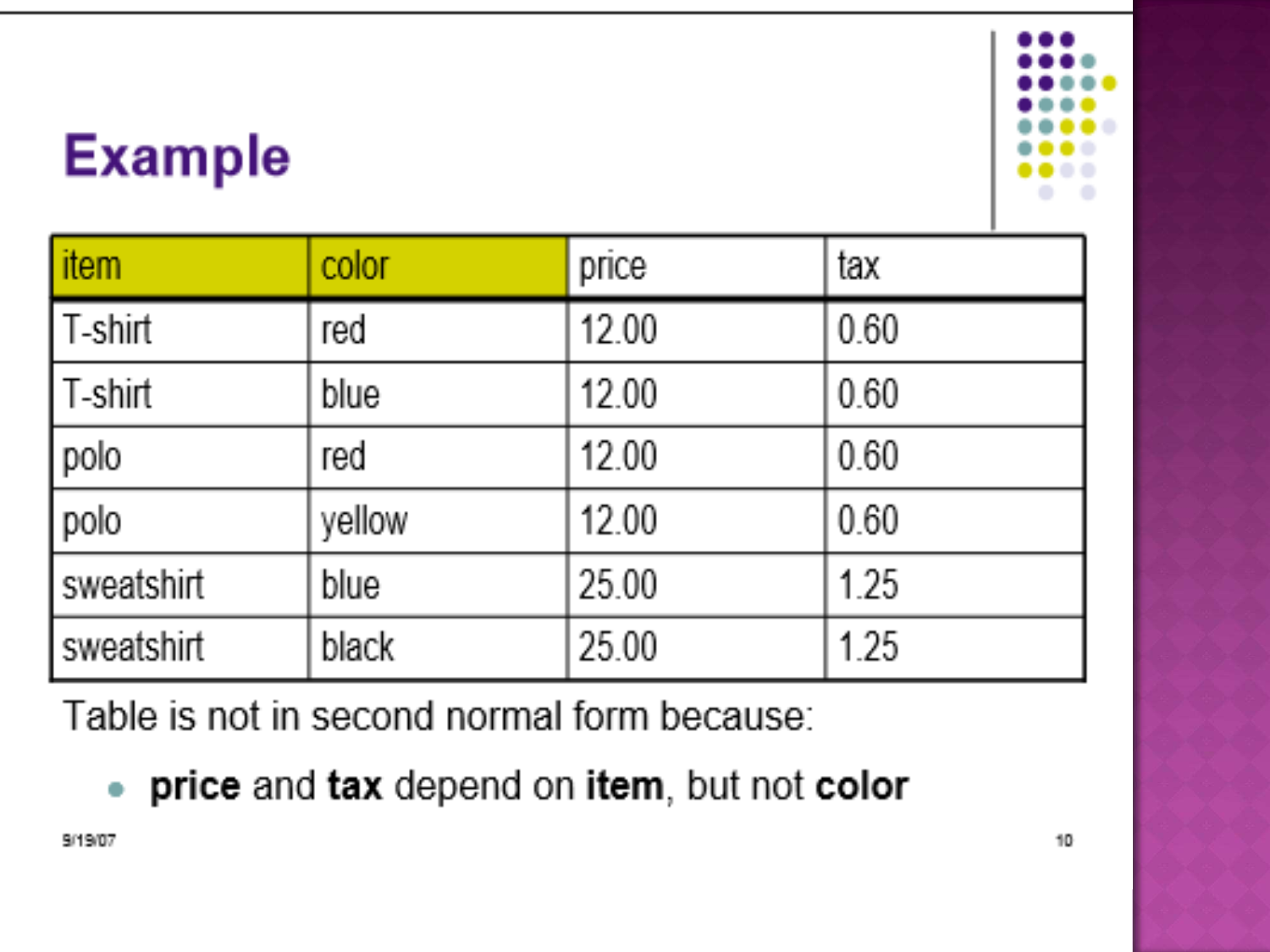# **Example**



| item       | color  |
|------------|--------|
| T-shirt    | red    |
| T-shirt    | blue   |
| polo       | red    |
| polo       | yellow |
| sweatshirt | blue   |
| sweatshirt | black  |

| item       | price | tax  |
|------------|-------|------|
| T-shirt    | 1200  | 0.60 |
| polo       | 1200  | 0.60 |
| sweatshirt | 25.00 | 1 25 |

Tables are now in second normal form.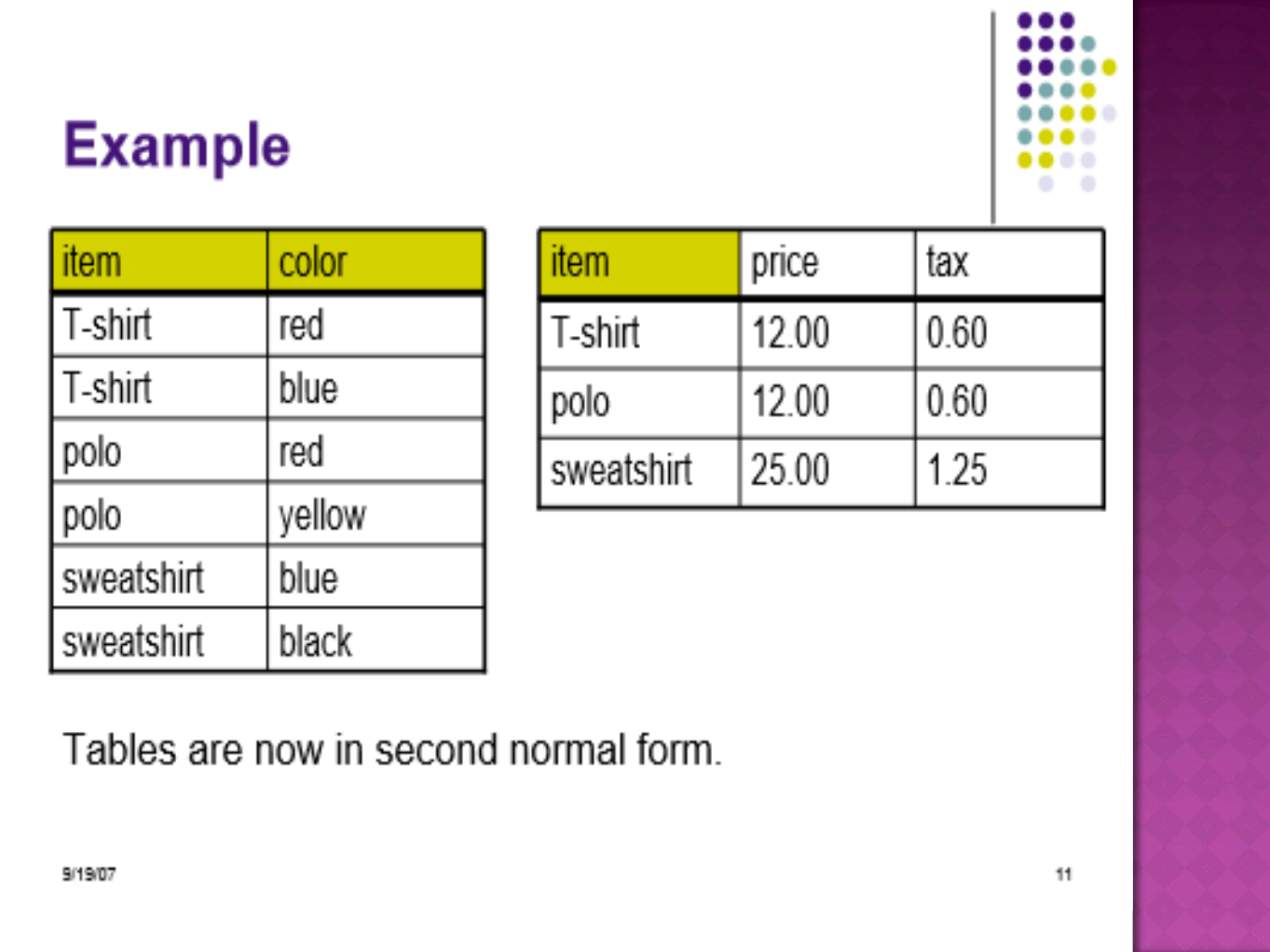### THIRD NORMAL FORM

- A table is said to be in 3NF if all the non-key fields are independent i.e. no two non-key fields of the table are dependent on each other.
- Removes redundant data by removing fields that are not wholly dependent on the primary key.
- A table is said to be in 3NF if it is in 2NF & every non-key field is non-transitively dependent on the primary key.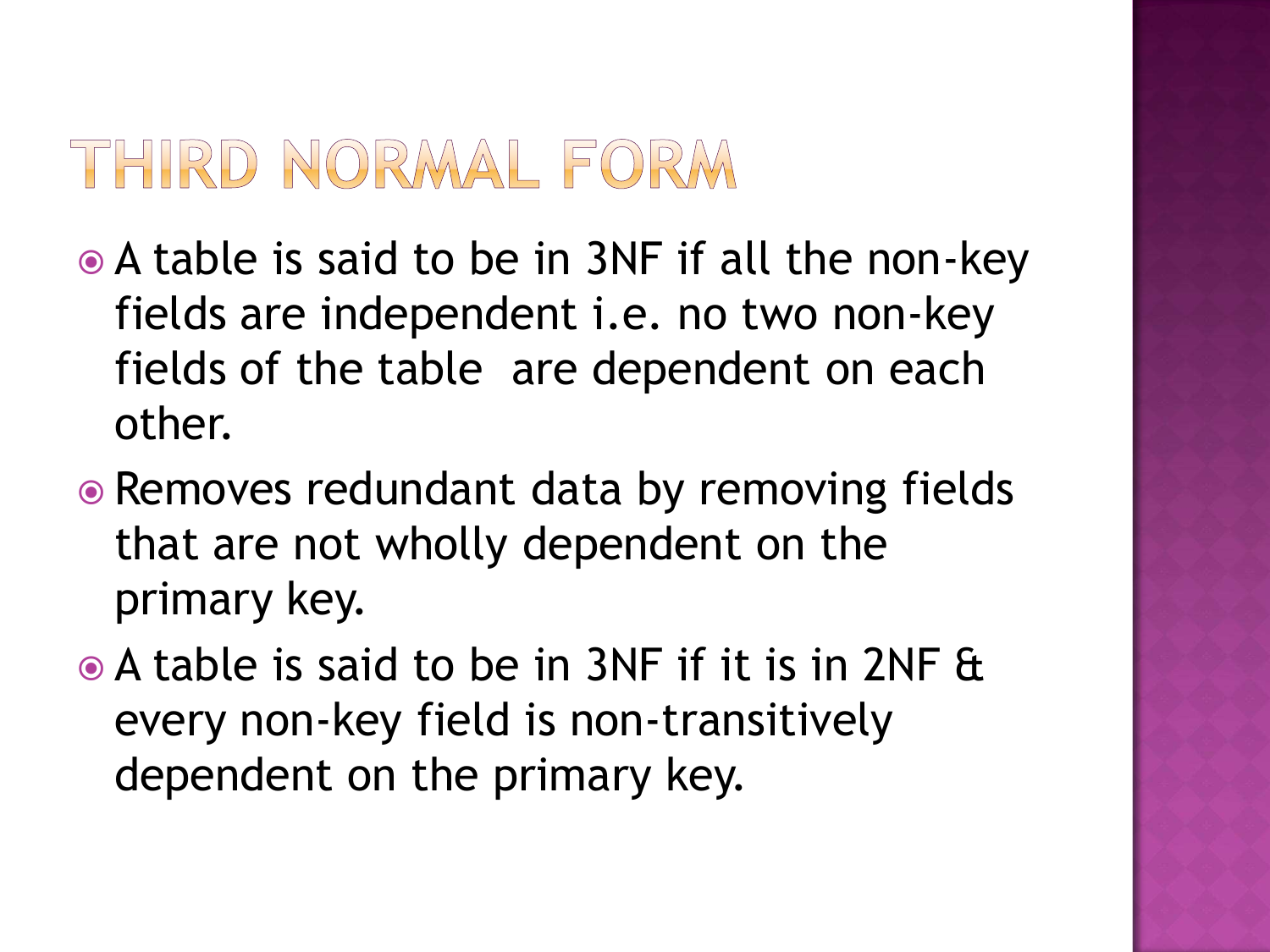

# **Example**

| item       | color  |
|------------|--------|
| T-shirt    | red    |
| T-shirt    | blue   |
| polo       | red    |
| polo       | vellow |
| sweatshirt | blue   |
| sweatshirt | black  |

| item       | price | tax  |
|------------|-------|------|
| T-shirt    | 1200  | 0.60 |
| polo       | 1200  | 0.60 |
| sweatshirt | 25.00 | 125  |

Tables are not in third normal form because:

• tax depends on price, not item